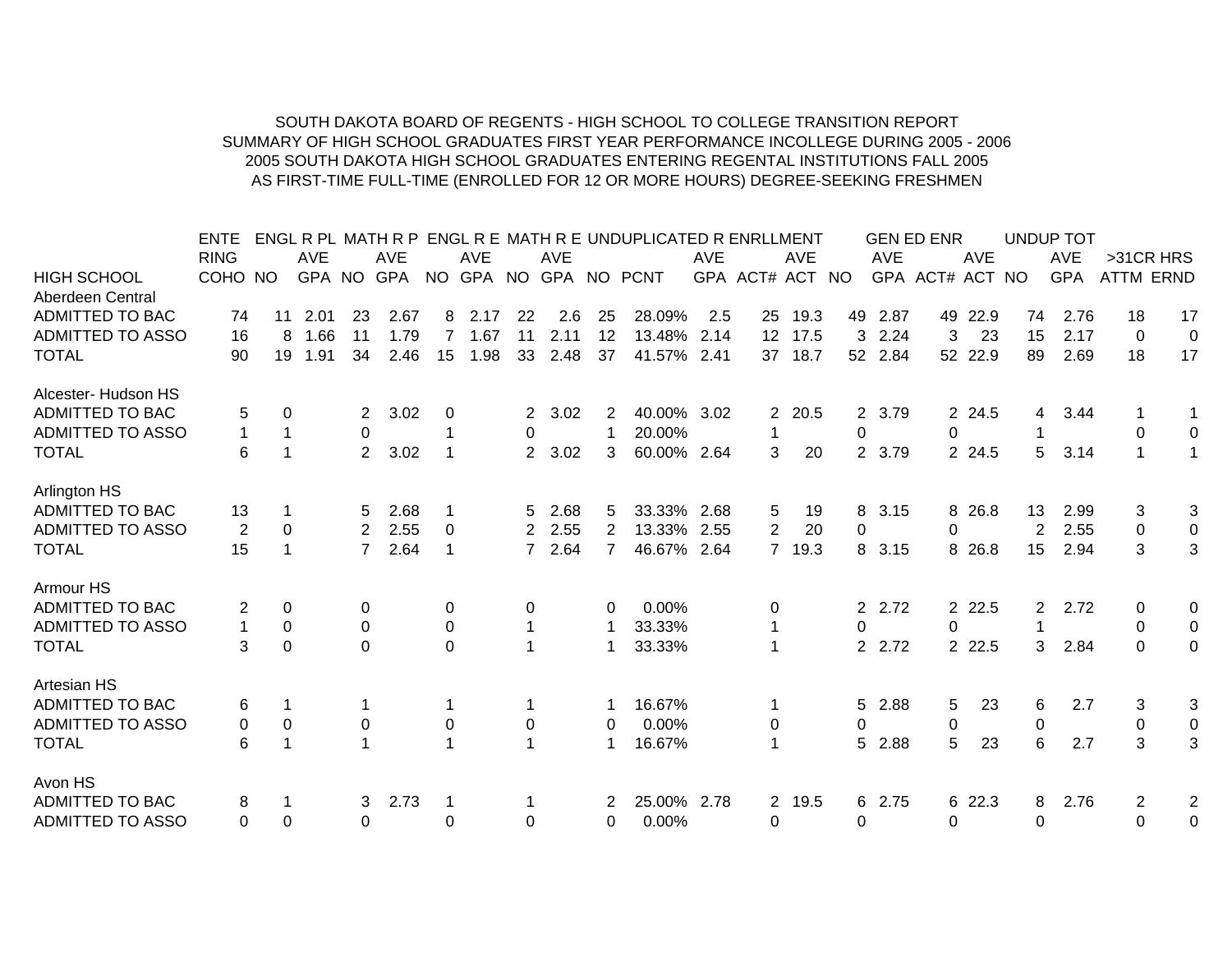| <b>TOTAL</b>             | 8           | -1                     | 3              | 2.73 | $\mathbf{1}$   |        | -1             |      | $\overline{2}$ | 25.00% 2.78 |      | 2 <sup>1</sup>        | 19.5   |              | 6 2.75  |             | 6 22.3  | 8           | 2.76 | $\overline{2}$ | $\overline{2}$ |
|--------------------------|-------------|------------------------|----------------|------|----------------|--------|----------------|------|----------------|-------------|------|-----------------------|--------|--------------|---------|-------------|---------|-------------|------|----------------|----------------|
| <b>Baltic HS</b>         |             |                        |                |      |                |        |                |      |                |             |      |                       |        |              |         |             |         |             |      |                |                |
| ADMITTED TO BAC          | 8           | -1                     | 3              | 1.31 | 1              |        | 3              | 1.31 | 4              | 50.00% 1.49 |      |                       | 4 19.5 |              | 4 2.84  |             | 4 23.3  | 8           | 2.25 | 1              | 1              |
| <b>ADMITTED TO ASSO</b>  | 0           | 0                      | 0              |      | 0              |        | 0              |      | $\Omega$       | 0.00%       |      | 0                     |        | 0            |         | 0           |         | 0           |      | $\mathbf 0$    | $\mathbf 0$    |
| <b>TOTAL</b>             | 8           | $\mathbf 1$            | 3              | 1.31 | $\overline{1}$ |        | 3              | 1.31 | 4              | 50.00% 1.49 |      | 4                     | 19.5   |              | 4 2.84  |             | 4 23.3  | 8           | 2.25 | $\mathbf{1}$   | $\mathbf{1}$   |
| Belle Fouche HS          |             |                        |                |      |                |        |                |      |                |             |      |                       |        |              |         |             |         |             |      |                |                |
| <b>ADMITTED TO BAC</b>   | 16          | 2.33<br>4              | 6              | 2.06 | 4              | 2.33   | 7              | 2.23 | 8              | 50.00% 2.32 |      | 8                     | 17.8   |              | 7 3.29  | 7           | 24      | 15          | 2.85 | 2              | $\overline{c}$ |
| <b>ADMITTED TO ASSO</b>  | $\mathbf 1$ | $\mathbf 0$            | 0              |      | 0              |        | 0              |      | $\Omega$       | 0.00%       |      | 0                     |        | 1            |         | 1           |         | $\mathbf 1$ |      | $\mathbf{1}$   | $\mathbf{1}$   |
| <b>TOTAL</b>             | 17          | 4 2.33                 | 6              | 2.06 | 4              | 2.33   | $\overline{7}$ | 2.23 | 8              | 50.00% 2.32 |      | 8                     | 17.8   | 8            | 3.35    |             | 8 23.9  | 16          | 2.92 | 3              | $\sqrt{3}$     |
| <b>Bennett County HS</b> |             |                        |                |      |                |        |                |      |                |             |      |                       |        |              |         |             |         |             |      |                |                |
| <b>ADMITTED TO BAC</b>   | 6           | $\overline{2}$<br>2.41 | 5              | 2.35 | $\overline{2}$ | 2.41   | 5              | 2.35 | 5              | 83.33% 2.35 |      | 5                     | 18.4   | 1            |         |             |         | 6           | 2.27 | -1             | 0              |
| <b>ADMITTED TO ASSO</b>  | 0           | $\mathbf 0$            | 0              |      | 0              |        | 0              |      | 0              | 0.00%       |      | 0                     |        | $\mathbf 0$  |         | 0           |         | 0           |      | $\pmb{0}$      | $\mathbf 0$    |
| <b>TOTAL</b>             | 6           | 2 2.41                 | 5              | 2.35 | $\overline{2}$ | 2.41   | 5              | 2.35 | 5              | 83.33% 2.35 |      | 5                     | 18.4   | $\mathbf{1}$ |         | $\mathbf 1$ |         | 6           | 2.27 | $\mathbf{1}$   | $\mathbf 0$    |
| <b>Beresford HS</b>      |             |                        |                |      |                |        |                |      |                |             |      |                       |        |              |         |             |         |             |      |                |                |
| <b>ADMITTED TO BAC</b>   | 22          | 3<br>0.78              | 4              | 1.88 | 1              |        | 4              | 2.31 | 4              | 15.38%      | 2.31 | 4                     | 20.5   |              | 17 2.91 |             | 17 23.9 | 21          | 2.8  | 3              | $\overline{c}$ |
| <b>ADMITTED TO ASSO</b>  | 5           | -1                     | $\overline{2}$ | 3.03 | 1              |        | $\overline{2}$ | 3.03 | 2              | 7.69%       | 3.03 | $\mathbf{2}^{\prime}$ | 17.5   | 3            | 2.65    |             | 3 23.3  | 5           | 2.77 | $\mathbf 1$    | $\overline{1}$ |
| <b>TOTAL</b>             | 27          | 1.2<br>4               | 6              | 2.21 |                | 2 1.25 | 6              | 2.48 | 6              | 23.08% 2.48 |      | 6                     | 19.5   |              | 20 2.87 |             | 20 23.9 | 26          | 2.79 | $\overline{4}$ | 3              |
| <b>Bison HS</b>          |             |                        |                |      |                |        |                |      |                |             |      |                       |        |              |         |             |         |             |      |                |                |
| ADMITTED TO BAC          | 5           | 0                      | -1             |      | 0              |        | -1             |      |                | 20.00%      |      | 1                     |        |              | 4 2.19  |             | 4 23.5  | 5           | 2.24 | 0              | 0              |
| <b>ADMITTED TO ASSO</b>  | 0           | 0                      | $\mathbf 0$    |      | 0              |        | $\mathbf 0$    |      | 0              | 0.00%       |      | 0                     |        | 0            |         | $\Omega$    |         | 0           |      | 0              | 0              |
| <b>TOTAL</b>             | 5           | $\mathbf 0$            | $\mathbf{1}$   |      | $\overline{0}$ |        | $\mathbf{1}$   |      |                | 20.00%      |      | 1                     |        | 4            | 2.19    |             | 4 23.5  | 5           | 2.24 | $\mathbf 0$    | $\mathbf 0$    |
| Bon Homme HS             |             |                        |                |      |                |        |                |      |                |             |      |                       |        |              |         |             |         |             |      |                |                |
| <b>ADMITTED TO BAC</b>   | 10          | -1                     | 0              |      | 1              |        | $\mathbf 0$    |      | 1              | 10.00%      |      | 1                     |        | 9            | 3       |             | 9 24.3  | 10          | 2.91 | 7              | 6              |
| <b>ADMITTED TO ASSO</b>  | 0           | 0                      | 0              |      | $\pmb{0}$      |        | 0              |      | 0              | 0.00%       |      | 0                     |        | $\pmb{0}$    |         | 0           |         | 0           |      | $\mathbf 0$    | $\mathbf 0$    |
| <b>TOTAL</b>             | 10          | $\mathbf{1}$           | $\mathbf 0$    |      | $\mathbf{1}$   |        | $\Omega$       |      | 1              | 10.00%      |      | 1                     |        | 9            | 3       |             | 9 24.3  | 10          | 2.91 | $\overline{7}$ | $6\phantom{1}$ |
| <b>Bonesteel HS</b>      |             |                        |                |      |                |        |                |      |                |             |      |                       |        |              |         |             |         |             |      |                |                |
| <b>ADMITTED TO BAC</b>   | 6           | 0                      | 0              |      | 0              |        | 0              |      | 0              | 0.00%       |      | 0                     |        | 6            | 3.61    |             | 6 25.5  | 6           | 3.61 | 6              | 6              |
| <b>ADMITTED TO ASSO</b>  | 0           | $\mathbf{0}$           | 0              |      | 0              |        | 0              |      | 0              | 0.00%       |      | 0                     |        | 0            |         | 0           |         | 0           |      | 0              | $\mathbf 0$    |
| <b>TOTAL</b>             | 6           | $\Omega$               | $\Omega$       |      | $\Omega$       |        | $\Omega$       |      | $\Omega$       | 0.00%       |      | 0                     |        | 6            | 3.61    |             | 6 25.5  | 6           | 3.61 | 6              | 6              |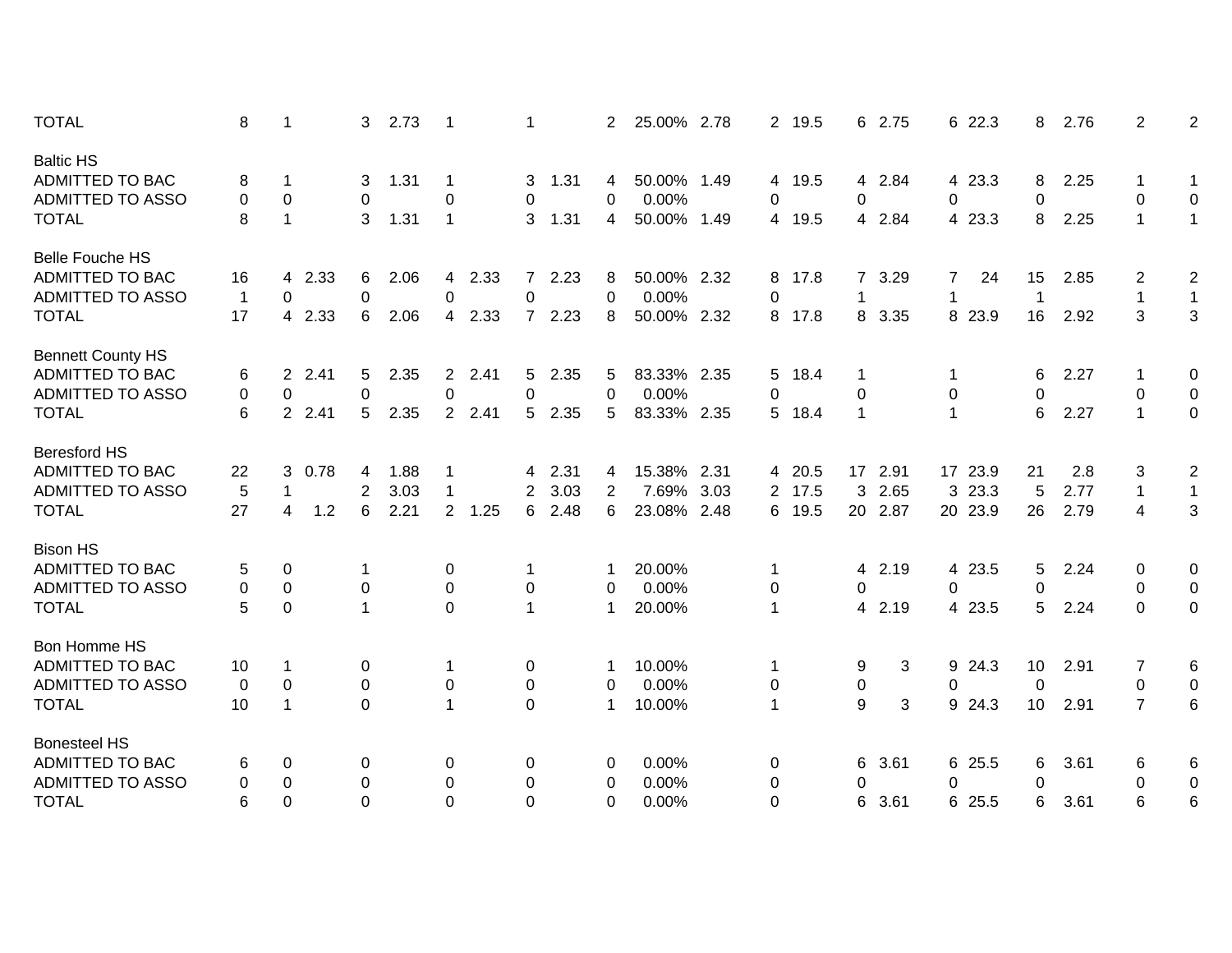| <b>Bowdle HS</b>         |              |              |        |                |      |             |      |                |      |                |             |      |                       |        |             |         |                |         |             |      |                  |                |
|--------------------------|--------------|--------------|--------|----------------|------|-------------|------|----------------|------|----------------|-------------|------|-----------------------|--------|-------------|---------|----------------|---------|-------------|------|------------------|----------------|
| ADMITTED TO BAC          | 4            | 0            |        | 2              | 1.07 | 0           |      |                |      |                | 25.00%      |      | 1                     |        | 3           | 1.98    | 3              | 22      | 4           | 1.63 | 0                | 0              |
| <b>ADMITTED TO ASSO</b>  | 0            | $\mathbf 0$  |        | 0              |      | 0           |      | 0              |      | 0              | 0.00%       |      | 0                     |        | 0           |         | 0              |         | 0           |      | 0                | $\mathbf 0$    |
| <b>TOTAL</b>             | 4            | $\mathbf 0$  |        | $\overline{2}$ | 1.07 | $\Omega$    |      | $\overline{1}$ |      | 1              | 25.00%      |      | $\mathbf 1$           |        | 3           | 1.98    | 3              | 22      | 4           | 1.63 | $\Omega$         | $\mathbf 0$    |
| <b>Brandon Valley HS</b> |              |              |        |                |      |             |      |                |      |                |             |      |                       |        |             |         |                |         |             |      |                  |                |
| ADMITTED TO BAC          | 60           | 6            | 2.3    | 9              | 2.45 | 6           | 2.3  | 8              | 2.44 | 12             | 19.67% 2.51 |      | 12 <sup>2</sup>       | 20.3   |             | 45 2.81 | 45             | 24      | 57          | 2.75 | 14               | 13             |
| <b>ADMITTED TO ASSO</b>  | 4            | 1            |        | 2              | 1.41 | 1           |      | 3              | 2.16 | 3              | 4.92%       | 2.16 | 3                     | 18.7   | $\mathbf 1$ |         | $\overline{1}$ |         | 4           | 2.51 | $\overline{0}$   | 0              |
| <b>TOTAL</b>             | 64           | $7^{\circ}$  | 2.25   | 11             | 2.32 | $7^{\circ}$ | 2.25 | 11             | 2.37 | 15             | 24.59% 2.46 |      | 15 <sub>1</sub>       | 19.9   |             | 46 2.81 | 46             | 24      | 61          | 2.73 | 14               | 13             |
| <b>Bridgewater HS</b>    |              |              |        |                |      |             |      |                |      |                |             |      |                       |        |             |         |                |         |             |      |                  |                |
| ADMITTED TO BAC          | 5            | 0            |        | $\overline{2}$ | 2.82 | 0           |      | $\mathbf{2}^-$ | 2.82 | 2              | 40.00% 2.82 |      | $\mathbf{2}^{\prime}$ | 19.5   |             | 2 3.55  | $\overline{2}$ | 23      | 4           | 3.23 | $\mathbf 1$      | $\mathbf 1$    |
| <b>ADMITTED TO ASSO</b>  | 1            | 0            |        | 0              |      | $\mathbf 0$ |      | 0              |      | 0              | 0.00%       |      | 0                     |        | 1           |         | 1              |         | 1           |      | $\boldsymbol{0}$ | $\pmb{0}$      |
| <b>TOTAL</b>             | 6            | $\mathbf 0$  |        | $\overline{2}$ | 2.82 | $\mathbf 0$ |      | $2^{\circ}$    | 2.82 | $\overline{2}$ | 40.00% 2.82 |      |                       | 2 19.5 |             | 3 2.88  | 3              | 23      | 5           | 2.86 | $\mathbf{1}$     | $\mathbf{1}$   |
| <b>Britton HS</b>        |              |              |        |                |      |             |      |                |      |                |             |      |                       |        |             |         |                |         |             |      |                  |                |
| <b>ADMITTED TO BAC</b>   | 10           | 1            |        | 3              | 2.84 | -1          |      | 3              | 2.84 | 3              | 37.50% 2.84 |      | 3                     | 19.3   | 5           | 2.8     |                | 5 25.4  | 8           | 2.82 | 2                | $\overline{c}$ |
| ADMITTED TO ASSO         | 0            | 0            |        | 0              |      | 0           |      | 0              |      | 0              | 0.00%       |      | 0                     |        | $\mathbf 0$ |         | 0              |         | 0           |      | $\mathbf 0$      | $\mathsf 0$    |
| <b>TOTAL</b>             | 10           | $\mathbf{1}$ |        | 3              | 2.84 | 1           |      | 3              | 2.84 | 3              | 37.50% 2.84 |      | 3                     | 19.3   | 5           | 2.8     |                | 5 25.4  | 8           | 2.82 | 2                | $\overline{2}$ |
| <b>Brookings HS</b>      |              |              |        |                |      |             |      |                |      |                |             |      |                       |        |             |         |                |         |             |      |                  |                |
| <b>ADMITTED TO BAC</b>   | 63           | 4            | 1.87   | 13             | 2.32 | 4           | 1.87 | 14             | 2.28 | 16             | 26.67% 2.22 |      | 16                    | 18.9   | 44          | 2.96    |                | 44 24.1 | 60          | 2.8  | 19               | 17             |
| ADMITTED TO ASSO         | $\mathbf 0$  | 0            |        | 0              |      | 0           |      | 0              |      | 0              | 0.00%       |      | 0                     |        | 0           |         | $\mathbf 0$    |         | $\mathbf 0$ |      | 0                | $\mathbf 0$    |
| <b>TOTAL</b>             | 63           |              | 4 1.87 | 13             | 2.32 | 4           | 1.87 | 14             | 2.28 | 16             | 26.67% 2.22 |      | 16                    | 18.9   | 44          | 2.96    |                | 44 24.1 | 60          | 2.8  | 19               | 17             |
| <b>Burke HS</b>          |              |              |        |                |      |             |      |                |      |                |             |      |                       |        |             |         |                |         |             |      |                  |                |
| ADMITTED TO BAC          | 10           | 3            | 2.03   | 2              | 2.78 | 3           | 2.03 | $\overline{2}$ | 2.78 | 4              | 36.36% 2.36 |      | 4                     | 20     |             | 6 2.75  |                | 6 24.3  | 10          | 2.61 | $\mathbf{1}$     | $\mathbf{1}$   |
| ADMITTED TO ASSO         | $\mathbf{1}$ | $\mathbf 1$  |        | 1              |      | 1           |      | 1              |      | -1             | 9.09%       |      | 1                     |        | 0           |         | $\mathbf 0$    |         | 1           |      | 0                | $\mathbf 0$    |
| <b>TOTAL</b>             | 11           | 4            | 2.2    | 3              | 2.72 | 4           | 2.2  | 3              | 2.72 | 5              | 45.45% 2.41 |      | 5                     | 19.6   |             | 6 2.75  |                | 6 24.3  | 11          | 2.61 | $\mathbf{1}$     | $\mathbf{1}$   |
| Canistota HS             |              |              |        |                |      |             |      |                |      |                |             |      |                       |        |             |         |                |         |             |      |                  |                |
| <b>ADMITTED TO BAC</b>   | 5            | 0            |        | 1              |      | 0           |      | 1              |      |                | 16.67%      |      |                       |        | 4           | 3.21    |                | 4 26.5  | 5           | 3.06 | 2                | $\overline{c}$ |
| <b>ADMITTED TO ASSO</b>  | $\mathbf 1$  | 0            |        | 1              |      | 0           |      | -1             |      |                | 16.67%      |      | $\mathbf 1$           |        | $\Omega$    |         | $\mathbf 0$    |         | 1           |      | $\mathbf 0$      | $\mathbf 0$    |
| <b>TOTAL</b>             | 6            | 0            |        | $\overline{2}$ | 2.52 | 0           |      | $\overline{2}$ | 2.52 | $\overline{2}$ | 33.33%      | 2.52 | $\overline{2}$        | 20     | 4           | 3.21    |                | 4 26.5  | 6           | 3.02 | 2                | $\overline{2}$ |
| Canton HS                |              |              |        |                |      |             |      |                |      |                |             |      |                       |        |             |         |                |         |             |      |                  |                |
| <b>ADMITTED TO BAC</b>   | 18           |              | 3 2.66 | $\mathbf{2}$   | 2.68 | 3           | 2.66 | 3              | 2.6  | 4              | 21.05% 2.68 |      |                       | 4 17.5 | 14          | 2.77    |                | 14 23.7 | 18          | 2.76 | 4                | 4              |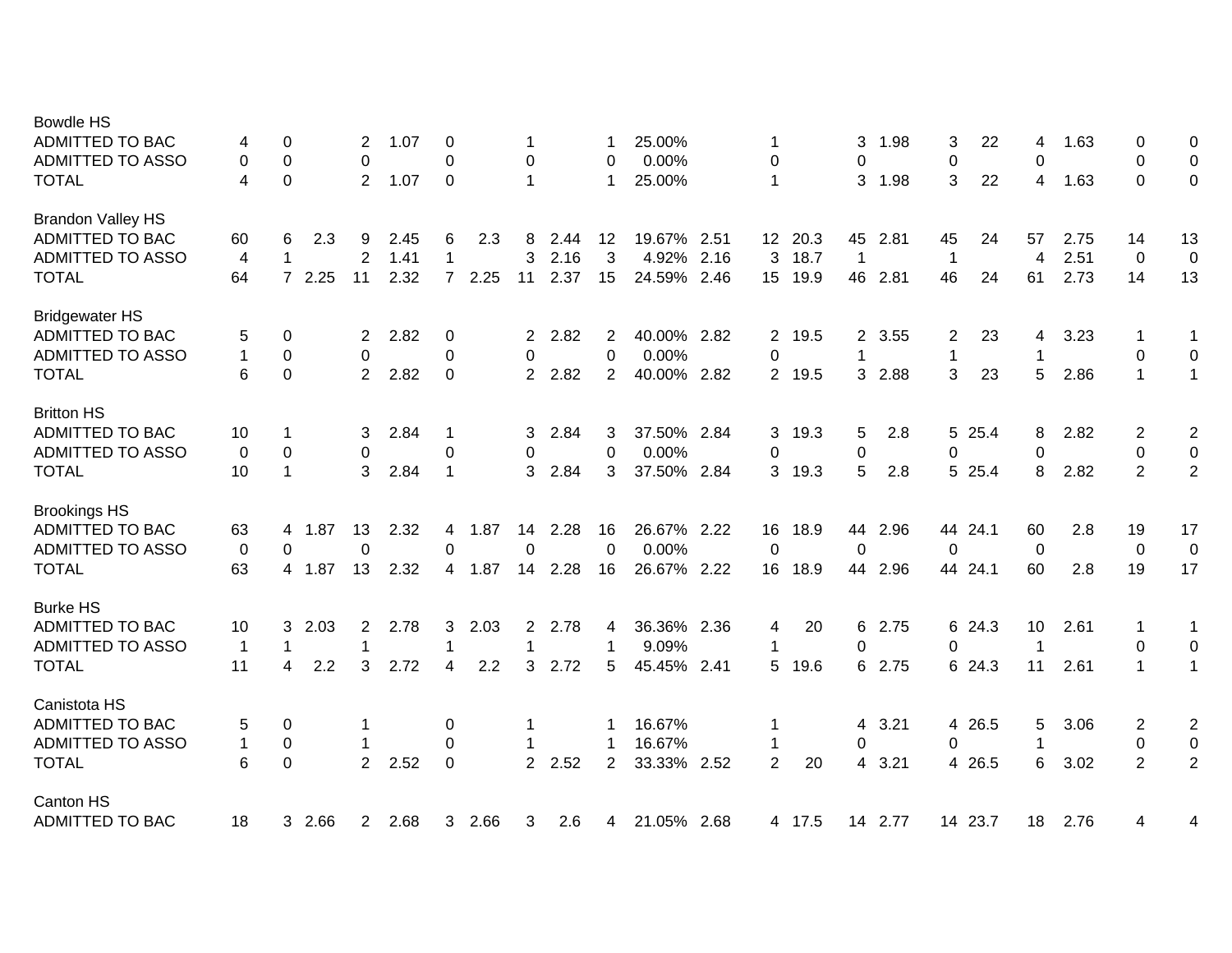| ADMITTED TO ASSO        | -1             | 0                      | 0              |      | 0                     |      | 0              |      | 0                     | 0.00%       |      | 0              |        |                |         |                |         | 1                       |      | $\pmb{0}$      | 0              |
|-------------------------|----------------|------------------------|----------------|------|-----------------------|------|----------------|------|-----------------------|-------------|------|----------------|--------|----------------|---------|----------------|---------|-------------------------|------|----------------|----------------|
| <b>TOTAL</b>            | 19             | 3<br>2.66              | $\overline{2}$ | 2.68 | 3                     | 2.66 | 3              | 2.6  | 4                     | 21.05% 2.68 |      | 4              | 17.5   | 15             | 2.7     |                | 15 23.7 | 19                      | 2.69 | 4              | $\overline{4}$ |
| Castelwood HS           |                |                        |                |      |                       |      |                |      |                       |             |      |                |        |                |         |                |         |                         |      |                |                |
| <b>ADMITTED TO BAC</b>  | 4              | 0                      |                |      | 0                     |      |                |      |                       | 20.00%      |      |                |        | 3              | 2.74    |                | 3 24.7  | 4                       | 2.63 | 0              | 0              |
| <b>ADMITTED TO ASSO</b> | 1              | $\mathbf{1}$           | 1              |      | $\mathbf 1$           |      |                |      |                       | 20.00%      |      | 1              |        | 0              |         | 0              |         | 1                       |      | $\pmb{0}$      | $\mathbf 0$    |
| <b>TOTAL</b>            | 5              | $\mathbf{1}$           | $\overline{2}$ | 2.27 | $\overline{1}$        |      | $\overline{2}$ | 2.27 | $\overline{2}$        | 40.00% 2.27 |      | $\overline{2}$ | 17     |                | 3 2.74  |                | 3 24.7  | 5                       | 2.56 | $\mathbf 0$    | $\mathbf 0$    |
| Centerville HS          |                |                        |                |      |                       |      |                |      |                       |             |      |                |        |                |         |                |         |                         |      |                |                |
| <b>ADMITTED TO BAC</b>  | 6              | $\mathbf 1$            | 0              |      | 1                     |      | 0              |      |                       | 12.50%      |      | 1              |        | 5              | 2.77    |                | 5 25.6  | 6                       | 2.76 | 3              | 3              |
| <b>ADMITTED TO ASSO</b> | $\overline{c}$ | 0                      | $\Omega$       |      | 0                     |      | 0              |      | $\Omega$              | 0.00%       |      | 0              |        | $\overline{2}$ | 3.36    |                | 2 25.5  | $\overline{2}$          | 3.36 | $\overline{2}$ |                |
| <b>TOTAL</b>            | 8              | $\mathbf{1}$           | $\mathbf 0$    |      | $\mathbf{1}$          |      | $\Omega$       |      | 1                     | 12.50%      |      | 1              |        |                | 7 2.94  |                | 7 25.6  | 8                       | 2.91 | 5              | $\frac{2}{5}$  |
| Chamberlain HS          |                |                        |                |      |                       |      |                |      |                       |             |      |                |        |                |         |                |         |                         |      |                |                |
| <b>ADMITTED TO BAC</b>  | 14             | 1                      | 3              | 2.13 |                       |      | 3              | 2.13 | 3                     | 21.43% 2.13 |      | 3              | 19     |                | 11 2.63 |                | 11 23.6 | 14                      | 2.54 | 5              | 5              |
| <b>ADMITTED TO ASSO</b> | $\mathbf{0}$   | 0                      | $\Omega$       |      | 0                     |      | $\Omega$       |      | $\Omega$              | 0.00%       |      | 0              |        | $\mathbf{0}$   |         | $\mathbf{0}$   |         | 0                       |      | $\Omega$       | $\pmb{0}$      |
| <b>TOTAL</b>            | 14             | $\mathbf{1}$           | 3              | 2.13 | $\mathbf 1$           |      | 3              | 2.13 | 3                     | 21.43% 2.13 |      | 3              | 19     |                | 11 2.63 |                | 11 23.6 | 14                      | 2.54 | 5              | 5              |
| <b>Chester Area HS</b>  |                |                        |                |      |                       |      |                |      |                       |             |      |                |        |                |         |                |         |                         |      |                |                |
| <b>ADMITTED TO BAC</b>  | 10             | 7 2.75                 | 5              | 2.73 | $7^{\circ}$           | 2.75 | 5              | 2.73 |                       | 63.64% 2.75 |      |                | 7 17.7 |                | 3 3.38  |                | 3 22.3  | 10                      | 2.99 | $\overline{2}$ | 2              |
| <b>ADMITTED TO ASSO</b> | $\mathbf 1$    |                        | 1              |      |                       |      |                |      |                       | 9.09%       |      |                |        | 0              |         | $\Omega$       |         | -1                      |      | 0              | $\pmb{0}$      |
| <b>TOTAL</b>            | 11             | 8 2.77                 | 6              | 2.77 | 8                     | 2.77 | 6              | 2.77 | 8                     | 72.73% 2.77 |      | 8              | 17.6   |                | 3 3.38  |                | 3 22.3  | 11                      | 2.99 | 2              | $\overline{2}$ |
| Cheyenne E B HS         |                |                        |                |      |                       |      |                |      |                       |             |      |                |        |                |         |                |         |                         |      |                |                |
| ADMITTED TO BAC         | 4              | 2 2.39                 | 1              |      | $\mathbf{2}^{\prime}$ | 2.39 | -1             |      | $\mathbf{2}^{\prime}$ | 50.00% 2.39 |      | $\overline{2}$ | 18.5   |                | 2 3.22  | 2              | 23      | 4                       | 2.9  | 0              | 0              |
| <b>ADMITTED TO ASSO</b> | 0              | 0                      | 0              |      | 0                     |      | 0              |      | 0                     | 0.00%       |      | 0              |        | 0              |         | 0              |         | $\mathbf 0$             |      | $\pmb{0}$      | 0              |
| <b>TOTAL</b>            | 4              | 2 2.39                 | $\mathbf 1$    |      | $\overline{2}$        | 2.39 | $\mathbf{1}$   |      | $\overline{2}$        | 50.00% 2.39 |      | $\overline{2}$ | 18.5   |                | 2 3.22  | $\overline{2}$ | 23      | $\overline{\mathbf{4}}$ | 2.9  | $\mathbf 0$    | $\mathbf 0$    |
| Clark HS                |                |                        |                |      |                       |      |                |      |                       |             |      |                |        |                |         |                |         |                         |      |                |                |
| <b>ADMITTED TO BAC</b>  | 7              | 1                      | 4              | 1.54 | 1                     |      | 4              | 1.54 | 4                     | 57.14%      | 1.54 | 4              | 21     | 3              | 2.34    |                | 3 21.3  | 7                       | 2.03 | 1              | $\mathbf 1$    |
| ADMITTED TO ASSO        | 0              | $\mathbf 0$            | 0              |      | $\mathbf 0$           |      | 0              |      | 0                     | 0.00%       |      | 0              |        | 0              |         | 0              |         | $\mathbf 0$             |      | $\mathbf 0$    | 0              |
| <b>TOTAL</b>            | $\overline{7}$ | $\mathbf{1}$           | 4              | 1.54 | 1                     |      | 4              | 1.54 | 4                     | 57.14%      | 1.54 | 4              | 21     | $\mathbf{3}$   | 2.34    |                | 3 21.3  | $\overline{7}$          | 2.03 | $\mathbf{1}$   | $\mathbf{1}$   |
| Colman HS               |                |                        |                |      |                       |      |                |      |                       |             |      |                |        |                |         |                |         |                         |      |                |                |
| <b>ADMITTED TO BAC</b>  | 12             |                        | 3              | 2.52 | -1                    |      | 3              | 2.52 | 3                     | 23.08% 2.52 |      | 3              | 19     | 9              | 2.78    |                | 9 25.9  | 12                      | 2.73 | 5              | 5              |
| <b>ADMITTED TO ASSO</b> | $\mathbf{1}$   | 1                      | 1              |      | 0                     |      |                |      |                       | 7.69%       |      | 1              |        | 0              |         | $\Omega$       |         | 1                       |      | 0              | 0              |
| <b>TOTAL</b>            | 13             | 2.35<br>$\overline{2}$ | 4              | 2.48 | $\mathbf 1$           |      | 4              | 2.48 | 4                     | 30.77%      | 2.48 | 4              | 17.8   | 9              | 2.78    |                | 9 25.9  | 13                      | 2.72 | 5              | 5              |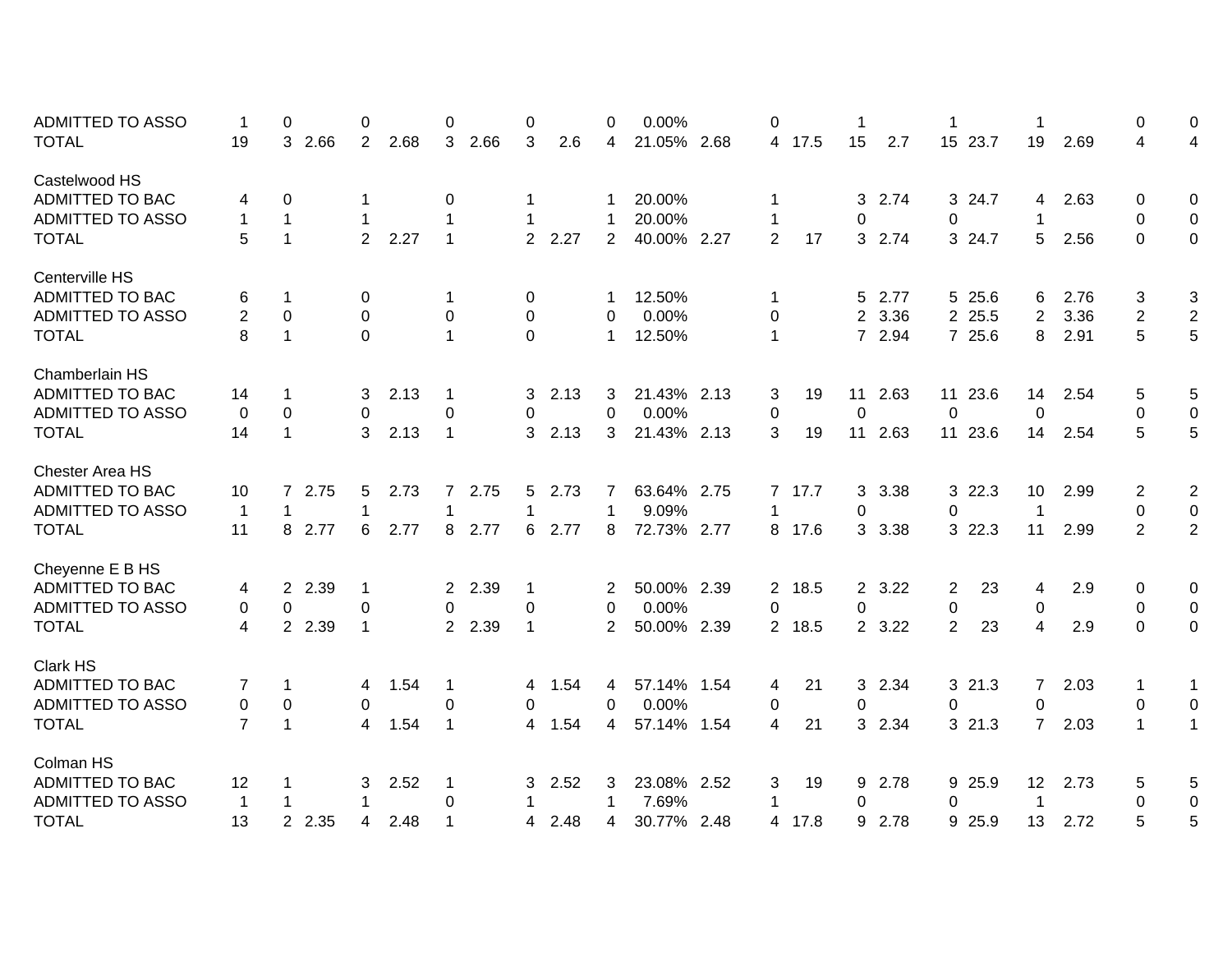| Colome HS               |                |                |                |                |      |                |                |                |      |          |             |                |                       |      |                 |        |                 |         |                |      |                |                     |
|-------------------------|----------------|----------------|----------------|----------------|------|----------------|----------------|----------------|------|----------|-------------|----------------|-----------------------|------|-----------------|--------|-----------------|---------|----------------|------|----------------|---------------------|
| ADMITTED TO BAC         |                | 0              |                |                |      | 0              |                |                |      |          | 14.29%      |                |                       |      | 6               | 3.29   | 6               | 26      | 7              | 3.22 | 2              | 2                   |
| <b>ADMITTED TO ASSO</b> | 0              | 0              |                | 0              |      | $\mathbf 0$    |                | 0              |      | 0        | 0.00%       |                | 0                     |      | 0               |        | 0               |         | 0              |      | $\pmb{0}$      | $\mathbf 0$         |
| <b>TOTAL</b>            | $\overline{7}$ | $\mathbf 0$    |                |                |      | $\mathbf 0$    |                |                |      | 1        | 14.29%      |                | 1                     |      | 6               | 3.29   | 6               | 26      | $\overline{7}$ | 3.22 | $\overline{2}$ | $\overline{2}$      |
| Conde HS                |                |                |                |                |      |                |                |                |      |          |             |                |                       |      |                 |        |                 |         |                |      |                |                     |
| ADMITTED TO BAC         | 4              | 0              |                |                |      | 0              |                | 2              | 3.34 |          | 40.00% 3.34 |                | $\overline{2}$        | 23.5 |                 | 2 3.21 | $\overline{2}$  | 23      | 4              | 3.27 | 0              | 0                   |
| <b>ADMITTED TO ASSO</b> | 1              | 0              |                |                |      | 0              |                |                |      | 1        | 20.00%      |                |                       |      | 0               |        | 0               |         | 1              |      | 0              | 0                   |
| <b>TOTAL</b>            | 5              | $\mathbf 0$    |                | $\overline{2}$ | 3.24 | $\mathbf 0$    |                | 3              | 3.06 | 3        | 60.00%      | 3.06           | 3                     | 21.7 |                 | 2 3.21 | $\overline{2}$  | 23      | 5              | 3.13 | $\mathbf 0$    | $\pmb{0}$           |
| Corsica HS              |                |                |                |                |      |                |                |                |      |          |             |                |                       |      |                 |        |                 |         |                |      |                |                     |
| ADMITTED TO BAC         | 12             | 1              |                | 3              | 2.79 |                |                | 3              | 2.79 | 4        | 33.33% 2.67 |                | 4                     | 19.5 | 8               | 3.48   |                 | 8 24.5  | 12             | 3.24 | 3              | 3                   |
| <b>ADMITTED TO ASSO</b> | 0              | 0              |                | 0              |      | 0              |                | 0              |      | $\Omega$ | 0.00%       |                | 0                     |      | 0               |        | 0               |         | 0              |      | 0              | $\boldsymbol{0}$    |
| <b>TOTAL</b>            | 12             | 1              |                | 3              | 2.79 | $\mathbf 1$    |                | 3              | 2.79 | 4        | 33.33% 2.67 |                | 4                     | 19.5 | 8               | 3.48   |                 | 8 24.5  | 12             | 3.24 | 3              | 3                   |
| <b>Custer HS</b>        |                |                |                |                |      |                |                |                |      |          |             |                |                       |      |                 |        |                 |         |                |      |                |                     |
| ADMITTED TO BAC         | 12             | 3              | $\overline{2}$ | $\overline{2}$ | 1.62 | 3              | $\overline{2}$ | 2              | 1.62 | 3        | 25.00%      | $\overline{2}$ | 3                     | 17   | 8               | 2.74   |                 | 8 23.9  | 11             | 2.59 | 2              | $\overline{c}$      |
| <b>ADMITTED TO ASSO</b> | $\mathbf 1$    | $\mathbf 0$    |                |                |      | 0              |                | 1              |      |          | 8.33%       |                | 1                     |      | 0               |        | $\mathbf 0$     |         | $\mathbf 1$    |      | $\mathbf 0$    | $\boldsymbol{0}$    |
| <b>TOTAL</b>            | 13             | 3              | $\overline{2}$ | 3              | 1.14 | 3              | $\overline{2}$ | 3              | 1.14 | 4        | 33.33%      | 1.63           | 4                     | 17.3 | 8               | 2.74   |                 | 8 23.9  | 12             | 2.46 | $\overline{2}$ | $\overline{2}$      |
| Dakota Christian HS     |                |                |                |                |      |                |                |                |      |          |             |                |                       |      |                 |        |                 |         |                |      |                |                     |
| ADMITTED TO BAC         | 3              | 1              |                | 0              |      |                |                | 0              |      | 1        | 33.33%      |                |                       |      | $\mathbf{2}$    | 3.52   | $\overline{2}$  | 26      | 3              | 3    | 2              | $\overline{2}$      |
| <b>ADMITTED TO ASSO</b> | 0              | 0              |                | $\mathbf 0$    |      | 0              |                | 0              |      | $\Omega$ | 0.00%       |                | 0                     |      | 0               |        | 0               |         | $\mathbf 0$    |      | $\pmb{0}$      | $\mathsf{O}\xspace$ |
| <b>TOTAL</b>            | 3              | $\mathbf{1}$   |                | $\Omega$       |      | $\mathbf{1}$   |                | $\Omega$       |      | 1        | 33.33%      |                | 1                     |      |                 | 2 3.52 | $\overline{2}$  | 26      | 3              | 3    | 2              | $\overline{2}$      |
| Dakota Valley HS        |                |                |                |                |      |                |                |                |      |          |             |                |                       |      |                 |        |                 |         |                |      |                |                     |
| <b>ADMITTED TO BAC</b>  | 15             | $\overline{2}$ | 1.63           | 5              | 1.63 | 2              | 1.63           | 5              | 1.63 | 5        | 33.33%      | 1.63           | 5                     | 18.2 | 10 <sup>°</sup> | 3.17   | 10 <sup>°</sup> | 24.7    | 15             | 2.81 | 5              | 5                   |
| <b>ADMITTED TO ASSO</b> | 0              | $\mathbf 0$    |                | 0              |      | 0              |                | 0              |      | 0        | 0.00%       |                | 0                     |      | 0               |        | 0               |         | 0              |      | $\mathbf 0$    | $\mathbf 0$         |
| <b>TOTAL</b>            | 15             | $\overline{2}$ | 1.63           | 5              | 1.63 | 2              | 1.63           | 5              | 1.63 | 5        | 33.33%      | 1.63           | 5                     | 18.2 | 10 <sup>1</sup> | 3.17   |                 | 10 24.7 | 15             | 2.81 | 5              | 5                   |
|                         |                |                |                |                |      |                |                |                |      |          |             |                |                       |      |                 |        |                 |         |                |      |                |                     |
| De Smet HS              |                |                |                |                |      |                |                |                |      |          |             |                |                       |      |                 |        |                 |         |                |      |                |                     |
| <b>ADMITTED TO BAC</b>  | 12             | 0              |                | $\overline{2}$ | 2.11 | 0              |                | $\overline{2}$ | 2.11 | 2        | 16.67% 2.11 |                | $\mathbf{2}^{\prime}$ | 18.5 | 10 <sup>°</sup> | 2.98   | 10              | 24      | 12             | 2.88 | 4              | 4                   |
| <b>ADMITTED TO ASSO</b> | $\mathbf 0$    | $\mathbf 0$    |                | 0              |      | 0              |                | 0              |      | 0        | 0.00%       |                | 0                     |      | $\mathbf 0$     |        | $\mathbf 0$     |         | $\mathbf 0$    |      | 0              | $\mathbf 0$         |
| <b>TOTAL</b>            | 12             | $\mathbf 0$    |                | $\overline{2}$ | 2.11 | $\overline{0}$ |                |                | 2.11 | 2        | 16.67%      | 2.11           | 2                     | 18.5 | 10 <sup>°</sup> | 2.98   | 10              | 24      | 12             | 2.88 | 4              | 4                   |

Dell Rapids HS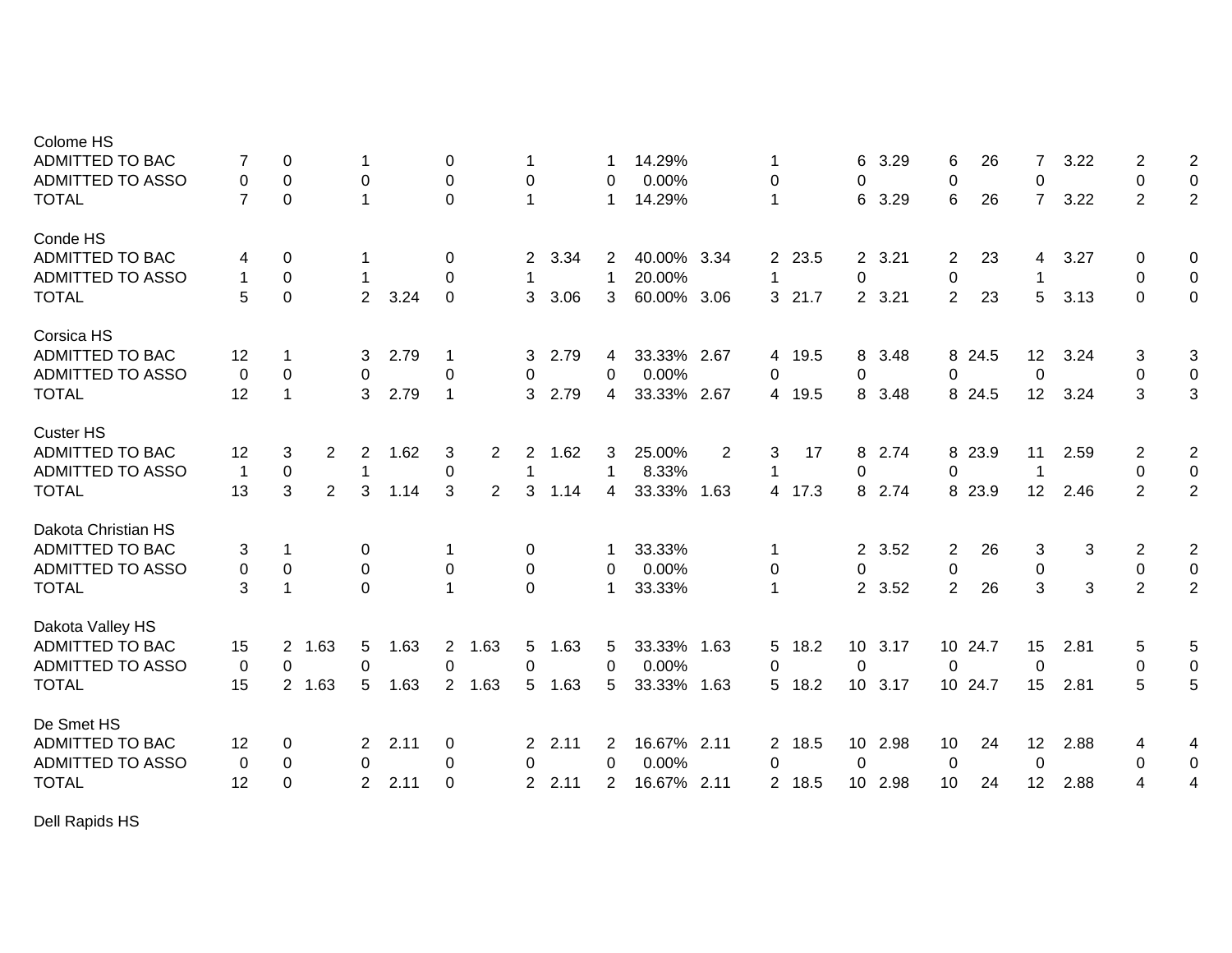| $\mathbf 0$<br><b>ADMITTED TO ASSO</b><br>0<br>0<br>$\Omega$<br>0.00%<br>$\Omega$<br>$\mathbf{0}$<br>$\mathbf 0$<br>0<br>$\Omega$<br>0<br>$\Omega$<br>0<br>4<br>4<br><b>TOTAL</b><br>1.99<br>$\overline{7}$<br>2.22<br>5<br>1.99<br>1.96<br>$\overline{7}$<br>29.17% 2.05<br>$\overline{7}$<br>18.3<br>17 2.72<br>17 22.4<br>2.56<br>24<br>5<br>5<br>24<br>Deubrook HS<br><b>ADMITTED TO BAC</b><br>$\overline{2}$<br>1.84<br>1.84<br>25.00%<br>6 2.94<br>26<br>2.72<br>$\Omega$<br>$\overline{2}$<br>1.84<br>2<br>19<br>6<br>8<br>2<br>$\overline{c}$<br>8<br>2<br>$\pmb{0}$<br><b>ADMITTED TO ASSO</b><br>0.00%<br>0<br>$\Omega$<br>$\Omega$<br>$\Omega$<br>0<br>0<br>$\mathbf 0$<br>0<br>0<br>0<br>0<br>$\overline{2}$<br>8<br>$2^{\circ}$<br>1.84<br>25.00% 1.84<br>$\overline{2}$<br>6 2.94<br>6<br>26<br>2.72<br>2<br><b>TOTAL</b><br>2 1.84<br>$\Omega$<br>$\overline{2}$<br>19<br>8<br>$\blacktriangleleft$<br>Deuel HS<br><b>ADMITTED TO BAC</b><br>2.33<br>6 22.8<br>$\overline{c}$<br>12<br>5.<br>2.95<br>3<br>2.33<br>5<br>2.95<br>3<br>45.45% 2.95<br>5<br>17.2<br>6 2.81<br>2.86<br>2<br>5<br>11<br>$\pmb{0}$<br><b>ADMITTED TO ASSO</b><br>0<br>$\Omega$<br>0.00%<br>0<br>0<br>0<br>$\Omega$<br>0<br>0<br>0<br>$\Omega$<br>0<br>5<br>$\overline{2}$<br>3<br>2.33<br>2.95<br>3<br>2.33<br>2<br><b>TOTAL</b><br>5<br>2.95<br>5<br>45.45% 2.95<br>5<br>17.2<br>6 2.81<br>6 22.8<br>11<br>12<br>2.86<br>Doland HS<br><b>ADMITTED TO BAC</b><br>0<br>$\mathbf{2}$<br>2.42<br>$\mathbf{2}^{\prime}$<br>2.42<br>33.33% 2.42<br>2 19.5<br>4 3.06<br>4 26.3<br>6<br>2.89<br>2<br>2<br>6<br>0<br>2<br>$\pmb{0}$<br><b>ADMITTED TO ASSO</b><br>0<br>0<br>0<br>0.00%<br>0<br>0<br>0<br>$\Omega$<br>$\Omega$<br>0<br>$\Omega$<br>0 |
|--------------------------------------------------------------------------------------------------------------------------------------------------------------------------------------------------------------------------------------------------------------------------------------------------------------------------------------------------------------------------------------------------------------------------------------------------------------------------------------------------------------------------------------------------------------------------------------------------------------------------------------------------------------------------------------------------------------------------------------------------------------------------------------------------------------------------------------------------------------------------------------------------------------------------------------------------------------------------------------------------------------------------------------------------------------------------------------------------------------------------------------------------------------------------------------------------------------------------------------------------------------------------------------------------------------------------------------------------------------------------------------------------------------------------------------------------------------------------------------------------------------------------------------------------------------------------------------------------------------------------------------------------------------------------------------------------------------------------------------|
|                                                                                                                                                                                                                                                                                                                                                                                                                                                                                                                                                                                                                                                                                                                                                                                                                                                                                                                                                                                                                                                                                                                                                                                                                                                                                                                                                                                                                                                                                                                                                                                                                                                                                                                                      |
|                                                                                                                                                                                                                                                                                                                                                                                                                                                                                                                                                                                                                                                                                                                                                                                                                                                                                                                                                                                                                                                                                                                                                                                                                                                                                                                                                                                                                                                                                                                                                                                                                                                                                                                                      |
|                                                                                                                                                                                                                                                                                                                                                                                                                                                                                                                                                                                                                                                                                                                                                                                                                                                                                                                                                                                                                                                                                                                                                                                                                                                                                                                                                                                                                                                                                                                                                                                                                                                                                                                                      |
|                                                                                                                                                                                                                                                                                                                                                                                                                                                                                                                                                                                                                                                                                                                                                                                                                                                                                                                                                                                                                                                                                                                                                                                                                                                                                                                                                                                                                                                                                                                                                                                                                                                                                                                                      |
|                                                                                                                                                                                                                                                                                                                                                                                                                                                                                                                                                                                                                                                                                                                                                                                                                                                                                                                                                                                                                                                                                                                                                                                                                                                                                                                                                                                                                                                                                                                                                                                                                                                                                                                                      |
|                                                                                                                                                                                                                                                                                                                                                                                                                                                                                                                                                                                                                                                                                                                                                                                                                                                                                                                                                                                                                                                                                                                                                                                                                                                                                                                                                                                                                                                                                                                                                                                                                                                                                                                                      |
|                                                                                                                                                                                                                                                                                                                                                                                                                                                                                                                                                                                                                                                                                                                                                                                                                                                                                                                                                                                                                                                                                                                                                                                                                                                                                                                                                                                                                                                                                                                                                                                                                                                                                                                                      |
|                                                                                                                                                                                                                                                                                                                                                                                                                                                                                                                                                                                                                                                                                                                                                                                                                                                                                                                                                                                                                                                                                                                                                                                                                                                                                                                                                                                                                                                                                                                                                                                                                                                                                                                                      |
|                                                                                                                                                                                                                                                                                                                                                                                                                                                                                                                                                                                                                                                                                                                                                                                                                                                                                                                                                                                                                                                                                                                                                                                                                                                                                                                                                                                                                                                                                                                                                                                                                                                                                                                                      |
|                                                                                                                                                                                                                                                                                                                                                                                                                                                                                                                                                                                                                                                                                                                                                                                                                                                                                                                                                                                                                                                                                                                                                                                                                                                                                                                                                                                                                                                                                                                                                                                                                                                                                                                                      |
|                                                                                                                                                                                                                                                                                                                                                                                                                                                                                                                                                                                                                                                                                                                                                                                                                                                                                                                                                                                                                                                                                                                                                                                                                                                                                                                                                                                                                                                                                                                                                                                                                                                                                                                                      |
|                                                                                                                                                                                                                                                                                                                                                                                                                                                                                                                                                                                                                                                                                                                                                                                                                                                                                                                                                                                                                                                                                                                                                                                                                                                                                                                                                                                                                                                                                                                                                                                                                                                                                                                                      |
|                                                                                                                                                                                                                                                                                                                                                                                                                                                                                                                                                                                                                                                                                                                                                                                                                                                                                                                                                                                                                                                                                                                                                                                                                                                                                                                                                                                                                                                                                                                                                                                                                                                                                                                                      |
| $\overline{2}$<br>6<br>2<br><b>TOTAL</b><br>$\mathbf{0}$<br>$\overline{2}$<br>2.42<br>0<br>2.42<br>$\overline{2}$<br>33.33% 2.42<br>4 26.3<br>$\mathbf{2}$<br>2 19.5<br>4 3.06<br>6<br>2.89                                                                                                                                                                                                                                                                                                                                                                                                                                                                                                                                                                                                                                                                                                                                                                                                                                                                                                                                                                                                                                                                                                                                                                                                                                                                                                                                                                                                                                                                                                                                          |
| Douglas HS                                                                                                                                                                                                                                                                                                                                                                                                                                                                                                                                                                                                                                                                                                                                                                                                                                                                                                                                                                                                                                                                                                                                                                                                                                                                                                                                                                                                                                                                                                                                                                                                                                                                                                                           |
| ADMITTED TO BAC<br>1.85<br>19 24.2<br>2.72<br>$\overline{2}$<br>1.85<br>2.47<br>23.33% 2.33<br>17.9<br>20 2.81<br>27<br>27<br>4<br>4<br>4<br>5<br>$7^{\circ}$<br>4<br>4<br>7                                                                                                                                                                                                                                                                                                                                                                                                                                                                                                                                                                                                                                                                                                                                                                                                                                                                                                                                                                                                                                                                                                                                                                                                                                                                                                                                                                                                                                                                                                                                                         |
| $\overline{2}$<br>2.72<br>20<br>2.65<br><b>ADMITTED TO ASSO</b><br>3<br>6.67%<br>3<br>$\mathbf 0$<br>$\overline{2}$<br>0<br>-1<br>0<br>-1<br>-1<br>1                                                                                                                                                                                                                                                                                                                                                                                                                                                                                                                                                                                                                                                                                                                                                                                                                                                                                                                                                                                                                                                                                                                                                                                                                                                                                                                                                                                                                                                                                                                                                                                 |
| 5<br>$\overline{4}$<br><b>TOTAL</b><br>5<br>1.98<br>4<br>$\overline{2}$<br>1.98<br>6<br>2.61<br>9<br>30.00% 2.43<br>9<br>18.3<br>2.8<br>20 24.2<br>30<br>2.71<br>4<br>30<br>21                                                                                                                                                                                                                                                                                                                                                                                                                                                                                                                                                                                                                                                                                                                                                                                                                                                                                                                                                                                                                                                                                                                                                                                                                                                                                                                                                                                                                                                                                                                                                       |
| <b>Edgemont HS</b>                                                                                                                                                                                                                                                                                                                                                                                                                                                                                                                                                                                                                                                                                                                                                                                                                                                                                                                                                                                                                                                                                                                                                                                                                                                                                                                                                                                                                                                                                                                                                                                                                                                                                                                   |
| <b>ADMITTED TO BAC</b><br>25.00%<br>3<br>2.21<br>3 24.3<br>4<br>2.06<br>0<br>0<br>$\mathbf 1$<br>$\mathbf 1$<br>4<br>-1<br>1<br>1<br>1                                                                                                                                                                                                                                                                                                                                                                                                                                                                                                                                                                                                                                                                                                                                                                                                                                                                                                                                                                                                                                                                                                                                                                                                                                                                                                                                                                                                                                                                                                                                                                                               |
| <b>ADMITTED TO ASSO</b><br>0<br>0.00%<br>0<br>0<br>0<br>0<br>0<br>0<br>0<br>$\Omega$<br>0<br>0<br>0                                                                                                                                                                                                                                                                                                                                                                                                                                                                                                                                                                                                                                                                                                                                                                                                                                                                                                                                                                                                                                                                                                                                                                                                                                                                                                                                                                                                                                                                                                                                                                                                                                  |
| $\Omega$<br><b>TOTAL</b><br>4<br>1<br>$\Omega$<br>25.00%<br>3 <sup>1</sup><br>2.21<br>$\mathbf{1}$<br>$\mathbf 1$<br>$\mathbf 1$<br>3 24.3<br>4<br>2.06<br>$\mathbf 1$<br>1                                                                                                                                                                                                                                                                                                                                                                                                                                                                                                                                                                                                                                                                                                                                                                                                                                                                                                                                                                                                                                                                                                                                                                                                                                                                                                                                                                                                                                                                                                                                                          |
|                                                                                                                                                                                                                                                                                                                                                                                                                                                                                                                                                                                                                                                                                                                                                                                                                                                                                                                                                                                                                                                                                                                                                                                                                                                                                                                                                                                                                                                                                                                                                                                                                                                                                                                                      |
| <b>Edmunds Central HS</b>                                                                                                                                                                                                                                                                                                                                                                                                                                                                                                                                                                                                                                                                                                                                                                                                                                                                                                                                                                                                                                                                                                                                                                                                                                                                                                                                                                                                                                                                                                                                                                                                                                                                                                            |
| <b>ADMITTED TO BAC</b><br>20.00%<br>3.79<br>3<br>0<br>3<br>25<br>3.41<br>4<br>0<br>4<br>$\mathbf 1$<br>1<br>1<br>1                                                                                                                                                                                                                                                                                                                                                                                                                                                                                                                                                                                                                                                                                                                                                                                                                                                                                                                                                                                                                                                                                                                                                                                                                                                                                                                                                                                                                                                                                                                                                                                                                   |
| <b>ADMITTED TO ASSO</b><br>20.00%<br>0<br>$\mathbf 0$<br>1<br>0<br>1<br>0<br>0<br>1<br>0<br>1                                                                                                                                                                                                                                                                                                                                                                                                                                                                                                                                                                                                                                                                                                                                                                                                                                                                                                                                                                                                                                                                                                                                                                                                                                                                                                                                                                                                                                                                                                                                                                                                                                        |
| $\overline{2}$<br>5<br>40.00%<br>3<br>5<br><b>TOTAL</b><br>$\Omega$<br>2.35<br>$\mathbf 0$<br>$\overline{2}$<br>2.35<br>2<br>2.35<br>$\overline{2}$<br>20.5<br>3<br>3.79<br>25<br>3.41<br>$\mathbf{1}$<br>$\mathbf{1}$                                                                                                                                                                                                                                                                                                                                                                                                                                                                                                                                                                                                                                                                                                                                                                                                                                                                                                                                                                                                                                                                                                                                                                                                                                                                                                                                                                                                                                                                                                               |
| Elk Point HS                                                                                                                                                                                                                                                                                                                                                                                                                                                                                                                                                                                                                                                                                                                                                                                                                                                                                                                                                                                                                                                                                                                                                                                                                                                                                                                                                                                                                                                                                                                                                                                                                                                                                                                         |
| <b>ADMITTED TO BAC</b><br>$\overline{2}$<br>2.19<br>18 22.8<br>22<br>2.19<br>3<br>2.75<br>$\overline{2}$<br>3<br>2.75<br>17.39% 2.53<br>18.5<br>18<br>2.8<br>22<br>2.76<br>6<br>6<br>4<br>4                                                                                                                                                                                                                                                                                                                                                                                                                                                                                                                                                                                                                                                                                                                                                                                                                                                                                                                                                                                                                                                                                                                                                                                                                                                                                                                                                                                                                                                                                                                                          |
| $\mathbf 0$<br><b>ADMITTED TO ASSO</b><br>1<br>$\Omega$<br>$\Omega$<br>$\Omega$<br>0<br>0.00%<br>$\Omega$<br>$\mathbf{1}$<br>1<br>1<br>$\mathbf 0$<br>1                                                                                                                                                                                                                                                                                                                                                                                                                                                                                                                                                                                                                                                                                                                                                                                                                                                                                                                                                                                                                                                                                                                                                                                                                                                                                                                                                                                                                                                                                                                                                                              |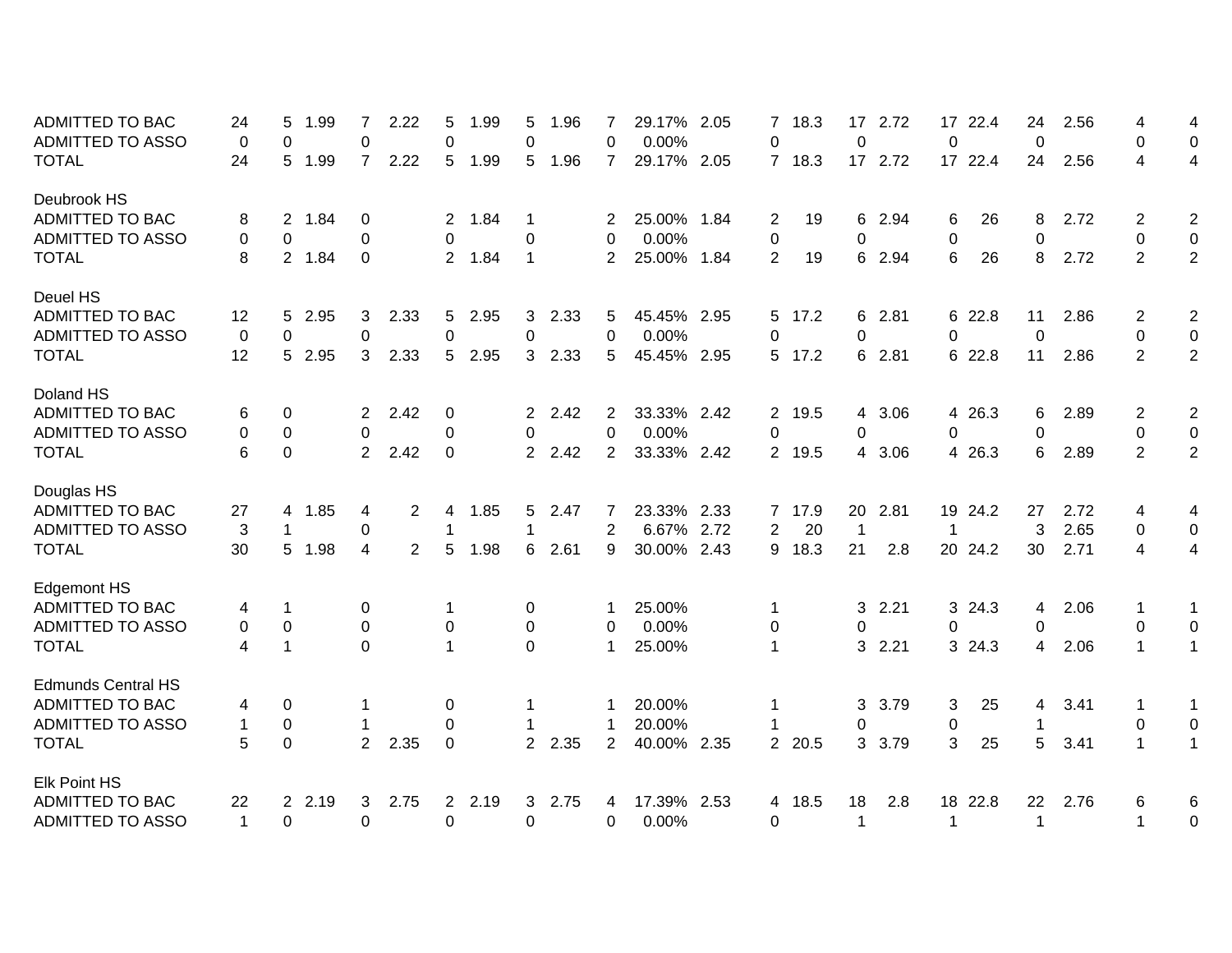| Elkton HS<br>1.97<br><b>ADMITTED TO BAC</b><br>3<br>5<br>2.44<br>3<br>1.97<br>5<br>2.44<br>41.67% 2.44<br>17<br>3.22<br>5 24.2<br>10 <sup>°</sup><br>2.88<br>$\overline{c}$<br>10<br>5<br>5 <sup>5</sup><br>5<br>2.28<br><b>ADMITTED TO ASSO</b><br>$\boldsymbol{2}$<br>0.00%<br>2.28<br>$\overline{2}$<br>21<br>$\overline{2}$<br>$\mathbf 1$<br>0<br>0<br>0<br>$\overline{2}$<br>0<br>0<br>0<br>7 23.3<br>2.77<br>3<br><b>TOTAL</b><br>12<br>1.97<br>5<br>2.44<br>3<br>1.97<br>5<br>2.44<br>41.67% 2.44<br>5<br>17<br>7 2.95<br>12 <sup>2</sup><br>3 <sup>1</sup><br>5<br><b>Emery HS</b><br><b>ADMITTED TO BAC</b><br>0.00%<br>3.36<br>4 26.8<br>3.36<br>$\mathbf 0$<br>3<br>0<br>0<br>0<br>0<br>0<br>4<br>4<br>4<br><b>ADMITTED TO ASSO</b><br>$\mathbf 0$<br>$\mathbf 0$<br>$\pmb{0}$<br>0.00%<br>0<br>$\pmb{0}$<br>0<br>0<br>0<br>0<br>0<br>0<br>$\mathbf 0$<br>3<br>$\mathbf 0$<br>0.00%<br>0<br><b>TOTAL</b><br>4<br>$\mathbf 0$<br>0<br>0<br>3.36<br>4 26.8<br>4<br>3.36<br>4 | 6                |
|----------------------------------------------------------------------------------------------------------------------------------------------------------------------------------------------------------------------------------------------------------------------------------------------------------------------------------------------------------------------------------------------------------------------------------------------------------------------------------------------------------------------------------------------------------------------------------------------------------------------------------------------------------------------------------------------------------------------------------------------------------------------------------------------------------------------------------------------------------------------------------------------------------------------------------------------------------------------------------------|------------------|
|                                                                                                                                                                                                                                                                                                                                                                                                                                                                                                                                                                                                                                                                                                                                                                                                                                                                                                                                                                                        |                  |
|                                                                                                                                                                                                                                                                                                                                                                                                                                                                                                                                                                                                                                                                                                                                                                                                                                                                                                                                                                                        | $\overline{c}$   |
|                                                                                                                                                                                                                                                                                                                                                                                                                                                                                                                                                                                                                                                                                                                                                                                                                                                                                                                                                                                        | $\pmb{0}$        |
|                                                                                                                                                                                                                                                                                                                                                                                                                                                                                                                                                                                                                                                                                                                                                                                                                                                                                                                                                                                        | $\overline{2}$   |
|                                                                                                                                                                                                                                                                                                                                                                                                                                                                                                                                                                                                                                                                                                                                                                                                                                                                                                                                                                                        |                  |
|                                                                                                                                                                                                                                                                                                                                                                                                                                                                                                                                                                                                                                                                                                                                                                                                                                                                                                                                                                                        | 3                |
|                                                                                                                                                                                                                                                                                                                                                                                                                                                                                                                                                                                                                                                                                                                                                                                                                                                                                                                                                                                        | $\mathbf 0$      |
|                                                                                                                                                                                                                                                                                                                                                                                                                                                                                                                                                                                                                                                                                                                                                                                                                                                                                                                                                                                        | 3                |
| <b>Estelline HS</b>                                                                                                                                                                                                                                                                                                                                                                                                                                                                                                                                                                                                                                                                                                                                                                                                                                                                                                                                                                    |                  |
| <b>ADMITTED TO BAC</b><br>20.00%<br>3.09<br>3<br>26<br>2.94<br>3<br>4<br>1<br>1<br>1<br>1<br>1<br>4<br>1                                                                                                                                                                                                                                                                                                                                                                                                                                                                                                                                                                                                                                                                                                                                                                                                                                                                               | 1                |
| <b>ADMITTED TO ASSO</b><br>$\pmb{0}$<br>$\mathbf 0$<br>0<br>0.00%<br>$\mathbf 0$<br>0<br>0<br>0<br>1<br>1<br>1                                                                                                                                                                                                                                                                                                                                                                                                                                                                                                                                                                                                                                                                                                                                                                                                                                                                         | $\mathbf 0$      |
| $\mathbf{1}$<br>5<br>20.00%<br>2.71<br>5<br>2.65<br>$\mathbf{1}$<br><b>TOTAL</b><br>1<br>1<br>$\mathbf 1$<br>4 24.8<br>1<br>$\mathbf 1$<br>4                                                                                                                                                                                                                                                                                                                                                                                                                                                                                                                                                                                                                                                                                                                                                                                                                                           | $\mathbf{1}$     |
| Ethan HS                                                                                                                                                                                                                                                                                                                                                                                                                                                                                                                                                                                                                                                                                                                                                                                                                                                                                                                                                                               |                  |
| ADMITTED TO BAC<br>0.00%<br>3.02<br>0<br>0<br>3.02<br>22<br>2<br>0<br>0<br>0<br>4<br>4<br>0<br>4<br>4                                                                                                                                                                                                                                                                                                                                                                                                                                                                                                                                                                                                                                                                                                                                                                                                                                                                                  | $\overline{c}$   |
| <b>ADMITTED TO ASSO</b><br>$\mathbf 0$<br>0.00%<br>$\mathbf 0$<br>0<br>0<br>0<br>0<br>0<br>0<br>0<br>0<br>0                                                                                                                                                                                                                                                                                                                                                                                                                                                                                                                                                                                                                                                                                                                                                                                                                                                                            | $\boldsymbol{0}$ |
| $\overline{0}$<br>$\overline{4}$<br>$\overline{2}$<br>$\mathbf 0$<br>$\mathbf 0$<br>0.00%<br>$\mathbf 0$<br>3.02<br>$\overline{4}$<br>22<br>3.02<br><b>TOTAL</b><br>4<br>$\Omega$<br>$\Omega$<br>$\overline{4}$                                                                                                                                                                                                                                                                                                                                                                                                                                                                                                                                                                                                                                                                                                                                                                        | $\overline{2}$   |
| Eureka HS                                                                                                                                                                                                                                                                                                                                                                                                                                                                                                                                                                                                                                                                                                                                                                                                                                                                                                                                                                              |                  |
| <b>ADMITTED TO BAC</b><br>12.50%<br>3.24<br>6 24.5<br>3.22<br>$\overline{2}$<br>0<br>6<br>7<br>0<br>7<br>1                                                                                                                                                                                                                                                                                                                                                                                                                                                                                                                                                                                                                                                                                                                                                                                                                                                                             | $\overline{c}$   |
| <b>ADMITTED TO ASSO</b><br>12.50%<br>$\pmb{0}$<br>0<br>0<br>1<br>1<br>1<br>1<br>1                                                                                                                                                                                                                                                                                                                                                                                                                                                                                                                                                                                                                                                                                                                                                                                                                                                                                                      | $\mathbf 0$      |
| $\overline{2}$<br>$\overline{2}$<br><b>TOTAL</b><br>8<br>$\mathbf{1}$<br>2.71<br>$\mathbf{1}$<br>$\overline{2}$<br>2.71<br>25.00% 2.71<br>3.24<br>6 24.5<br>3.13<br>$\overline{2}$<br>2 <sup>1</sup><br>18.5<br>6<br>8                                                                                                                                                                                                                                                                                                                                                                                                                                                                                                                                                                                                                                                                                                                                                                 | $\overline{2}$   |
| Faith HS                                                                                                                                                                                                                                                                                                                                                                                                                                                                                                                                                                                                                                                                                                                                                                                                                                                                                                                                                                               |                  |
| <b>ADMITTED TO BAC</b><br>33.33%<br>2<br>0<br>2<br>1.83<br>0<br>0<br>1<br>1<br>1                                                                                                                                                                                                                                                                                                                                                                                                                                                                                                                                                                                                                                                                                                                                                                                                                                                                                                       | 0                |
| <b>ADMITTED TO ASSO</b><br>0.00%<br>$\mathbf 0$<br>$\pmb{0}$<br>$\mathbf 0$<br>1<br>0<br>0<br>0<br>1<br>1<br>0                                                                                                                                                                                                                                                                                                                                                                                                                                                                                                                                                                                                                                                                                                                                                                                                                                                                         | $\pmb{0}$        |
| 3<br>$\mathbf 0$<br>$\Omega$<br>$\overline{2}$<br>3<br>$\mathbf{0}$<br><b>TOTAL</b><br>$\mathbf 1$<br>$\blacktriangleleft$<br>33.33%<br>2 2.41<br>25<br>2.26<br>1                                                                                                                                                                                                                                                                                                                                                                                                                                                                                                                                                                                                                                                                                                                                                                                                                      | $\mathbf 0$      |
| <b>Faulkton HS</b>                                                                                                                                                                                                                                                                                                                                                                                                                                                                                                                                                                                                                                                                                                                                                                                                                                                                                                                                                                     |                  |
| <b>ADMITTED TO BAC</b><br>4 2.76<br>2.76<br>2 2.71<br>50.00% 2.84<br>4 25.3<br>$\mathbf{2}^{\prime}$<br>2.71<br>4<br>5<br>19<br>3.5<br>9<br>3.17<br>9<br>5<br>4<br>3                                                                                                                                                                                                                                                                                                                                                                                                                                                                                                                                                                                                                                                                                                                                                                                                                   | 3                |
| <b>ADMITTED TO ASSO</b><br>10.00%<br>0<br>$\mathbf 0$<br>0<br>0<br>$\Omega$<br>1                                                                                                                                                                                                                                                                                                                                                                                                                                                                                                                                                                                                                                                                                                                                                                                                                                                                                                       | $\pmb{0}$        |
| <b>TOTAL</b><br>2.76<br>2.52<br>2.76<br>2.52<br>60.00% 2.76<br>3<br>10<br>3<br>3<br>6<br>6<br>19.3<br>3.5<br>4 25.3<br>10<br>3.11<br>4<br>4<br>4                                                                                                                                                                                                                                                                                                                                                                                                                                                                                                                                                                                                                                                                                                                                                                                                                                       | 3                |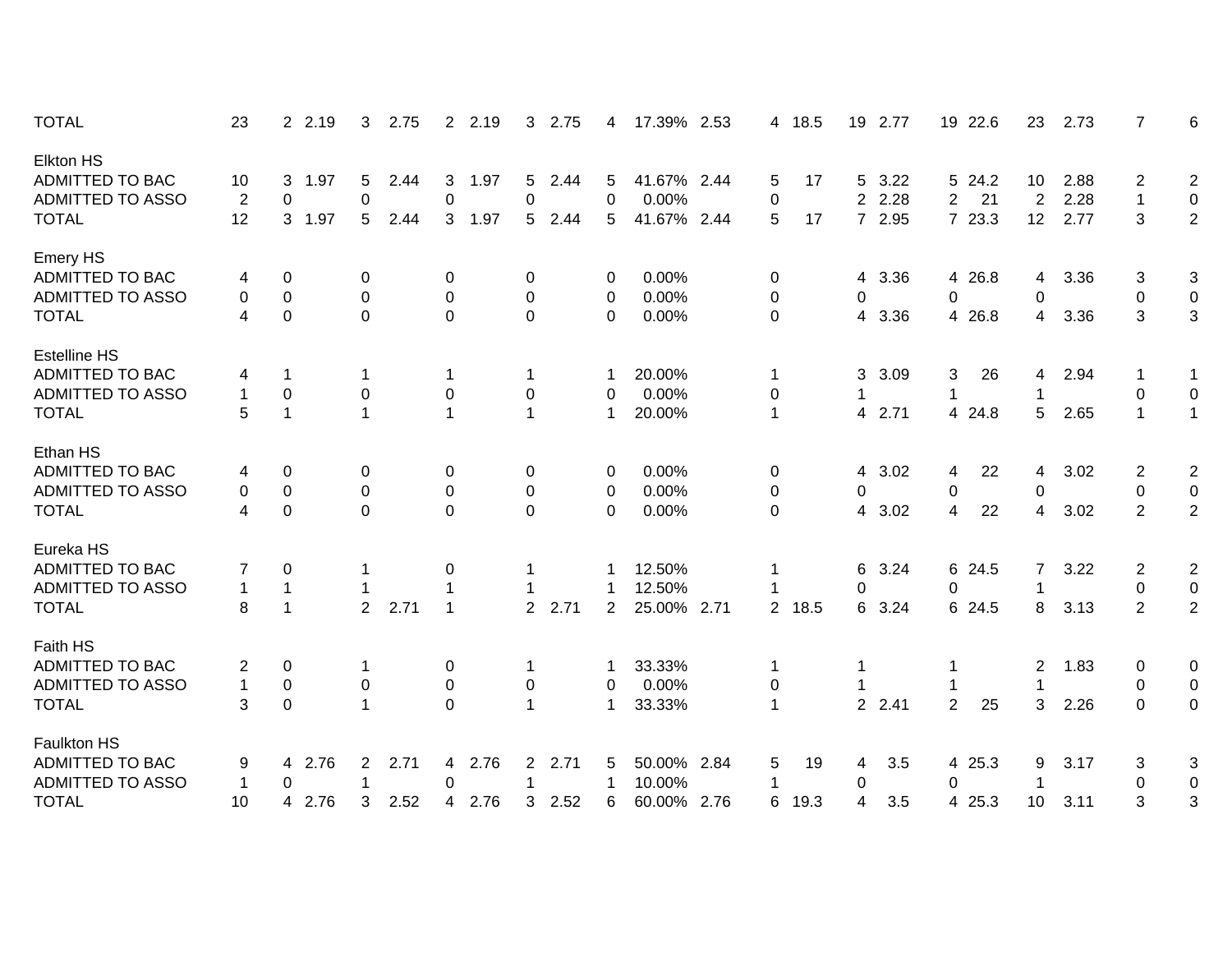| Flandreau HS            |           |              |   |                |                |                  |   |                       |                |          |             |                |                |        |                |         |                 |         |              |      |                  |                         |
|-------------------------|-----------|--------------|---|----------------|----------------|------------------|---|-----------------------|----------------|----------|-------------|----------------|----------------|--------|----------------|---------|-----------------|---------|--------------|------|------------------|-------------------------|
| <b>ADMITTED TO BAC</b>  | 8         | 1            |   | $\overline{2}$ | 2.21           | 1                |   | $\mathbf{2}^{\prime}$ | 2.21           | 3        | 33.33% 2.39 |                | 3              | 19.3   | 5              | 3.46    |                 | 5 27.4  | 8            | 3.1  | 4                | 4                       |
| <b>ADMITTED TO ASSO</b> | 1         | 0            |   | 0              |                | 0                |   | 0                     |                | 0        | 0.00%       |                | 0              |        | 1              |         | -1              |         | $\mathbf{1}$ |      | 1                | 1                       |
| <b>TOTAL</b>            | 9         | $\mathbf{1}$ |   | $\overline{2}$ | 2.21           | $\mathbf 1$      |   | 2 <sup>1</sup>        | 2.21           | 3        | 33.33% 2.39 |                | 3              | 19.3   | 6              | 3.28    |                 | 6 26.5  | 9            | 3.01 | 5                | 5                       |
| Florence HS             |           |              |   |                |                |                  |   |                       |                |          |             |                |                |        |                |         |                 |         |              |      |                  |                         |
| <b>ADMITTED TO BAC</b>  | 6         | $\mathbf{1}$ |   | $\overline{2}$ | 2.85           | 0                |   | 0                     |                | 0        | 0.00%       |                | 0              |        | 6              | 2.54    |                 | 6 22.5  | 6            | 2.54 | $\mathbf 1$      | 1                       |
| <b>ADMITTED TO ASSO</b> | 0         | $\mathbf 0$  |   | 0              |                | $\mathbf 0$      |   | $\Omega$              |                | 0        | 0.00%       |                | 0              |        | $\Omega$       |         | $\mathbf{0}$    |         | 0            |      | $\pmb{0}$        | $\boldsymbol{0}$        |
| <b>TOTAL</b>            | 6         | $\mathbf{1}$ |   | $\overline{2}$ | 2.85           | $\mathbf 0$      |   | $\Omega$              |                | $\Omega$ | 0.00%       |                | $\mathbf 0$    |        | 6              | 2.54    |                 | 6 22.5  | 6            | 2.54 | $\mathbf{1}$     | $\mathbf{1}$            |
| <b>Frederick HS</b>     |           |              |   |                |                |                  |   |                       |                |          |             |                |                |        |                |         |                 |         |              |      |                  |                         |
| <b>ADMITTED TO BAC</b>  | 3         | 0            |   | 0              |                | 0                |   | 0                     |                | 0        | 0.00%       |                | 0              |        | 3              | 2.6     |                 | 3 19.7  | 3            | 2.6  | 1                | 1                       |
| <b>ADMITTED TO ASSO</b> | 0         | 0            |   | $\mathbf 0$    |                | $\boldsymbol{0}$ |   | 0                     |                | 0        | 0.00%       |                | 0              |        | $\Omega$       |         | 0               |         | 0            |      | $\pmb{0}$        | $\mathbf 0$             |
| <b>TOTAL</b>            | 3         | $\mathbf 0$  |   | $\Omega$       |                | $\overline{0}$   |   | $\Omega$              |                | $\Omega$ | 0.00%       |                | $\Omega$       |        | 3              | 2.6     |                 | 3 19.7  | 3            | 2.6  | $\mathbf{1}$     | $\mathbf{1}$            |
| Freeman HS              |           |              |   |                |                |                  |   |                       |                |          |             |                |                |        |                |         |                 |         |              |      |                  |                         |
| <b>ADMITTED TO BAC</b>  | 15        | 3            | 3 | 4              | 2.92           | 3                | 3 | 4                     | 2.92           | 5        | 33.33% 3.04 |                | 5              | 18.4   |                | 10 3.07 |                 | 10 24.2 | 15           | 3.06 | $\sqrt{5}$       | 4                       |
| <b>ADMITTED TO ASSO</b> | $\pmb{0}$ | $\mathbf 0$  |   | 0              |                | 0                |   | 0                     |                | 0        | 0.00%       |                | 0              |        | 0              |         | 0               |         | 0            |      | $\boldsymbol{0}$ | $\pmb{0}$               |
| <b>TOTAL</b>            | 15        | 3            | 3 | 4              | 2.92           | 3                | 3 | $\overline{4}$        | 2.92           | 5        | 33.33% 3.04 |                | 5.             | 18.4   |                | 10 3.07 |                 | 10 24.2 | 15           | 3.06 | 5                | $\overline{4}$          |
| <b>Garretson HS</b>     |           |              |   |                |                |                  |   |                       |                |          |             |                |                |        |                |         |                 |         |              |      |                  |                         |
| <b>ADMITTED TO BAC</b>  | 12        | 1            |   | $\overline{2}$ | $\overline{c}$ | 1                |   | $\overline{2}$        | $\overline{2}$ | 2        | 13.33%      | $\overline{2}$ | $\overline{2}$ | 18.5   |                | 10 3.11 | 10 <sup>°</sup> | 24      | 12           | 2.97 | 1                | 1                       |
| <b>ADMITTED TO ASSO</b> | 3         | 0            |   | $\mathbf{1}$   |                | 0                |   | 1                     |                |          | 6.67%       |                | 1              |        | $\overline{2}$ | 3.75    |                 | 2 2 5.5 | 3            | 3.21 | $\mathbf{1}$     | $\mathbf{1}$            |
| <b>TOTAL</b>            | 15        | $\mathbf{1}$ |   | 3              | 1.86           | $\mathbf 1$      |   | 3                     | 1.86           | 3        | 20.00%      | 1.86           | 3              | 18.3   |                | 12 3.22 |                 | 12 24.3 | 15           | 3.02 | 2                | $\overline{2}$          |
| Gayville- Volin HS      |           |              |   |                |                |                  |   |                       |                |          |             |                |                |        |                |         |                 |         |              |      |                  |                         |
| <b>ADMITTED TO BAC</b>  | 4         | -1           |   | 1              |                | 0                |   | -1                    |                | 1        | 25.00%      |                | 1              |        | 3              | 3.44    | 3               | 26      | 4            | 3.38 | 2                | $\overline{c}$          |
| <b>ADMITTED TO ASSO</b> | 0         | 0            |   | 0              |                | 0                |   | 0                     |                | 0        | 0.00%       |                | 0              |        | 0              |         | 0               |         | 0            |      | $\pmb{0}$        | $\pmb{0}$               |
| <b>TOTAL</b>            | 4         | $\mathbf{1}$ |   | 1              |                | $\mathbf 0$      |   | $\mathbf 1$           |                | 1        | 25.00%      |                | $\mathbf 1$    |        | 3              | 3.44    | 3               | 26      | 4            | 3.38 | $\overline{2}$   | $\overline{c}$          |
| Geddes HS               |           |              |   |                |                |                  |   |                       |                |          |             |                |                |        |                |         |                 |         |              |      |                  |                         |
| <b>ADMITTED TO BAC</b>  | 4         | 0            |   | 0              |                | 0                |   | 0                     |                | 0        | 0.00%       |                | 0              |        |                | 4 3.12  |                 | 4 27.3  | 4            | 3.12 | $\overline{c}$   | $\overline{\mathbf{c}}$ |
| <b>ADMITTED TO ASSO</b> | 0         | $\mathbf 0$  |   | $\mathsf 0$    |                | $\,0\,$          |   | 0                     |                | 0        | 0.00%       |                | 0              |        | 0              |         | $\mathbf 0$     |         | 0            |      | $\pmb{0}$        | $\pmb{0}$               |
| <b>TOTAL</b>            | 4         | $\mathsf 0$  |   | $\overline{0}$ |                | $\overline{0}$   |   | 0                     |                | 0        | 0.00%       |                | $\mathbf 0$    |        | 4              | 3.12    |                 | 4 27.3  | 4            | 3.12 | $\overline{2}$   | $\overline{2}$          |
| Gettysburg HS           |           |              |   |                |                |                  |   |                       |                |          |             |                |                |        |                |         |                 |         |              |      |                  |                         |
| <b>ADMITTED TO BAC</b>  | 21        | $\mathbf 1$  |   | 3              | 2.56           | -1               |   |                       | 4 2.43         | 4        | 19.05% 2.43 |                |                | 4 18.8 |                | 17 3.34 |                 | 17 25.2 | 21           | 3.21 | 10               | 10                      |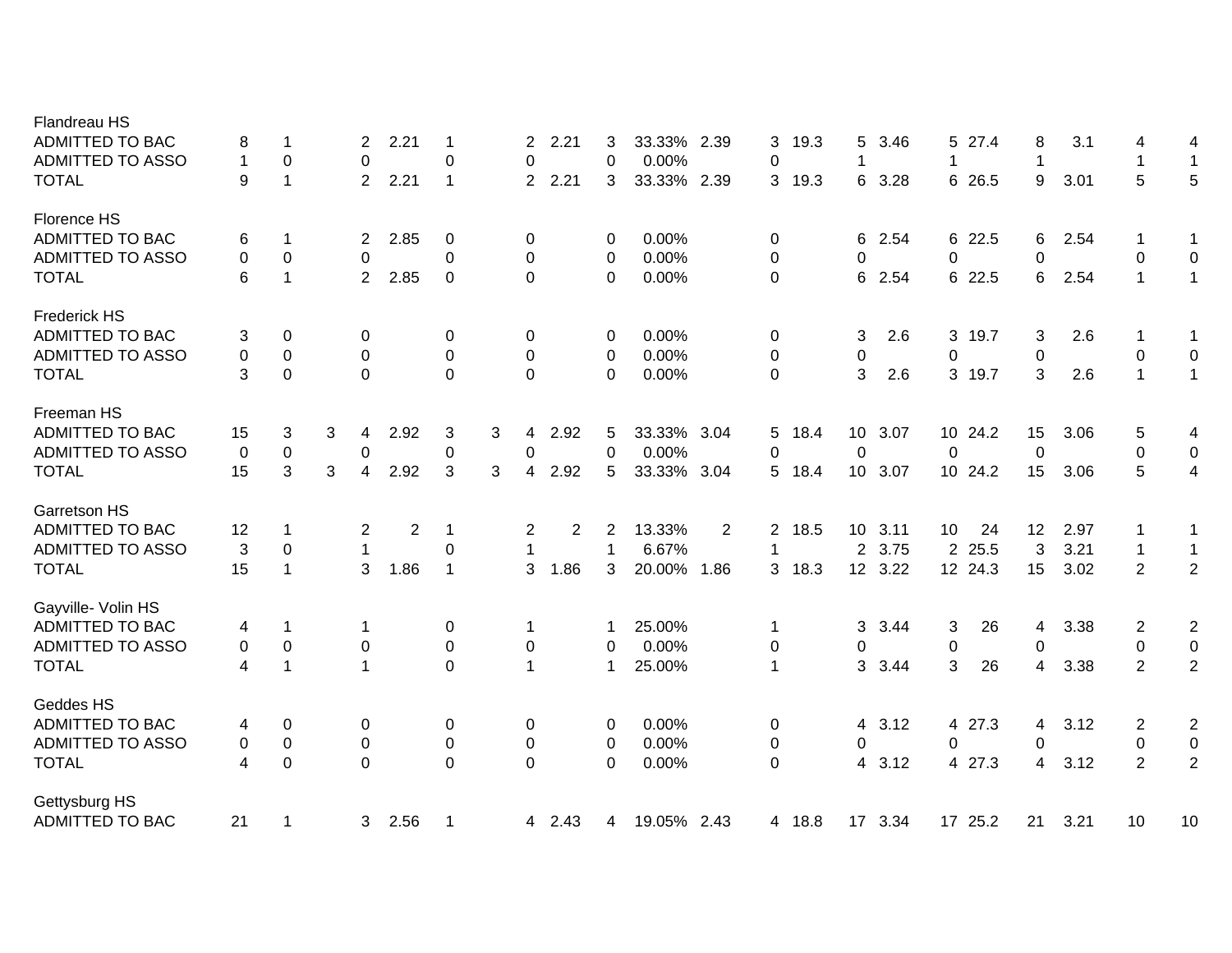| <b>ADMITTED TO ASSO</b>  | 0              | 0                      | 0              |      | $\Omega$       |        | 0              |      | 0              | 0.00%       |      | 0              |        | $\Omega$        |         | $\mathbf{0}$     |         | 0               |      | $\pmb{0}$    | 0                |
|--------------------------|----------------|------------------------|----------------|------|----------------|--------|----------------|------|----------------|-------------|------|----------------|--------|-----------------|---------|------------------|---------|-----------------|------|--------------|------------------|
| <b>TOTAL</b>             | 21             | $\mathbf{1}$           | 3              | 2.56 | $\mathbf 1$    |        | 4              | 2.43 | 4              | 19.05% 2.43 |      |                | 4 18.8 |                 | 17 3.34 |                  | 17 25.2 | 21              | 3.21 | 10           | 10               |
| <b>Grant-Deuel HS</b>    |                |                        |                |      |                |        |                |      |                |             |      |                |        |                 |         |                  |         |                 |      |              |                  |
| <b>ADMITTED TO BAC</b>   | 4              | 1                      | $\overline{2}$ | 2.23 |                |        | $\mathbf{2}$   | 2.23 | 2              | 40.00% 2.23 |      | $\overline{c}$ | 19     |                 | 2 3.48  | $\overline{2}$   | 23      | 4               | 2.95 | 1            | 1                |
| <b>ADMITTED TO ASSO</b>  | 1              | $\mathbf 1$            | $\mathbf 1$    |      | 1              |        | 1              |      | $\mathbf 1$    | 20.00%      |      | 1              |        | 0               |         | $\boldsymbol{0}$ |         | 1               |      | $\pmb{0}$    | $\boldsymbol{0}$ |
| <b>TOTAL</b>             | 5              | $\overline{2}$<br>2.1  | 3              | 1.94 | $\overline{2}$ | 2.1    | 3              | 1.94 | 3              | 60.00% 1.94 |      | 3              | 18     |                 | 2 3.48  | 2                | 23      | 5               | 2.78 | $\mathbf{1}$ | $\mathbf{1}$     |
| <b>Great Plains Luth</b> |                |                        |                |      |                |        |                |      |                |             |      |                |        |                 |         |                  |         |                 |      |              |                  |
| <b>ADMITTED TO BAC</b>   | 8              | $\mathbf 1$            | 0              |      | 1              |        | 0              |      | 1              | 11.11%      |      | 1              |        |                 | 7 2.96  |                  | 7 26.3  | 8               | 3    | 3            | 3                |
| <b>ADMITTED TO ASSO</b>  | $\mathbf 1$    | 0                      | $\Omega$       |      | $\mathbf 0$    |        | 0              |      | $\Omega$       | 0.00%       |      | 0              |        |                 |         |                  |         | $\mathbf 1$     |      | $\pmb{0}$    | $\boldsymbol{0}$ |
| <b>TOTAL</b>             | 9              | $\mathbf{1}$           | $\mathbf 0$    |      | $\mathbf{1}$   |        | $\mathbf 0$    |      | $\mathbf 1$    | 11.11%      |      | $\mathbf{1}$   |        | 8               | 2.85    |                  | 8 25.9  | 9               | 2.9  | 3            | $\mathbf{3}$     |
| Gregory HS               |                |                        |                |      |                |        |                |      |                |             |      |                |        |                 |         |                  |         |                 |      |              |                  |
| ADMITTED TO BAC          | 12             | 0                      | 3              | 2.11 | 0              |        | 3.             | 2.11 | 3              | 25.00% 2.11 |      | 3.             | 19.3   | 9               | 2.88    |                  | 9 23.2  | 12              | 2.72 | 4            | 4                |
| <b>ADMITTED TO ASSO</b>  | 0              | 0                      | 0              |      | 0              |        | 0              |      | 0              | 0.00%       |      | 0              |        | 0               |         | $\mathbf 0$      |         | 0               |      | $\mathbf 0$  | $\pmb{0}$        |
| <b>TOTAL</b>             | 12             | 0                      | 3              | 2.11 | $\mathbf 0$    |        | 3              | 2.11 | 3              | 25.00% 2.11 |      | 3.             | 19.3   | 9               | 2.88    |                  | 9 23.2  | 12 <sup>°</sup> | 2.72 | 4            | $\overline{4}$   |
| Groton HS                |                |                        |                |      |                |        |                |      |                |             |      |                |        |                 |         |                  |         |                 |      |              |                  |
| <b>ADMITTED TO BAC</b>   | 18             | 1                      | 1              |      |                |        | 0              |      |                | 4.55%       |      | 1              |        |                 | 17 2.82 |                  | 17 23.7 | 18              | 2.8  | 6            | 6                |
| <b>ADMITTED TO ASSO</b>  | $\overline{4}$ | $\overline{2}$<br>1.61 | 4              | 1.17 | 1              |        | 4              | 1.17 | 4              | 18.18%      | 1.17 | 4              | 17.8   | 0               |         | $\mathbf{0}$     |         | 4               | 1.17 | $\mathbf 0$  | $\pmb{0}$        |
| <b>TOTAL</b>             | 22             | 3 2.03                 | 5              | 1.86 |                | 2 2.38 | 4              | 1.17 | 5              | 22.73%      | 1.56 | 5              | 18     |                 | 17 2.82 |                  | 17 23.7 | 22              | 2.62 | 6            | $\,6$            |
| Hamlin HS                |                |                        |                |      |                |        |                |      |                |             |      |                |        |                 |         |                  |         |                 |      |              |                  |
| <b>ADMITTED TO BAC</b>   | 14             | 2.59<br>3              | 0              |      | 3              | 2.59   | -1             |      | 3              | 23.08% 2.59 |      | 3              | 19     | 10 <sup>°</sup> | 3.38    |                  | 10 23.9 | 13              | 3.24 | 9            | 9                |
| <b>ADMITTED TO ASSO</b>  | 0              | 0                      | 0              |      | 0              |        | 0              |      | 0              | 0.00%       |      | 0              |        | 0               |         | 0                |         | 0               |      | $\mathbf 0$  | $\mathbf 0$      |
| <b>TOTAL</b>             | 14             | 3 2.59                 | $\mathbf 0$    |      | 3              | 2.59   | $\mathbf{1}$   |      | 3              | 23.08% 2.59 |      | 3              | 19     | 10 <sup>1</sup> | 3.38    |                  | 10 23.9 | 13              | 3.24 | 9            | $\boldsymbol{9}$ |
| Hanson HS                |                |                        |                |      |                |        |                |      |                |             |      |                |        |                 |         |                  |         |                 |      |              |                  |
| <b>ADMITTED TO BAC</b>   | 5              | -1                     | 1              |      | 1              |        | 1              |      | 1              | 20.00%      |      | 1              |        | 4               | 2.9     |                  | 4 22.3  | 5               | 2.78 | 1            | $\mathbf{1}$     |
| ADMITTED TO ASSO         | 0              | $\mathbf 0$            | $\mathbf 0$    |      | 0              |        | 0              |      | 0              | 0.00%       |      | 0              |        | 0               |         | 0                |         | 0               |      | $\pmb{0}$    | $\pmb{0}$        |
| <b>TOTAL</b>             | 5              | $\mathbf{1}$           |                |      | 1              |        | $\mathbf{1}$   |      | $\mathbf 1$    | 20.00%      |      |                |        | 4               | 2.9     |                  | 4 22.3  | 5               | 2.78 | 1            | $\mathbf{1}$     |
| Harding County HS        |                |                        |                |      |                |        |                |      |                |             |      |                |        |                 |         |                  |         |                 |      |              |                  |
| <b>ADMITTED TO BAC</b>   | 6              | 0                      | $\overline{2}$ | 3.16 | 0              |        | $\overline{2}$ | 3.16 | $\overline{2}$ | 33.33% 3.16 |      | 2              | 20     |                 | 4 3.37  |                  | 4 25.3  | 6               | 3.3  | 0            | 0                |
| <b>ADMITTED TO ASSO</b>  | 0              | $\overline{0}$         | 0              |      | 0              |        | 0              |      | 0              | 0.00%       |      | 0              |        | 0               |         | 0                |         | 0               |      | 0            | $\pmb{0}$        |
| <b>TOTAL</b>             | 6              | $\Omega$               | $\overline{2}$ | 3.16 | 0              |        | 2              | 3.16 | 2              | 33.33% 3.16 |      | 2              | 20     | 4               | 3.37    |                  | 4 25.3  | 6               | 3.3  | $\Omega$     | 0                |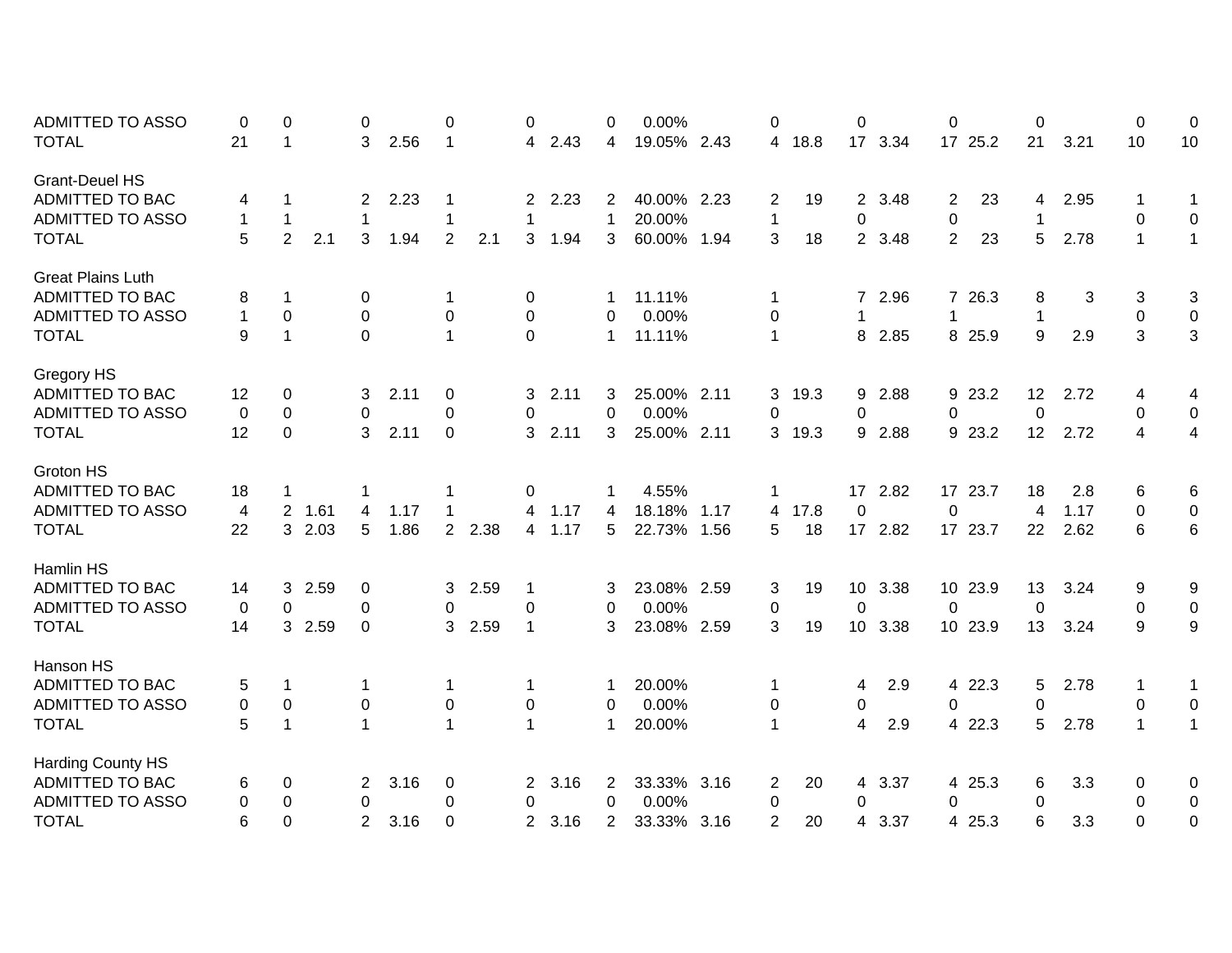| Harrisburg HS           |                  |                |                       |                        |                |      |                |        |                |             |      |                |      |              |        |                |         |             |      |                |                         |
|-------------------------|------------------|----------------|-----------------------|------------------------|----------------|------|----------------|--------|----------------|-------------|------|----------------|------|--------------|--------|----------------|---------|-------------|------|----------------|-------------------------|
| <b>ADMITTED TO BAC</b>  | 15               | $\overline{2}$ | 1.82<br>4             | 1.87                   | $\overline{2}$ | 1.82 | 4              | 1.87   | 4              | 23.53%      | 1.87 | 4              | 18   | 11           | 2.92   |                | 11 23.8 | 15          | 2.73 | 5              | 3                       |
| <b>ADMITTED TO ASSO</b> | 2                | 1              | 0                     |                        | 1              |      | 0              |        |                | 5.88%       |      | 1              |      |              |        | -1             |         | 2           | 3.25 | $\mathbf 0$    | $\pmb{0}$               |
| <b>TOTAL</b>            | 17               | 3              | 2.18<br>4             | 1.87                   | 3              | 2.18 | 4              | 1.87   | 5              | 29.41%      | 2.06 | 5              | 18.6 | 12           | 3      |                | 12 23.9 | 17          | 2.8  | 5              | $\mathbf{3}$            |
| Harrold HS              |                  |                |                       |                        |                |      |                |        |                |             |      |                |      |              |        |                |         |             |      |                |                         |
| ADMITTED TO BAC         | 3                | 0              | 1                     |                        | 0              |      |                |        |                | 33.33%      |      | 1              |      | $\mathbf{2}$ | 3.41   | $\overline{2}$ | 29      | 3           | 2.85 | 2              | $\overline{\mathbf{c}}$ |
| <b>ADMITTED TO ASSO</b> | 0                | $\mathbf 0$    | $\pmb{0}$             |                        | $\mathbf 0$    |      | $\mathbf 0$    |        | 0              | 0.00%       |      | 0              |      | 0            |        | $\mathbf 0$    |         | $\mathbf 0$ |      | $\mathbf 0$    | $\pmb{0}$               |
| <b>TOTAL</b>            | 3                | $\mathbf 0$    | 1                     |                        | $\Omega$       |      | 1              |        | 1              | 33.33%      |      | $\mathbf 1$    |      |              | 2 3.41 | $\overline{2}$ | 29      | 3           | 2.85 | 2              | $\overline{2}$          |
| <b>Herreid HS</b>       |                  |                |                       |                        |                |      |                |        |                |             |      |                |      |              |        |                |         |             |      |                |                         |
| <b>ADMITTED TO BAC</b>  | 4                | 0              | 0                     |                        | 0              |      | 0              |        | 0              | 0.00%       |      | 0              |      |              | 4 3.35 | 4              | 24      | 4           | 3.35 | 2              | $\overline{2}$          |
| <b>ADMITTED TO ASSO</b> | 0                | 0              | $\mathbf 0$           |                        | $\mathbf 0$    |      | 0              |        | 0              | 0.00%       |      | 0              |      | 0            |        | 0              |         | 0           |      | $\mathbf 0$    | $\pmb{0}$               |
| <b>TOTAL</b>            | 4                | 0              | $\Omega$              |                        | $\mathbf 0$    |      | $\Omega$       |        | $\Omega$       | 0.00%       |      | $\mathbf 0$    |      | 4            | 3.35   | 4              | 24      | 4           | 3.35 | 2              | $\overline{2}$          |
| <b>Highmore HS</b>      |                  |                |                       |                        |                |      |                |        |                |             |      |                |      |              |        |                |         |             |      |                |                         |
| <b>ADMITTED TO BAC</b>  | 7                | $\mathbf 0$    |                       | 2.92<br>$\overline{2}$ | $\mathbf 0$    |      | $\overline{2}$ | 2.92   | 2              | 25.00% 2.92 |      | $\overline{2}$ | 19.5 | 5            | 3.31   |                | 5 24.4  | 7           | 3.21 | 1              | 1                       |
| <b>ADMITTED TO ASSO</b> | $\mathbf{1}$     | $\mathbf 0$    | 0                     |                        | 0              |      | 0              |        | 0              | 0.00%       |      | 0              |      | 1            |        | 1              |         | 1           |      | 0              | 0                       |
| <b>TOTAL</b>            | 8                | $\mathbf 0$    | $\overline{2}$        | 2.92                   | $\mathbf 0$    |      | $\overline{2}$ | 2.92   | $\overline{2}$ | 25.00% 2.92 |      | $\overline{2}$ | 19.5 | 6            | 3.39   |                | 6 24.3  | 8           | 3.29 | $\mathbf{1}$   | $\mathbf{1}$            |
| Hill City HS            |                  |                |                       |                        |                |      |                |        |                |             |      |                |      |              |        |                |         |             |      |                |                         |
| ADMITTED TO BAC         | 10               | $\overline{2}$ | 2.12<br>6             | 2.34                   | 2              | 2.12 | 6              | 2.34   | 6              | 54.55%      | 2.34 | 6              | 19.5 |              | 4 2.47 |                | 4 22.3  | 10          | 2.4  | 1              | 1                       |
| <b>ADMITTED TO ASSO</b> | $\mathbf 1$      | 1              | 1                     |                        | $\mathbf 1$    |      | 1              |        | 1              | 9.09%       |      | 1              |      | 0            |        | $\mathbf 0$    |         | $\mathbf 1$ |      | 0              | $\pmb{0}$               |
| <b>TOTAL</b>            | 11               | 3              | 1.9<br>$\overline{7}$ | 2.25                   | 3              | 1.9  | 7              | 2.25   | $\overline{7}$ | 63.64% 2.25 |      | $\overline{7}$ | 19   |              | 4 2.47 |                | 4 22.3  | 11          | 2.34 | $\mathbf{1}$   | $\mathbf{1}$            |
| <b>Hot Springs HS</b>   |                  |                |                       |                        |                |      |                |        |                |             |      |                |      |              |        |                |         |             |      |                |                         |
| <b>ADMITTED TO BAC</b>  | 8                | 1              |                       | 2.14<br>4              |                |      |                | 4 2.14 | 4              | 40.00% 2.14 |      | 4              | 19.3 | 4            | 2.8    | 4              | 23      | 8           | 2.53 | 0              | 0                       |
| <b>ADMITTED TO ASSO</b> | $\boldsymbol{2}$ | $\overline{2}$ | 1.71<br>$\mathbf 1$   |                        | $\overline{2}$ | 1.71 |                |        | $\overline{2}$ | 20.00%      | 1.71 | 2              | 18   | 0            |        | 0              |         | 2           | 1.71 | 0              | $\mathbf 0$             |
| <b>TOTAL</b>            | 10               | 3              | 1.79<br>5             | 2.33                   | 3              | 1.79 | 5              | 2.33   | 6              | 60.00%      | 1.97 | 6              | 18.8 | 4            | 2.8    | $\overline{4}$ | 23      | 10          | 2.37 | $\Omega$       | $\pmb{0}$               |
| Hoven HS                |                  |                |                       |                        |                |      |                |        |                |             |      |                |      |              |        |                |         |             |      |                |                         |
| <b>ADMITTED TO BAC</b>  | 6                | 0              | 0                     |                        | 0              |      | 0              |        | 0              | 0.00%       |      | 0              |      | 6            | 3.03   |                | 6 23.2  | 6           | 3.03 | $\overline{2}$ | $\overline{2}$          |
| <b>ADMITTED TO ASSO</b> | 0                | 0              | 0                     |                        | 0              |      | 0              |        | 0              | 0.00%       |      | 0              |      | 0            |        | 0              |         | 0           |      | 0              | $\pmb{0}$               |
| <b>TOTAL</b>            | 6                | 0              | $\overline{0}$        |                        | $\mathbf 0$    |      | $\Omega$       |        | $\Omega$       | 0.00%       |      | $\Omega$       |      | 6            | 3.03   |                | 6 23.2  | 6           | 3.03 | $\overline{2}$ | $\overline{2}$          |
|                         |                  |                |                       |                        |                |      |                |        |                |             |      |                |      |              |        |                |         |             |      |                |                         |

Howard HS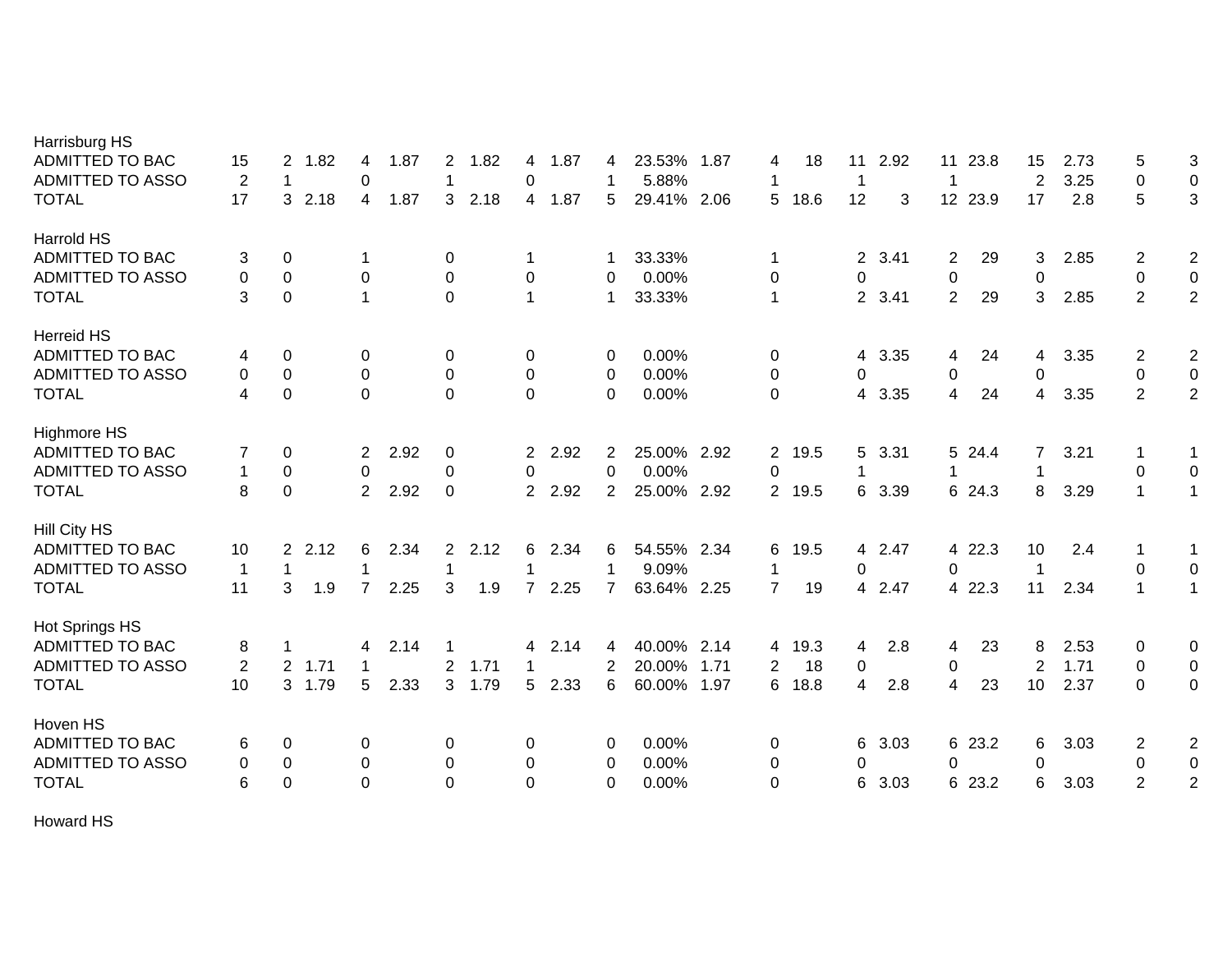| <b>ADMITTED TO BAC</b>  | 13             | 2              | 2.4         | 5              | 1.99 | 2                     | 2.4         | 4                     | 1.73 | 5        | 38.46%         | 1.99 | 5                    | 18.6    | 8              | 2.96    |                | 8 23.6 | 13             | 2.66 | 3              | $\overline{2}$ |
|-------------------------|----------------|----------------|-------------|----------------|------|-----------------------|-------------|-----------------------|------|----------|----------------|------|----------------------|---------|----------------|---------|----------------|--------|----------------|------|----------------|----------------|
| <b>ADMITTED TO ASSO</b> | 0              | $\Omega$       |             | 0              |      | $\mathbf 0$           |             | 0                     |      | $\Omega$ | 0.00%          |      | 0                    |         | 0              |         | $\Omega$       |        | 0              |      | 0              | $\mathsf 0$    |
| <b>TOTAL</b>            | 13             | $\overline{2}$ | 2.4         | 5              | 1.99 | $\overline{2}$        | 2.4         | 4                     | 1.73 | 5        | 38.46%         | 1.99 | 5                    | 18.6    |                | 8 2.96  |                | 8 23.6 | 13             | 2.66 | 3              | $\overline{2}$ |
| <b>Hurley HS</b>        |                |                |             |                |      |                       |             |                       |      |          |                |      |                      |         |                |         |                |        |                |      |                |                |
| ADMITTED TO BAC         | 5              | $\mathbf{2}$   | 1.45        | $\mathbf 1$    |      | $\mathbf{2}^{\prime}$ | 1.45        | 1                     |      | 2        | 40.00% 1.45    |      | $\overline{2}$       | 16.5    | 3              | 2.9     |                | 3 22.7 | 5              | 2.39 | 0              | 0              |
| <b>ADMITTED TO ASSO</b> | 0              | $\Omega$       |             | 0              |      | 0                     |             | 0                     |      | $\Omega$ | 0.00%          |      | 0                    |         | 0              |         | 0              |        | 0              |      | 0              | $\mathbf 0$    |
| <b>TOTAL</b>            | 5              |                | 2 1.45      | $\mathbf{1}$   |      |                       | 2 1.45      | 1                     |      | 2        | 40.00% 1.45    |      |                      | 2 16.5  | 3              | 2.9     |                | 3 22.7 | 5              | 2.39 | $\Omega$       | $\mathbf 0$    |
| Huron Senior HS         |                |                |             |                |      |                       |             |                       |      |          |                |      |                      |         |                |         |                |        |                |      |                |                |
| <b>ADMITTED TO BAC</b>  | 52             | 8              | 2.31        | 14             | 2.13 | 9                     | 2.14        | 14                    | 2.13 | 17       | 30.91% 2.16    |      |                      | 17 19.1 |                | 35 2.98 | 35             | 25.1   | 52             | 2.77 | 16             | 15             |
| <b>ADMITTED TO ASSO</b> | 4              | 1              |             | 1              |      | $\mathbf{0}$          |             |                       |      |          | 1.82%          |      | 1                    |         | $\overline{2}$ | 3.08    | $\overline{2}$ | 23     | 3              | 2.67 | $\overline{1}$ | $\mathbf{1}$   |
| <b>TOTAL</b>            | 56             |                | 92.18       | 15             | 2.06 | 9                     | 2.14        | 15                    | 2.06 | 18       | 32.73%         | 2.1  | 18                   | 18.9    |                | 37 2.98 | 37             | 25     | 55             | 2.76 | 17             | 16             |
| Indian Voca HS          |                |                |             |                |      |                       |             |                       |      |          |                |      |                      |         |                |         |                |        |                |      |                |                |
| <b>ADMITTED TO BAC</b>  | 6              | 3              | 1.          | 4              | 1.31 | 3                     | 1           | 5                     | 1.58 |          | 5 100.00% 1.58 |      | 5                    | 16.4    | 0              |         | 0              |        | 5              | 1.58 | 0              | $\pmb{0}$      |
| <b>ADMITTED TO ASSO</b> | 1              | $\mathbf 0$    |             | 0              |      | $\mathbf 0$           |             | 0                     |      | $\Omega$ | 0.00%          |      | 0                    |         | $\Omega$       |         | 0              |        | 0              |      | 0              | $\mathbf 0$    |
| <b>TOTAL</b>            | $\overline{7}$ | 3              | $\mathbf 1$ | 4              | 1.31 | 3                     | $\mathbf 1$ | 5                     | 1.58 |          | 5 100.00% 1.58 |      | 5                    | 16.4    | $\Omega$       |         | $\Omega$       |        | 5              | 1.58 | $\overline{0}$ | $\overline{0}$ |
| Ipswich HS              |                |                |             |                |      |                       |             |                       |      |          |                |      |                      |         |                |         |                |        |                |      |                |                |
| <b>ADMITTED TO BAC</b>  | 9              | 3              | 2.39        | 3              | 2.98 | 3 <sup>1</sup>        | 2.39        | $\overline{2}$        | 2.5  | 3        | 27.27% 2.39    |      | 3 <sup>1</sup>       | 16.3    | 6              | 2.5     |                | 6 22.7 | 9              | 2.48 | 2              | $\overline{2}$ |
| <b>ADMITTED TO ASSO</b> | $\overline{2}$ | 1              |             | $\overline{2}$ | 2.43 | 1                     |             | $\overline{2}$        | 2.43 | 2        | 18.18% 2.43    |      | $\overline{2}$       | 17.5    | 0              |         | 0              |        | $\overline{2}$ | 2.43 | 0              | $\mathbf 0$    |
| <b>TOTAL</b>            | 11             |                | 4 2.57      | 5              | 2.75 | 4                     | 2.57        | $\overline{4}$        | 2.46 | 5        | 45.45% 2.41    |      | 5                    | 16.8    | 6              | 2.5     |                | 6 22.7 | 11             | 2.47 | 2              | $\overline{2}$ |
| Irene HS                |                |                |             |                |      |                       |             |                       |      |          |                |      |                      |         |                |         |                |        |                |      |                |                |
| <b>ADMITTED TO BAC</b>  | 3              | -1             |             | $\overline{2}$ | 2.59 | 1                     |             | $\mathbf{2}$          | 2.59 | 2        | 66.67% 2.59    |      | $\mathbf{2}$         | 18.5    | 1              |         |                |        | 3              | 2.97 | $\mathbf 1$    | $\mathbf 1$    |
| <b>ADMITTED TO ASSO</b> | 0              | $\mathbf 0$    |             | 0              |      | 0                     |             | 0                     |      | 0        | 0.00%          |      | 0                    |         | 0              |         | 0              |        | 0              |      | $\mathbf 0$    | $\pmb{0}$      |
| <b>TOTAL</b>            | 3              | $\mathbf{1}$   |             | $\overline{2}$ | 2.59 | $\mathbf{1}$          |             | $\overline{2}$        | 2.59 | 2        | 66.67% 2.59    |      | $\mathbf{2}^{\circ}$ | 18.5    | 1              |         |                |        | 3              | 2.97 | $\mathbf 1$    | $\mathbf{1}$   |
| Iroquois HS             |                |                |             |                |      |                       |             |                       |      |          |                |      |                      |         |                |         |                |        |                |      |                |                |
| <b>ADMITTED TO BAC</b>  | 4              | $\mathbf 1$    |             | 3              | 2.07 | $\mathbf 1$           |             | 3                     | 2.07 | 3        | 75.00% 2.07    |      | 3                    | 19      | 1              |         | 1              |        | 4              | 2.55 | 0              | 0              |
| <b>ADMITTED TO ASSO</b> | $\mathbf 0$    | $\mathbf{0}$   |             | 0              |      | 0                     |             | 0                     |      | $\Omega$ | 0.00%          |      | 0                    |         | 0              |         | 0              |        | 0              |      | 0              | $\mathbf 0$    |
| <b>TOTAL</b>            | 4              | $\mathbf{1}$   |             | 3              | 2.07 | $\mathbf{1}$          |             | 3                     | 2.07 | 3        | 75.00% 2.07    |      | 3                    | 19      | 1              |         |                |        | 4              | 2.55 | $\Omega$       | $\mathbf 0$    |
| <b>Irving School</b>    |                |                |             |                |      |                       |             |                       |      |          |                |      |                      |         |                |         |                |        |                |      |                |                |
| <b>ADMITTED TO BAC</b>  | 3              | 1              |             | $\overline{2}$ | 2.91 | $\mathbf 1$           |             | $\mathbf{2}^{\prime}$ | 2.91 | 2        | 66.67% 2.91    |      | $\mathbf{2}$         | 18.5    | 1              |         | 1              |        | 3              | 3.44 | 1              | 1              |
| <b>ADMITTED TO ASSO</b> | 0              | $\Omega$       |             | 0              |      | $\mathbf 0$           |             | $\Omega$              |      | $\Omega$ | 0.00%          |      | $\Omega$             |         | $\Omega$       |         | $\Omega$       |        | $\Omega$       |      | 0              | 0              |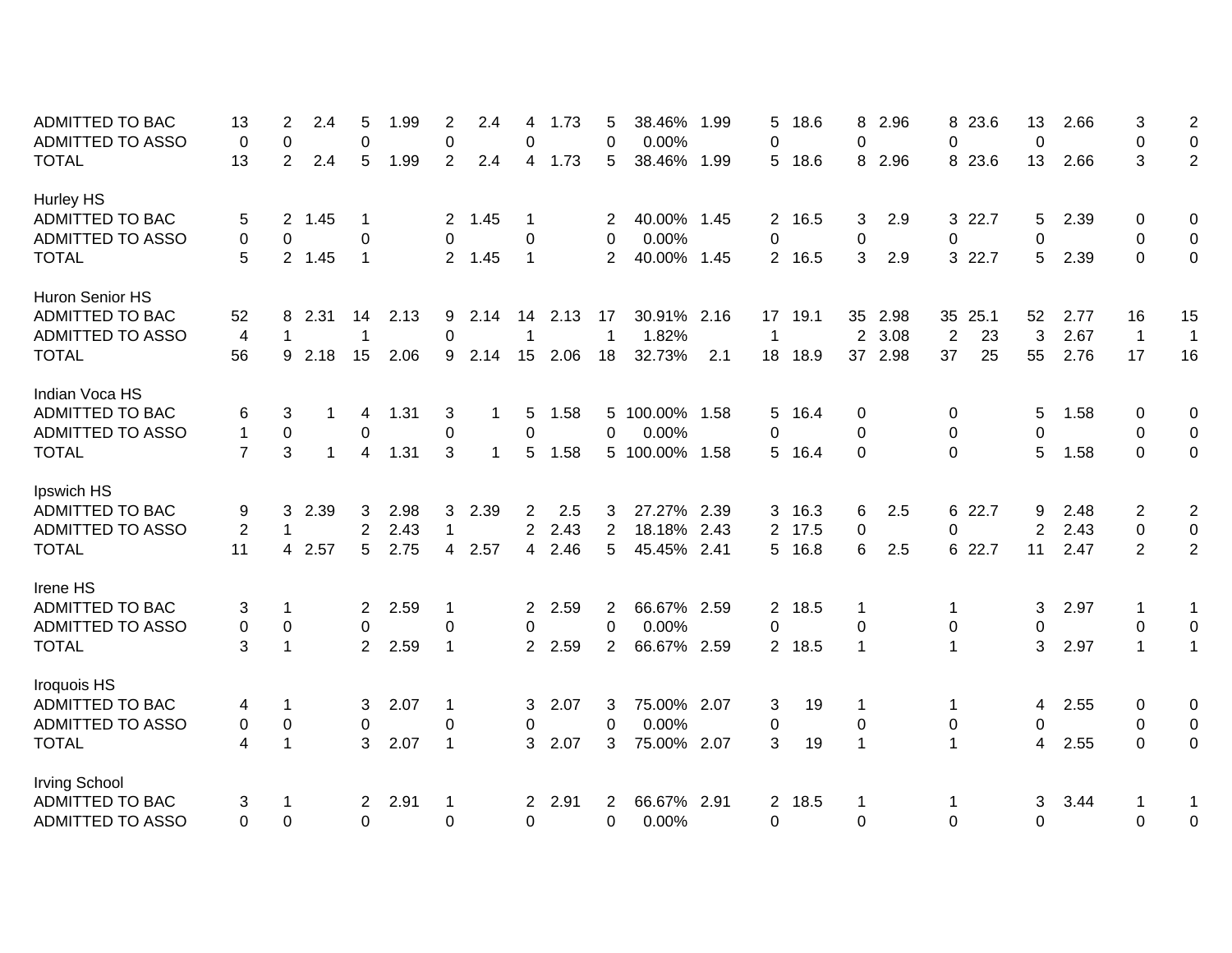| <b>TOTAL</b>            | 3              | -1                    |        | $\overline{2}$       | 2.91 |                |      | $\overline{2}$       | 2.91 | 2              | 66.67% 2.91 |      | $\mathbf{2}$   | 18.5 |                 |         | -1             |         | 3               | 3.44 | -1             | 1                       |
|-------------------------|----------------|-----------------------|--------|----------------------|------|----------------|------|----------------------|------|----------------|-------------|------|----------------|------|-----------------|---------|----------------|---------|-----------------|------|----------------|-------------------------|
| Jones Co. HS            |                |                       |        |                      |      |                |      |                      |      |                |             |      |                |      |                 |         |                |         |                 |      |                |                         |
| <b>ADMITTED TO BAC</b>  | 9              | 3                     | 1.7    | 3                    | 1.54 | 3              | 1.7  | 3                    | 1.96 | 5              | 55.56%      | 1.8  | 5              | 17   |                 | 4 2.61  |                | 4 24.8  | 9               | 2.25 | 3              | 3                       |
| <b>ADMITTED TO ASSO</b> | 0              | 0                     |        | 0                    |      | 0              |      | 0                    |      | 0              | 0.00%       |      | 0              |      | $\Omega$        |         | 0              |         | 0               |      | $\pmb{0}$      | $\pmb{0}$               |
| <b>TOTAL</b>            | 9              | 3                     | 1.7    | 3                    | 1.54 | 3              | 1.7  | 3                    | 1.96 | 5              | 55.56%      | 1.8  | 5              | 17   |                 | 4 2.61  |                | 4 24.8  | 9               | 2.25 | 3              | 3                       |
| Kadoka HS               |                |                       |        |                      |      |                |      |                      |      |                |             |      |                |      |                 |         |                |         |                 |      |                |                         |
| <b>ADMITTED TO BAC</b>  | 6              | 0                     |        | $\overline{2}$       | 1.94 | 0              |      | 2                    | 1.94 | 2              | 33.33%      | 1.94 | $\mathbf{2}^-$ | 17.5 |                 | 4 3.02  | 4              | 24      | 6               | 2.79 | 1              | 1                       |
| <b>ADMITTED TO ASSO</b> | 0              | $\mathbf 0$           |        | $\mathbf 0$          |      | 0              |      | 0                    |      | 0              | 0.00%       |      | 0              |      | 0               |         | $\mathbf 0$    |         | 0               |      | $\pmb{0}$      | $\mathbf 0$             |
| <b>TOTAL</b>            | 6              | $\mathbf 0$           |        | $\overline{2}$       | 1.94 | $\mathbf 0$    |      | $\overline{2}$       | 1.94 | $\overline{2}$ | 33.33%      | 1.94 | $\overline{2}$ | 17.5 |                 | 4 3.02  | $\overline{4}$ | 24      | 6               | 2.79 | $\mathbf{1}$   | $\mathbf{1}$            |
| Lake Preston HS         |                |                       |        |                      |      |                |      |                      |      |                |             |      |                |      |                 |         |                |         |                 |      |                |                         |
| <b>ADMITTED TO BAC</b>  | 10             | 0                     |        | 0                    |      | 0              |      | 0                    |      | 0              | 0.00%       |      | 0              |      | 10              | 2.55    |                | 10 23.7 | 10 <sup>°</sup> | 2.55 | 3              | 3                       |
| <b>ADMITTED TO ASSO</b> | 0              | $\mathbf 0$           |        | $\Omega$             |      | 0              |      | $\Omega$             |      | 0              | 0.00%       |      | $\Omega$       |      | $\mathbf 0$     |         | 0              |         | 0               |      | $\mathbf 0$    | $\mathbf 0$             |
| <b>TOTAL</b>            | 10             | $\mathbf 0$           |        | $\Omega$             |      | $\Omega$       |      | $\Omega$             |      | $\Omega$       | 0.00%       |      | $\mathbf 0$    |      | 10 <sup>°</sup> | 2.55    |                | 10 23.7 | 10 <sup>°</sup> | 2.55 | 3              | $\mathbf{3}$            |
| Langford HS             |                |                       |        |                      |      |                |      |                      |      |                |             |      |                |      |                 |         |                |         |                 |      |                |                         |
| <b>ADMITTED TO BAC</b>  | 11             |                       | 2 2.93 | 0                    |      | $\overline{2}$ | 2.93 | 0                    |      | 2              | 15.38%      | 2.93 | $\overline{c}$ | 19   | 9               | 2.72    |                | 9 24.3  | 11              | 2.76 | 4              | 4                       |
| <b>ADMITTED TO ASSO</b> | $\overline{2}$ | $\Omega$              |        | 1                    |      | 0              |      | 1                    |      | -1             | 7.69%       |      | 1              |      | -1              |         | -1             |         | $\overline{2}$  | 1.86 | $\mathbf 0$    | $\mathbf 0$             |
| <b>TOTAL</b>            | 13             |                       | 2 2.93 | 1                    |      | $\overline{2}$ | 2.93 | $\mathbf 1$          |      | 3              | 23.08%      | 2.4  | 3              | 19.3 | 10              | 2.7     | 10             | 24      | 13              | 2.64 | 4              | 4                       |
| Lead HS                 |                |                       |        |                      |      |                |      |                      |      |                |             |      |                |      |                 |         |                |         |                 |      |                |                         |
| <b>ADMITTED TO BAC</b>  | 24             | 6                     | 1.43   | 7                    | 1.99 | 6              | 1.43 |                      | 1.99 | 8              | 33.33%      | 1.77 | 8              | 18.4 | 15              | 2.97    |                | 15 23.6 | 23              | 2.69 | 5              | 5                       |
| <b>ADMITTED TO ASSO</b> | $\mathbf 1$    | 1                     |        | 1                    |      |                |      | 1                    |      |                | 4.17%       |      |                |      | 0               |         | 0              |         | $\mathbf 1$     |      | $\mathbf 0$    | $\mathbf 0$             |
| <b>TOTAL</b>            | 25             | $7^{\circ}$           | 1.38   | 8                    | 1.92 | $\overline{7}$ | 1.38 | 8                    | 1.92 | 9              | 37.50%      | 1.72 | 9              | 17.7 | 15              | 2.97    |                | 15 23.6 | 24              | 2.67 | 5              | 5                       |
| Lemmon HS               |                |                       |        |                      |      |                |      |                      |      |                |             |      |                |      |                 |         |                |         |                 |      |                |                         |
| <b>ADMITTED TO BAC</b>  | 8              | 0                     |        | 1                    |      | 0              |      |                      |      |                | 12.50%      |      | 1              |      | $7^{\circ}$     | 3.11    |                | 7 23.3  | 8               | 3.1  | 2              | $\overline{\mathbf{c}}$ |
| <b>ADMITTED TO ASSO</b> | 0              | 0                     |        | 0                    |      | 0              |      | 0                    |      | 0              | 0.00%       |      | 0              |      | 0               |         | 0              |         | 0               |      | $\mathbf 0$    | $\pmb{0}$               |
| <b>TOTAL</b>            | 8              | $\mathbf 0$           |        | $\blacktriangleleft$ |      | $\Omega$       |      | $\blacktriangleleft$ |      | 1              | 12.50%      |      | 1              |      |                 | 7, 3.11 |                | 7 23.3  | 8               | 3.1  | $\overline{2}$ | $\overline{2}$          |
| Lennox HS               |                |                       |        |                      |      |                |      |                      |      |                |             |      |                |      |                 |         |                |         |                 |      |                |                         |
| <b>ADMITTED TO BAC</b>  | 24             | $\overline{2}$        | 1.64   | 10                   | 2.25 | $\overline{2}$ | 1.98 | 9                    | 2.34 | 9              | 33.33%      | 2.34 | 9              | 19.1 |                 | 15 2.62 | 15             | 24      | 24              | 2.52 | 3              | 3                       |
| <b>ADMITTED TO ASSO</b> | 3              | 0                     |        | 3                    | 2.54 | 0              |      | 3                    | 2.54 | 3              | 11.11%      | 2.54 | 3              | 18.7 | $\mathbf 0$     |         | $\mathbf 0$    |         | 3               | 2.54 | 0              | $\pmb{0}$               |
| <b>TOTAL</b>            | 27             | $\mathbf{2}^{\prime}$ | 1.64   | 13                   | 2.31 | $\overline{2}$ | 1.98 | 12                   | 2.39 | 12             | 44.44%      | 2.39 | 12             | 19   | 15              | 2.62    | 15             | 24      | 27              | 2.52 | 3              | 3                       |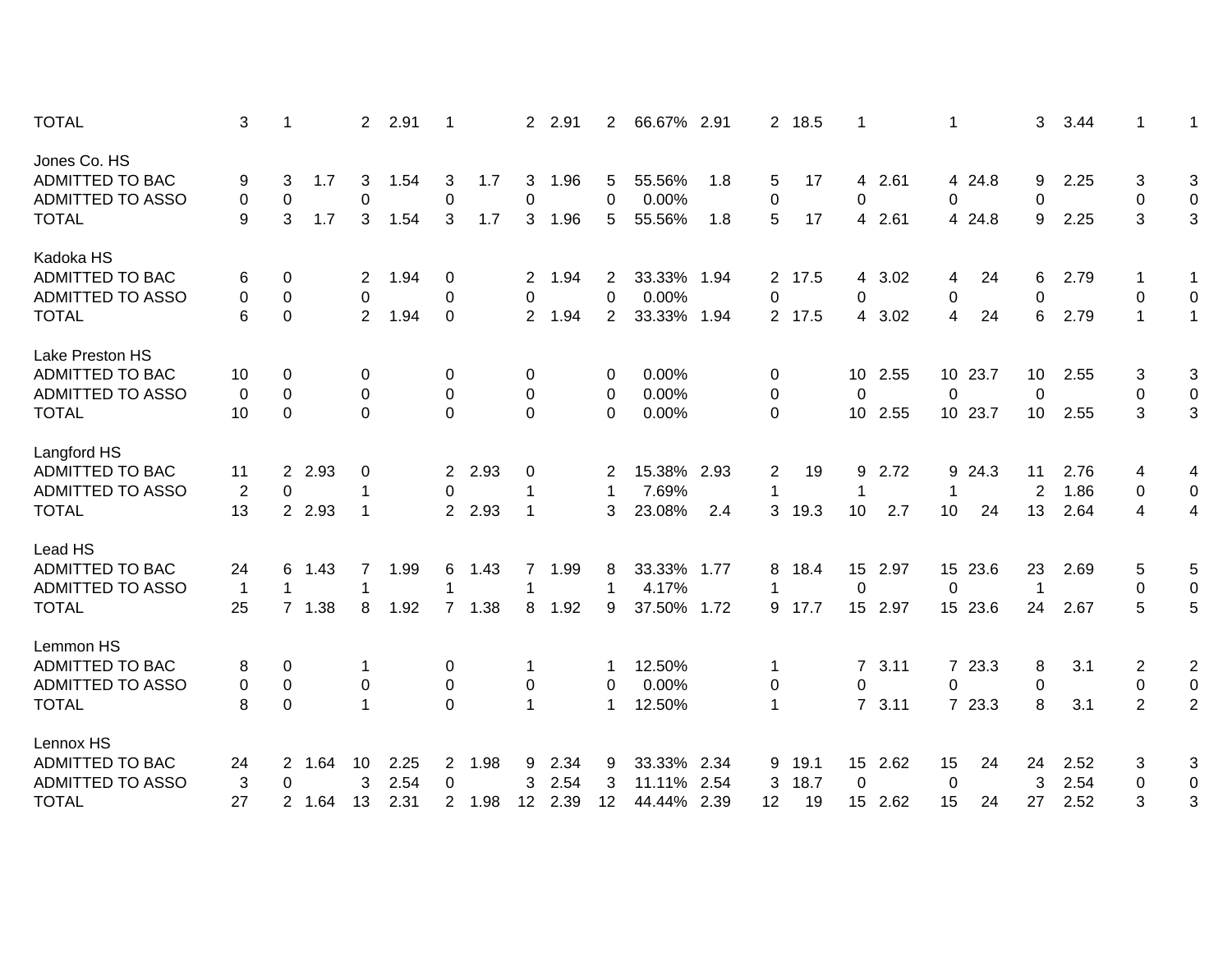| Leola HS                 |                |                               |                |      |                         |      |                |      |                |                |      |                |         |              |         |                |         |                |      |                |                     |
|--------------------------|----------------|-------------------------------|----------------|------|-------------------------|------|----------------|------|----------------|----------------|------|----------------|---------|--------------|---------|----------------|---------|----------------|------|----------------|---------------------|
| ADMITTED TO BAC          | 6              | 0                             |                |      | 0                       |      |                |      |                | 14.29%         |      |                |         | 5            | 3.52    |                | 5 25.6  | 6              | 3.39 | 3              | 3                   |
| <b>ADMITTED TO ASSO</b>  | 1              | 1                             |                |      | -1                      |      |                |      | -1             | 14.29%         |      | 1              |         | 0            |         | 0              |         | 1              |      | 0              | $\mathsf{O}\xspace$ |
| <b>TOTAL</b>             | $\overline{7}$ | $\mathbf{1}$                  | $\overline{2}$ | 2.34 | $\overline{1}$          |      | $\overline{2}$ | 2.34 | $\overline{2}$ | 28.57% 2.34    |      | 2              | 19      | 5            | 3.52    |                | 5 25.6  | $\overline{7}$ | 3.28 | 3              | 3                   |
| Lincoln HS, SF           |                |                               |                |      |                         |      |                |      |                |                |      |                |         |              |         |                |         |                |      |                |                     |
| ADMITTED TO BAC          | 66             | 2.72<br>6                     | 18             | 2.59 | 6                       | 2.72 | 17             | 2.6  | 19             | 28.36%         | 2.57 | 19             | 19.1    |              | 46 2.89 |                | 46 25.4 | 65             | 2.82 | 17             | 17                  |
| <b>ADMITTED TO ASSO</b>  | 2              |                               | $\overline{2}$ | 0.84 | -1                      |      | 2              | 0.84 | $\overline{2}$ | 2.99%          | 0.84 | $\overline{2}$ | 15      | 0            |         | $\overline{0}$ |         | $\overline{2}$ | 0.84 | $\mathbf 0$    | $\pmb{0}$           |
| <b>TOTAL</b>             | 68             | 7 2.65                        | 20             | 2.51 | $7^{\circ}$             | 2.65 | 19             | 2.51 | 21             | 31.34%         | 2.49 | 21             | 18.7    |              | 46 2.89 |                | 46 25.4 | 67             | 2.79 | 17             | 17                  |
| Little Wound Day S       |                |                               |                |      |                         |      |                |      |                |                |      |                |         |              |         |                |         |                |      |                |                     |
| ADMITTED TO BAC          | 3              | $\mathbf{2}^{\prime}$<br>1.43 | 3              | 2.91 | -1                      |      | 3              | 2.91 |                | 3 100.00% 2.91 |      | 3              | 16.3    | 0            |         | 0              |         | 3              | 2.91 | 0              | 0                   |
| <b>ADMITTED TO ASSO</b>  | 0              | 0                             | 0              |      | 0                       |      | 0              |      | 0              | 0.00%          |      | 0              |         | $\Omega$     |         | $\Omega$       |         | 0              |      | 0              | 0                   |
| <b>TOTAL</b>             | 3              | 2 1.43                        | 3              | 2.91 | $\overline{1}$          |      | 3              | 2.91 |                | 3 100.00% 2.91 |      | 3              | 16.3    | $\Omega$     |         | $\Omega$       |         | 3              | 2.91 | $\Omega$       | $\mathbf 0$         |
| Lyman HS                 |                |                               |                |      |                         |      |                |      |                |                |      |                |         |              |         |                |         |                |      |                |                     |
| ADMITTED TO BAC          | 7              | 1                             | 1              |      | 0                       |      |                |      |                | 14.29%         |      | 1              |         |              | 6 2.14  |                | 6 24.3  | $\overline{7}$ | 2.18 | $\overline{2}$ | $\overline{c}$      |
| <b>ADMITTED TO ASSO</b>  | 0              | 0                             | 0              |      | $\mathbf 0$             |      | 0              |      | 0              | 0.00%          |      | 0              |         | 0            |         | 0              |         | 0              |      | 0              | $\pmb{0}$           |
| <b>TOTAL</b>             | $\overline{7}$ | $\mathbf{1}$                  | $\overline{1}$ |      | $\mathbf 0$             |      | $\mathbf{1}$   |      | $\mathbf 1$    | 14.29%         |      | $\mathbf{1}$   |         |              | 6 2.14  |                | 6 24.3  | $\overline{7}$ | 2.18 | $\overline{2}$ | $\overline{2}$      |
| <b>Madison HS</b>        |                |                               |                |      |                         |      |                |      |                |                |      |                |         |              |         |                |         |                |      |                |                     |
| ADMITTED TO BAC          | 44             | 2.15<br>4                     | 6              | 1.86 | 5                       | 2.28 | $\overline{7}$ | 1.85 | 10             | 20.41% 2.05    |      |                | 10 19.5 | 34           | 3.08    |                | 34 24.4 | 44             | 2.91 | 14             | 13                  |
| <b>ADMITTED TO ASSO</b>  | 5              | $\overline{2}$                | $\overline{2}$ |      | 2                       | 2    |                |      | $\overline{2}$ | 4.08%          | 2    |                | 2 17.5  | $\mathbf{3}$ | 2.36    |                | 3 21.7  | 5              | 2.23 | 0              | $\mathbf 0$         |
| <b>TOTAL</b>             | 49             | 6<br>2.1                      | $\overline{7}$ | 1.92 | $\overline{7}$          | 2.2  | 8              | 1.91 | 12             | 24.49%         | 2.04 |                | 12 19.2 |              | 37 3.03 |                | 37 24.2 | 49             | 2.85 | 14             | 13                  |
| <b>Marion HS</b>         |                |                               |                |      |                         |      |                |      |                |                |      |                |         |              |         |                |         |                |      |                |                     |
| ADMITTED TO BAC          | 5              | 1                             | 1              |      | 0                       |      |                |      | 1              | 20.00%         |      | 1              |         |              | 4 3.33  |                | 4 22.5  | 5              | 3.37 | -1             | $\mathbf 1$         |
| <b>ADMITTED TO ASSO</b>  | 0              | 0                             | 0              |      | $\mathbf 0$             |      | 0              |      | 0              | 0.00%          |      | 0              |         | 0            |         | $\Omega$       |         | 0              |      | $\mathbf 0$    | $\mathbf 0$         |
| <b>TOTAL</b>             | 5              | $\mathbf{1}$                  |                |      | $\mathbf 0$             |      |                |      | $\mathbf 1$    | 20.00%         |      | 1              |         |              | 4 3.33  |                | 4 22.5  | 5              | 3.37 | $\mathbf{1}$   | $\mathbf{1}$        |
| <b>McCook Central HS</b> |                |                               |                |      |                         |      |                |      |                |                |      |                |         |              |         |                |         |                |      |                |                     |
| <b>ADMITTED TO BAC</b>   | 12             |                               | 5              | 3.21 | 1                       |      | 5              | 3.21 | 5              | 38.46% 3.21    |      | 5              | 19.2    |              | 7 2.99  |                | 7 24.1  | 12             | 3.06 | 3              | 3                   |
| <b>ADMITTED TO ASSO</b>  | $\mathbf{1}$   | 1                             | $\mathbf 1$    |      | $\mathbf 1$             |      |                |      | $\mathbf{1}$   | 7.69%          |      | 1              |         | 0            |         | 0              |         | $\mathbf 1$    |      | $\mathbf 0$    | $\overline{0}$      |
| <b>TOTAL</b>             | 13             | $\overline{2}$<br>2.27        | 6              | 3.04 | 2                       | 2.27 | 6              | 3.04 | 6              | 46.15%         | 3.04 | 6              | 19.3    |              | 7 2.99  |                | 7 24.1  | 13             | 3.01 | 3              | 3                   |
| McLaughlin HS            |                |                               |                |      |                         |      |                |      |                |                |      |                |         |              |         |                |         |                |      |                |                     |
| <b>ADMITTED TO BAC</b>   | 3              | 1                             | $\mathbf{2}$   | 2.72 | $\overline{\mathbf{1}}$ |      | 1              |      | $\overline{2}$ | 66.67% 2.72    |      | 2              | 18      | -1           |         | 1              |         | 3              | 2.99 | $\mathbf 0$    | 0                   |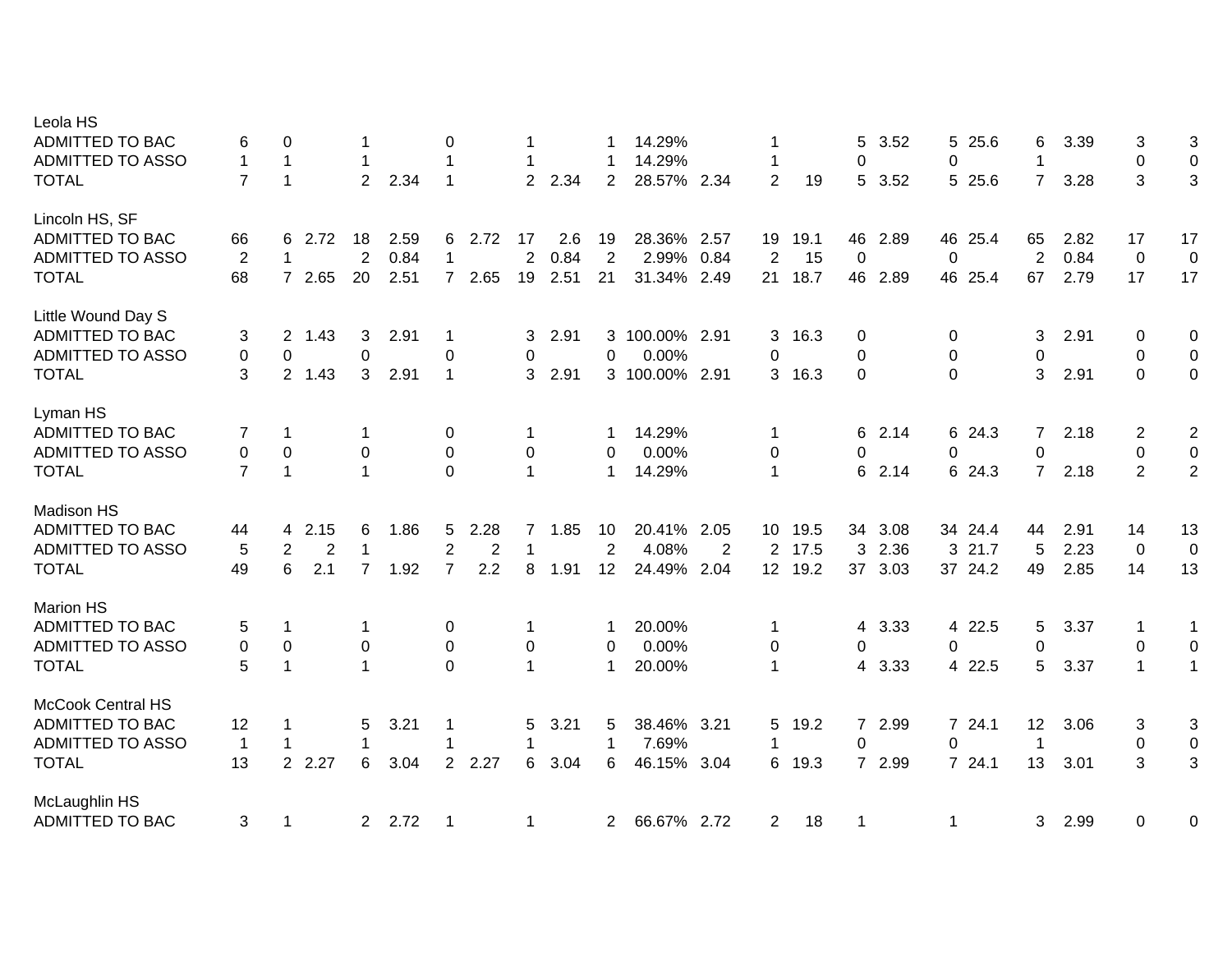| <b>ADMITTED TO ASSO</b> | 0              | $\Omega$            | 0              |      | 0              |        | 0              |      | 0              | 0.00%          |      | 0               |      | 0              |         | 0              |         | 0              |      | $\mathbf 0$      | 0                       |
|-------------------------|----------------|---------------------|----------------|------|----------------|--------|----------------|------|----------------|----------------|------|-----------------|------|----------------|---------|----------------|---------|----------------|------|------------------|-------------------------|
| <b>TOTAL</b>            | 3              | $\mathbf{1}$        | $\overline{2}$ | 2.72 | $\overline{1}$ |        | $\mathbf 1$    |      | $\overline{2}$ | 66.67% 2.72    |      | 2               | 18   | 1              |         | 1              |         | 3              | 2.99 | $\mathbf 0$      | $\mathbf 0$             |
| Menno HS                |                |                     |                |      |                |        |                |      |                |                |      |                 |      |                |         |                |         |                |      |                  |                         |
| <b>ADMITTED TO BAC</b>  | 5              | 0                   | $\overline{c}$ | 2.27 | 0              |        | $\overline{2}$ | 2.27 | 2              | 33.33% 2.27    |      | 2               | 18   | 3 <sup>1</sup> | 3.24    |                | 3 23.7  | 5              | 2.89 | 2                | $\overline{\mathbf{c}}$ |
| <b>ADMITTED TO ASSO</b> | 1              | 0                   | 0              |      | $\Omega$       |        | $\Omega$       |      | 0              | 0.00%          |      | 0               |      | 1              |         | $\mathbf 1$    |         | 1              |      | $\boldsymbol{0}$ | $\,0\,$                 |
| <b>TOTAL</b>            | 6              | $\mathbf 0$         | $\overline{2}$ | 2.27 | 0              |        | $\overline{2}$ | 2.27 | $\overline{2}$ | 33.33% 2.27    |      | $\overline{c}$  | 18   | 4              | 3.18    | 4              | 23      | 6              | 2.91 | 2                | $\overline{2}$          |
| Midland HS              |                |                     |                |      |                |        |                |      |                |                |      |                 |      |                |         |                |         |                |      |                  |                         |
| <b>ADMITTED TO BAC</b>  | 3              | 1                   | $\overline{2}$ | 2.13 | 0              |        | 3              | 2.37 |                | 3 100.00% 2.37 |      | 3               | 19.3 | 0              |         | 0              |         | 3              | 2.37 | 0                | 0                       |
| <b>ADMITTED TO ASSO</b> | 0              | $\mathbf 0$         | 0              |      | 0              |        | 0              |      | 0              | 0.00%          |      | 0               |      | $\Omega$       |         | $\mathbf{0}$   |         | 0              |      | 0                | $\pmb{0}$               |
| <b>TOTAL</b>            | 3              | $\mathbf{1}$        | $\overline{2}$ | 2.13 | 0              |        | 3              | 2.37 |                | 3 100.00% 2.37 |      | 3               | 19.3 | $\Omega$       |         | $\Omega$       |         | 3              | 2.37 | $\mathbf 0$      | $\pmb{0}$               |
| <b>Milbank HS</b>       |                |                     |                |      |                |        |                |      |                |                |      |                 |      |                |         |                |         |                |      |                  |                         |
| <b>ADMITTED TO BAC</b>  | 22             | 1                   | 3              | 2.78 |                |        | 3              | 2.78 | 4              | 16.67% 2.54    |      | 4               | 19.8 | 18             | 2.7     |                | 18 23.9 | 22             | 2.67 | $\overline{7}$   | $\overline{7}$          |
| <b>ADMITTED TO ASSO</b> | $\overline{2}$ | 1                   | 1              |      | 1              |        |                |      |                | 4.17%          |      | 1               |      |                |         | $\overline{1}$ |         | $\overline{2}$ | 3.28 | $\mathbf{1}$     | $\mathbf{1}$            |
| <b>TOTAL</b>            | 24             | 2 2.24              | 4              | 2.76 |                | 2 2.24 | 4              | 2.76 | 5              | 20.83% 2.57    |      | 5               | 19.2 |                | 19 2.75 | 19             | 24      | 24             | 2.72 | 8                | $\,8\,$                 |
| <b>Miller HS</b>        |                |                     |                |      |                |        |                |      |                |                |      |                 |      |                |         |                |         |                |      |                  |                         |
| <b>ADMITTED TO BAC</b>  | 8              | 1                   | 1              |      |                |        | $\overline{2}$ | 2.1  | 2              | 25.00%         | 2.1  | 2               | 21   | 6              | 2.67    |                | 6 23.2  | 8              | 2.57 | $\overline{c}$   | $\overline{c}$          |
| <b>ADMITTED TO ASSO</b> | 0              | $\mathbf 0$         | 0              |      | 0              |        | 0              |      | 0              | 0.00%          |      | 0               |      | 0              |         | $\mathbf 0$    |         | 0              |      | $\pmb{0}$        | $\pmb{0}$               |
| <b>TOTAL</b>            | 8              | $\mathbf{1}$        | $\mathbf{1}$   |      | $\mathbf 1$    |        | $\overline{2}$ | 2.1  | $\overline{2}$ | 25.00%         | 2.1  | $\overline{2}$  | 21   |                | 6 2.67  |                | 6 23.2  | 8              | 2.57 | $\overline{2}$   | $\overline{2}$          |
| <b>Mitchell HS</b>      |                |                     |                |      |                |        |                |      |                |                |      |                 |      |                |         |                |         |                |      |                  |                         |
| <b>ADMITTED TO BAC</b>  | 38             | 3 2.67              | 4              | 1.99 |                | 2 2.02 |                | 2.5  | 8              | 20.51%         | 2.5  | 8               | 21.1 |                | 28 2.85 | 28             | 23      | 36             | 2.78 | 10               | 9                       |
| <b>ADMITTED TO ASSO</b> | 3              | 1.49<br>$2^{\circ}$ | $\overline{c}$ | 1.49 | 1              |        | $\overline{2}$ | 1.49 | $\overline{2}$ | 5.13%          | 1.49 | $\overline{2}$  | 14.5 | $\mathbf 1$    |         | $\mathbf{1}$   |         | 3              | 2.63 | $\overline{1}$   | $\mathbf{1}$            |
| <b>TOTAL</b>            | 41             | 5 2.29              | 6              | 1.83 | 3              | 1.73   | 9              | 2.33 | 10             | 25.64% 2.34    |      | 10 <sup>1</sup> | 19.8 |                | 29 2.89 |                | 29 23.1 | 39             | 2.77 | 11               | 10                      |
| Mobridge HS             |                |                     |                |      |                |        |                |      |                |                |      |                 |      |                |         |                |         |                |      |                  |                         |
| <b>ADMITTED TO BAC</b>  | 10             | 2.31<br>3           | 2              | 1.91 | 3              | 2.31   | $\overline{2}$ | 1.91 | 4              | 36.36% 2.15    |      | 4               | 18.5 | 6              | 2.86    |                | 6 23.8  | 10             | 2.62 | $\overline{2}$   | $\overline{\mathbf{c}}$ |
| <b>ADMITTED TO ASSO</b> | $\overline{1}$ | 1                   | 1              |      | 1              |        | -1             |      | -1             | 9.09%          |      | 1               |      | 0              |         | 0              |         | -1             |      | $\pmb{0}$        | $\mathbf 0$             |
| <b>TOTAL</b>            | 11             | 2.07<br>4           | 3              | 1.69 | 4              | 2.07   | 3              | 1.69 | 5              | 45.45%         | 1.99 | 5               | 18.2 | 6              | 2.86    |                | 6 23.8  | 11             | 2.52 | $\overline{2}$   | $\overline{2}$          |
| Montrose HS             |                |                     |                |      |                |        |                |      |                |                |      |                 |      |                |         |                |         |                |      |                  |                         |
| <b>ADMITTED TO BAC</b>  | 5              | 1                   | 0              |      | 1              |        | 0              |      | 1              | 20.00%         |      | 1               |      | 4              | 3.23    |                | 4 24.5  | 5              | 3.13 | 2                | 2                       |
| <b>ADMITTED TO ASSO</b> | 0              | 0                   | 0              |      | 0              |        | 0              |      | 0              | 0.00%          |      | 0               |      | 0              |         | $\Omega$       |         | 0              |      | $\mathbf 0$      | $\mathbf 0$             |
| <b>TOTAL</b>            | 5              | $\mathbf{1}$        | $\Omega$       |      | 1              |        | $\Omega$       |      | -1             | 20.00%         |      |                 |      | 4              | 3.23    |                | 4 24.5  | 5              | 3.13 | $\overline{2}$   | $\overline{2}$          |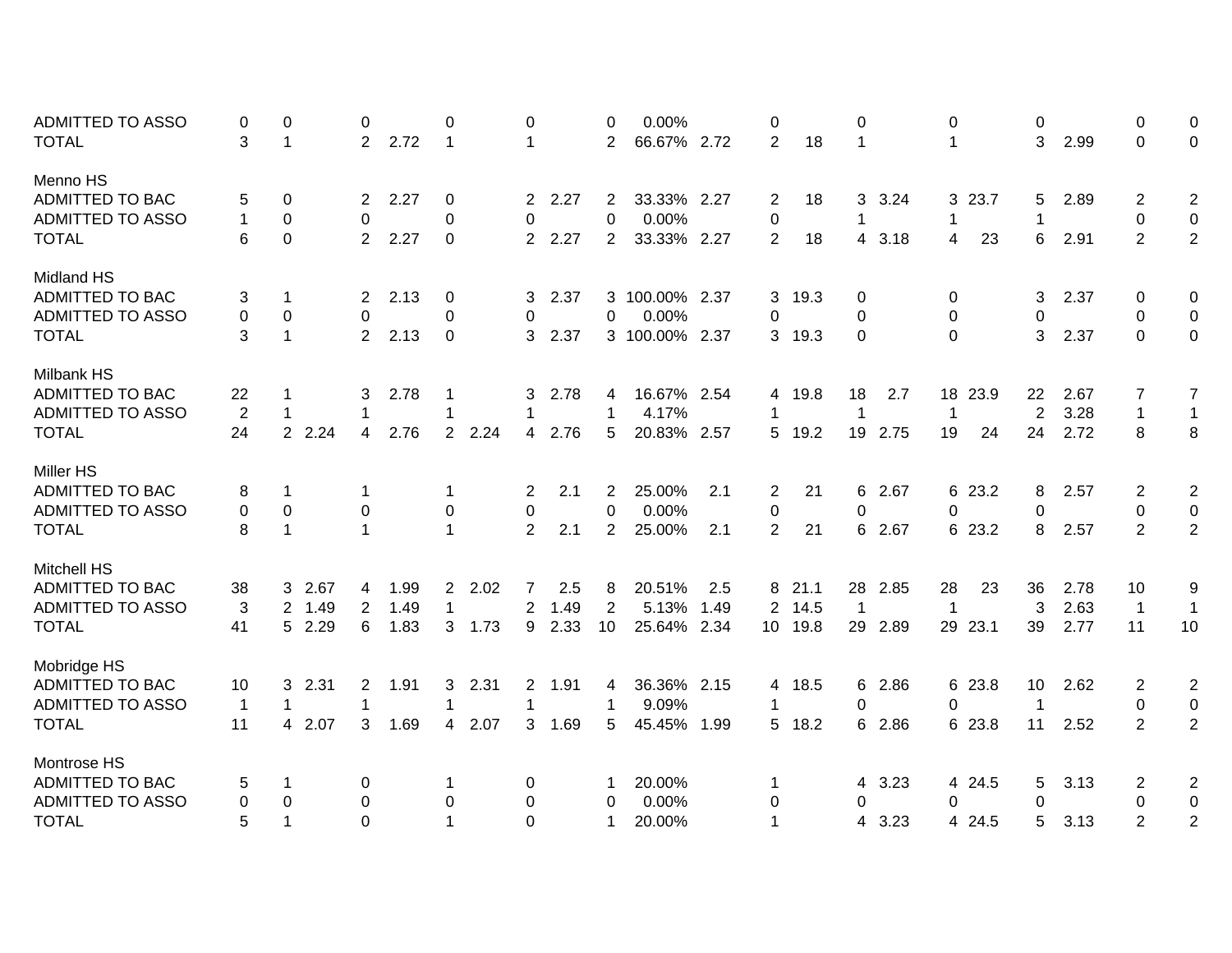| Mt. Vernon HS           |             |                |      |                |      |                |      |             |      |                |             |      |             |      |                |        |                |         |                 |      |                |                |
|-------------------------|-------------|----------------|------|----------------|------|----------------|------|-------------|------|----------------|-------------|------|-------------|------|----------------|--------|----------------|---------|-----------------|------|----------------|----------------|
| <b>ADMITTED TO BAC</b>  | 12          | 1              |      | 5              | 1.94 |                |      | 5           | 1.94 | 6              | 46.15%      | 2.01 | 6           | 19.5 |                | 6 3.31 | 6              | 25      | 12 <sub>2</sub> | 2.72 | 2              | 2              |
| <b>ADMITTED TO ASSO</b> | -1          | 0              |      |                |      | 0              |      |             |      |                | 7.69%       |      |             |      | 0              |        | 0              |         |                 |      | $\mathbf 0$    | $\pmb{0}$      |
| <b>TOTAL</b>            | 13          | $\mathbf{1}$   |      | 6              | 1.91 | 1              |      | 6           | 1.91 | $\overline{7}$ | 53.85%      | 1.97 | $7^{\circ}$ | 19.6 |                | 6 3.31 | 6              | 25      | 13              | 2.65 | 2              | $\overline{2}$ |
| New Underwood Sch       |             |                |      |                |      |                |      |             |      |                |             |      |             |      |                |        |                |         |                 |      |                |                |
| ADMITTED TO BAC         | 6           |                |      |                |      |                |      | 0           |      |                | 16.67%      |      |             |      | 5              | 3.23   |                | 5 22.6  | 6               | 3.15 | -1             | 1              |
| <b>ADMITTED TO ASSO</b> | 0           | 0              |      | 0              |      | 0              |      | $\mathbf 0$ |      | 0              | 0.00%       |      | 0           |      | 0              |        | 0              |         | 0               |      | 0              | 0              |
| <b>TOTAL</b>            | 6           | 1              |      |                |      | 1              |      | $\Omega$    |      | 1              | 16.67%      |      |             |      | 5              | 3.23   |                | 5 22.6  | 6               | 3.15 | $\mathbf{1}$   | $\mathbf{1}$   |
| Newell HS               |             |                |      |                |      |                |      |             |      |                |             |      |             |      |                |        |                |         |                 |      |                |                |
| ADMITTED TO BAC         | 9           | 0              |      | 3              | 2.48 | 0              |      | 4           | 2.56 | 4              | 40.00% 2.56 |      | 4           | 20.5 | 5              | 2.66   |                | 5 24.8  | 9               | 2.63 | -1             | 1              |
| <b>ADMITTED TO ASSO</b> |             | $\mathbf{1}$   |      |                |      | 1              |      |             |      |                | 10.00%      |      |             |      | $\Omega$       |        | $\Omega$       |         | $\mathbf 1$     |      | 0              | 0              |
| <b>TOTAL</b>            | 10          | $\mathbf{1}$   |      | $\overline{4}$ | 2.34 | $\mathbf{1}$   |      | 5           | 2.43 | 5              | 50.00% 2.43 |      | 5           | 19.4 | $5^{\circ}$    | 2.66   |                | 5 24.8  | 10              | 2.57 | $\mathbf{1}$   | $\mathbf 1$    |
| Northwestern HS         |             |                |      |                |      |                |      |             |      |                |             |      |             |      |                |        |                |         |                 |      |                |                |
| ADMITTED TO BAC         | 12          | $\overline{2}$ | 2.8  | 4              | 3.02 | 2              | 2.8  | 4           | 3.02 | 5              | 41.67% 2.91 |      | 5           | 18.2 | $\overline{7}$ | 3.2    |                | 7 26.1  | 12              | 3.1  | 4              | 4              |
| <b>ADMITTED TO ASSO</b> | 0           | 0              |      | 0              |      | 0              |      | 0           |      | 0              | 0.00%       |      | 0           |      | 0              |        | 0              |         | $\mathbf 0$     |      | 0              | $\mathbf 0$    |
| <b>TOTAL</b>            | 12          | $\overline{2}$ | 2.8  | 4              | 3.02 | $\overline{2}$ | 2.8  | 4           | 3.02 | 5              | 41.67% 2.91 |      | 5           | 18.2 | $\overline{7}$ | 3.2    |                | 7 26.1  | 12              | 3.1  | 4              | $\overline{4}$ |
| OGorman HS              |             |                |      |                |      |                |      |             |      |                |             |      |             |      |                |        |                |         |                 |      |                |                |
| <b>ADMITTED TO BAC</b>  | 36          | 5              | 2.49 | 8              | 2.16 | 5              | 2.49 |             | 1.99 | 10             | 27.78%      | 2.3  | 10          | 19.4 | 25             | 3.06   |                | 25 25.1 | 35              | 2.88 | 10             | 10             |
| <b>ADMITTED TO ASSO</b> | $\mathbf 1$ | 1              |      |                |      | 1              |      | $\Omega$    |      |                | 2.78%       |      | 1           |      | 0              |        | 0              |         | 1               |      | 0              | $\mathbf 0$    |
| <b>TOTAL</b>            | 37          | 6              | 2.52 | 9              | 2.2  | 6              | 2.52 | $7^{\circ}$ | 1.99 | 11             | 30.56%      | 2.33 | 11          | 19.1 | 25             | 3.06   |                | 25 25.1 | 36              | 2.88 | 10             | 10             |
| Oldham-Ramona HS        |             |                |      |                |      |                |      |             |      |                |             |      |             |      |                |        |                |         |                 |      |                |                |
| ADMITTED TO BAC         | 3           | 0              |      |                |      | 0              |      |             |      |                | 33.33%      |      | -1          |      |                | 2 3.46 | $\overline{2}$ | 28      | 3               | 3.36 | 1              | $\mathbf{1}$   |
| <b>ADMITTED TO ASSO</b> | $\mathbf 0$ | 0              |      | $\pmb{0}$      |      | $\mathbf 0$    |      | 0           |      | 0              | 0.00%       |      | 0           |      | 0              |        | 0              |         | 0               |      | 0              | 0              |
| <b>TOTAL</b>            | 3           | $\mathbf 0$    |      |                |      | $\overline{0}$ |      |             |      |                | 33.33%      |      | 1           |      |                | 2 3.46 | $\overline{2}$ | 28      | 3               | 3.36 | $\overline{1}$ | $\mathbf{1}$   |
| Parker HS               |             |                |      |                |      |                |      |             |      |                |             |      |             |      |                |        |                |         |                 |      |                |                |
| ADMITTED TO BAC         | 9           |                |      | 3              | 2.89 |                |      | 3           | 2.89 | 3              | 25.00%      | 2.89 | 3           | 19   |                | 6 3.29 |                | 6 24.7  | 9               | 3.18 | 3              | 3              |
| <b>ADMITTED TO ASSO</b> | 3           | 1              |      | $\overline{2}$ | 1.56 | 1              |      | 2           | 1.56 | 2              | 16.67%      | 1.56 | 2           | 17.5 |                |        |                |         | 3               | 2.3  | 0              | $\mathbf 0$    |
| <b>TOTAL</b>            | 12          | $\overline{2}$ | 2    | 5              | 2.39 | $\overline{2}$ | 2    | 5           | 2.39 | 5              | 41.67%      | 2.39 | 5           | 18.4 | $7^{\circ}$    | 3.29   |                | 7 24.1  | 12              | 2.98 | 3              | 3              |
|                         |             |                |      |                |      |                |      |             |      |                |             |      |             |      |                |        |                |         |                 |      |                |                |

Parkston HS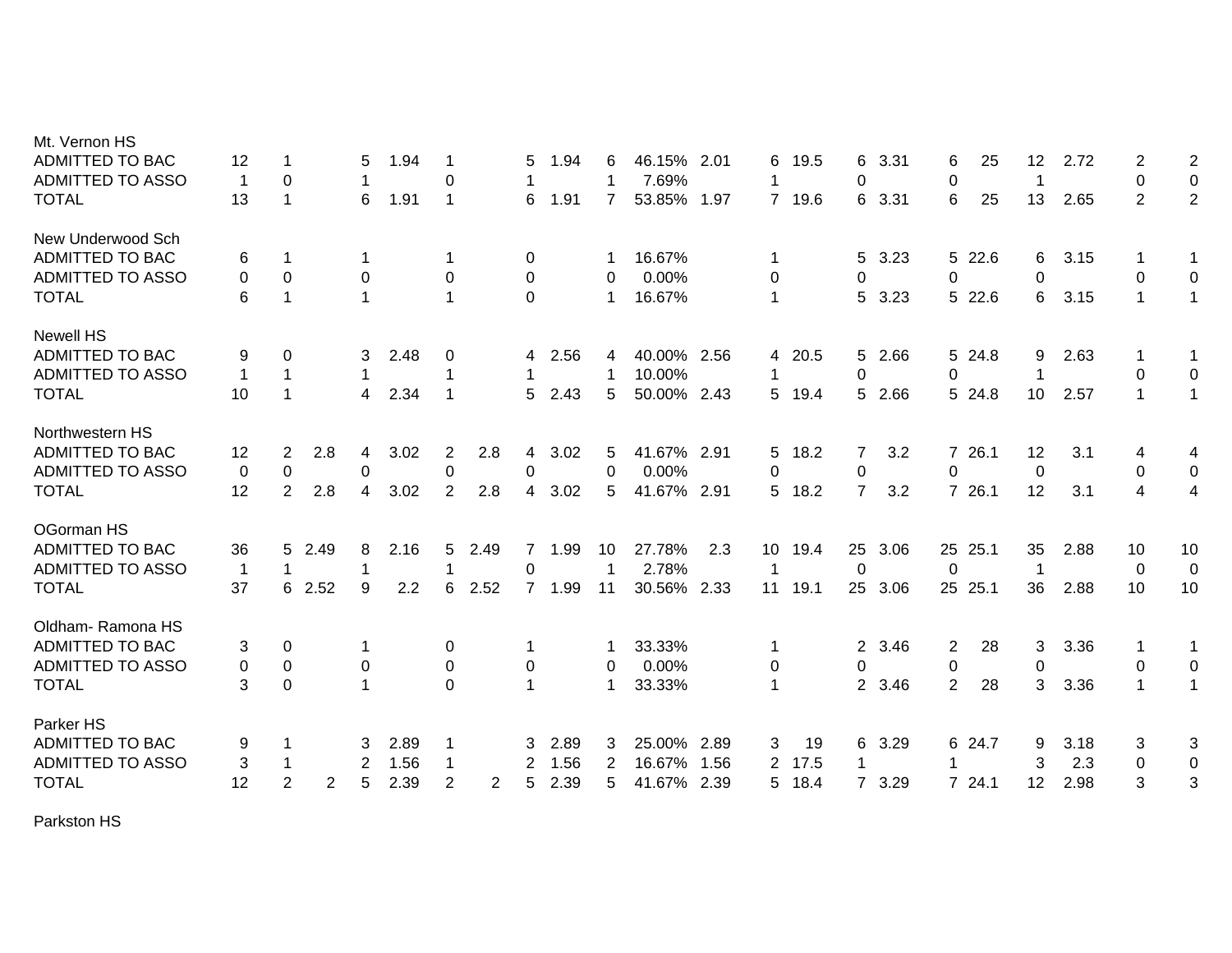| <b>ADMITTED TO BAC</b>  | 22             | 1              |        | 2              | 2.73           |                |      | 2                    | 2.73 | 3              | 13.64%      | 2.3  | 3                   | 21   | 19             | 3.2    | 19             | 24      | 22             | 3.11 | 12             | 11             |
|-------------------------|----------------|----------------|--------|----------------|----------------|----------------|------|----------------------|------|----------------|-------------|------|---------------------|------|----------------|--------|----------------|---------|----------------|------|----------------|----------------|
| <b>ADMITTED TO ASSO</b> | 0              | 0              |        | 0              |                | 0              |      | $\Omega$             |      | $\mathbf{0}$   | 0.00%       |      | 0                   |      | $\mathbf 0$    |        | $\mathbf 0$    |         | $\mathbf 0$    |      | 0              | $\mathbf 0$    |
| <b>TOTAL</b>            | 22             | $\mathbf{1}$   |        | $\overline{2}$ | 2.73           | $\mathbf{1}$   |      | $\mathbf{2}^{\circ}$ | 2.73 | 3              | 13.64%      | 2.3  | 3                   | 21   | 19             | 3.2    | 19             | 24      | 22             | 3.11 | 12             | 11             |
| Philip HS               |                |                |        |                |                |                |      |                      |      |                |             |      |                     |      |                |        |                |         |                |      |                |                |
| ADMITTED TO BAC         | 10             | $\overline{2}$ | 2.21   | 3              | 2.72           | $\overline{2}$ | 2.21 | 3                    | 2.72 | 3              | 30.00% 2.72 |      | 3                   | 18   |                | 7 3.21 |                | 7 25.4  | 10             | 3.1  | 4              | 4              |
| <b>ADMITTED TO ASSO</b> | $\Omega$       | 0              |        | 0              |                | 0              |      | 0                    |      | $\Omega$       | 0.00%       |      | 0                   |      | $\Omega$       |        | $\Omega$       |         | 0              |      | $\mathbf{0}$   | $\pmb{0}$      |
| <b>TOTAL</b>            | 10             |                | 2 2.21 | 3              | 2.72           | $2^{\circ}$    | 2.21 | 3                    | 2.72 | 3              | 30.00% 2.72 |      | 3                   | 18   |                | 7 3.21 |                | 7 25.4  | 10             | 3.1  | 4              | $\overline{4}$ |
| <b>Plankinton HS</b>    |                |                |        |                |                |                |      |                      |      |                |             |      |                     |      |                |        |                |         |                |      |                |                |
| <b>ADMITTED TO BAC</b>  | 5              | 0              |        | 1              |                | 0              |      |                      |      |                | 20.00%      |      | 1                   |      | 4              | 2.46   | 4              | 25      | 5              | 2.49 | -1             | 1              |
| <b>ADMITTED TO ASSO</b> | 0              | 0              |        | 0              |                | $\mathbf 0$    |      | 0                    |      | $\Omega$       | 0.00%       |      | 0                   |      | $\Omega$       |        | 0              |         | 0              |      | $\mathbf 0$    | $\pmb{0}$      |
| <b>TOTAL</b>            | 5              | $\mathbf 0$    |        | $\mathbf{1}$   |                | $\Omega$       |      | $\mathbf{1}$         |      | 1              | 20.00%      |      | $\mathbf{1}$        |      | 4              | 2.46   | $\overline{4}$ | 25      | 5              | 2.49 | $\overline{1}$ | $\mathbf{1}$   |
| Platte HS               |                |                |        |                |                |                |      |                      |      |                |             |      |                     |      |                |        |                |         |                |      |                |                |
| <b>ADMITTED TO BAC</b>  | 11             | 1              |        | 5              | 2.7            | 1              |      | 5                    | 2.7  | 5              | 38.46%      | 2.7  | 5                   | 19.2 |                | 6 3.11 |                | 6 25.8  | 11             | 2.96 | 2              | 2              |
| <b>ADMITTED TO ASSO</b> | $\overline{2}$ | 0              |        | $\overline{2}$ | $\overline{2}$ | 0              |      | 2                    | 2    | 2              | 15.38%      | 2    | 2                   | 18.5 | 0              |        | 0              |         | $\overline{2}$ | 2    | 0              | $\pmb{0}$      |
| <b>TOTAL</b>            | 13             | $\mathbf{1}$   |        | $\overline{7}$ | 2.5            | $\mathbf 1$    |      | $\overline{7}$       | 2.5  | $\overline{7}$ | 53.85%      | 2.5  | $\overline{7}$      | 19   |                | 6 3.11 |                | 6 25.8  | 13             | 2.83 | 2              | $\overline{2}$ |
| <b>RC Christian HS</b>  |                |                |        |                |                |                |      |                      |      |                |             |      |                     |      |                |        |                |         |                |      |                |                |
| <b>ADMITTED TO BAC</b>  | 8              | $\mathbf 0$    |        | 0              |                | 0              |      |                      |      |                | 11.11%      |      | 1                   |      | $\mathbf{7}$   | 3.3    |                | 7 25.7  | 8              | 3.26 | 4              | 4              |
| <b>ADMITTED TO ASSO</b> | 1              | $\mathbf 0$    |        | $\mathbf 1$    |                | 0              |      |                      |      |                | 11.11%      |      | 1                   |      | 0              |        | 0              |         | 1              |      | 0              | $\pmb{0}$      |
| <b>TOTAL</b>            | 9              | 0              |        | 1              |                | $\mathbf 0$    |      | $\overline{2}$       | 2.36 | $\overline{2}$ | 22.22% 2.36 |      | $\mathbf{2}$        | 19.5 | $\overline{7}$ | 3.3    |                | 7 25.7  | 9              | 3.13 | 4              | $\overline{4}$ |
| Rapid City Central      |                |                |        |                |                |                |      |                      |      |                |             |      |                     |      |                |        |                |         |                |      |                |                |
| ADMITTED TO BAC         | 91             | 18             | 2.43   | 24             | 2.35           | 18             | 2.37 | 22                   | 2.17 | 30             | 30.30%      | 2.33 | 30                  | 18.1 | 61             | 2.89   |                | 60 22.9 | 91             | 2.74 | 20             | 20             |
| <b>ADMITTED TO ASSO</b> | 9              | -1             |        | $\mathbf 1$    |                | 1              |      | 1                    |      | $\overline{2}$ | 2.02%       | 2.78 | 2                   | 19   | 6              | 2.49   |                | 6 20.7  | 8              | 2.56 | $\overline{1}$ | $\overline{1}$ |
| <b>TOTAL</b>            | 100            | 19             | 2.48   | 25             | 2.34           | 19             | 2.43 | 23                   | 2.17 | 32             | 32.32%      | 2.37 | 32                  | 18.1 | 67             | 2.86   |                | 66 22.7 | 99             | 2.73 | 21             | 21             |
| Red Cloud Indian S      |                |                |        |                |                |                |      |                      |      |                |             |      |                     |      |                |        |                |         |                |      |                |                |
| <b>ADMITTED TO BAC</b>  | 4              | -1             |        | $\overline{2}$ | $\overline{2}$ | 1              |      | 1                    |      | 2              | 50.00%      | 1.54 | 2                   | 18   | $2^{\circ}$    | 1.47   |                | 2 19.5  | 4              | 1.51 | 0              | 0              |
| <b>ADMITTED TO ASSO</b> | 0              | 0              |        | $\mathbf 0$    |                | 0              |      | 0                    |      | $\overline{0}$ | 0.00%       |      | 0                   |      | 0              |        | $\Omega$       |         | 0              |      | $\mathbf 0$    | $\mathbf 0$    |
| <b>TOTAL</b>            | 4              | $\mathbf{1}$   |        | $\overline{2}$ | 2              | $\mathbf{1}$   |      | $\mathbf 1$          |      | 2              | 50.00%      | 1.54 | $\overline{2}$      | 18   | $\overline{2}$ | 1.47   |                | 2 19.5  | 4              | 1.51 | $\Omega$       | 0              |
| <b>Redfield HS</b>      |                |                |        |                |                |                |      |                      |      |                |             |      |                     |      |                |        |                |         |                |      |                |                |
| <b>ADMITTED TO BAC</b>  | 16             | 0              |        | 3              | 2.39           | 0              |      | 3                    | 2.39 | 3              | 15.00%      | 2.39 |                     | 19   | 13             | 3.08   |                | 13 23.6 | 16             | 2.97 | 3              | 3              |
| <b>ADMITTED TO ASSO</b> | 4              | 1              |        | 3              | 1.53           | $\mathbf{0}$   |      | 3                    | 1.53 | 3              | 15.00%      | 1.53 | 3<br>$\overline{2}$ | 20   | $\mathbf 1$    |        | $\mathbf{1}$   |         | 4              | 1.63 | $\Omega$       | $\mathbf 0$    |
|                         |                |                |        |                |                |                |      |                      |      |                |             |      |                     |      |                |        |                |         |                |      |                |                |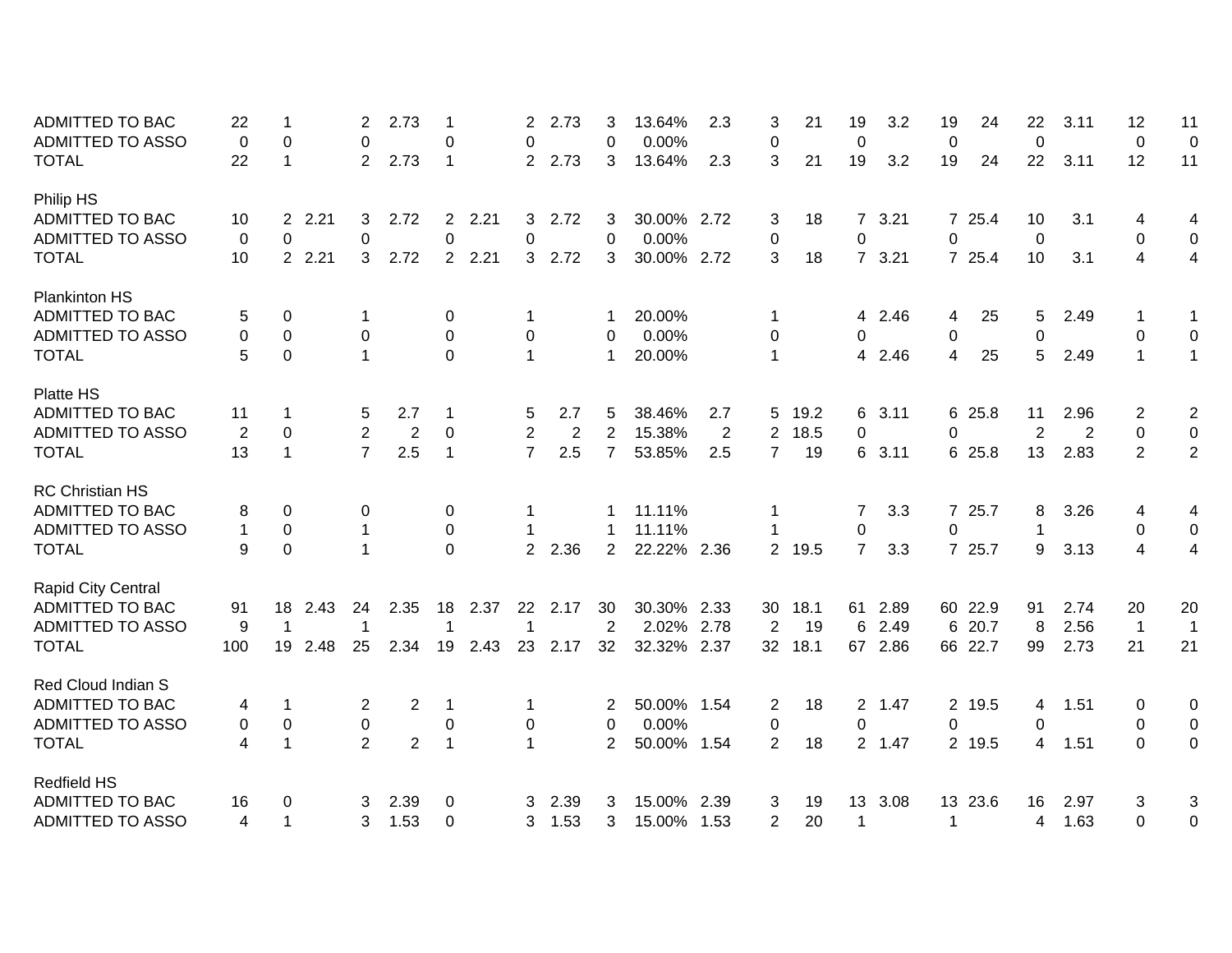| <b>TOTAL</b>            | 20           | $\mathbf 1$    |        | 6              | $\overline{2}$ | 0              |      | 6              | 2    | 6              | 30.00%      | $\overline{2}$ | 5              | 19.4 | 14              | 3       |             | 14 23.1 | 20          | 2.75 | 3              | 3                |
|-------------------------|--------------|----------------|--------|----------------|----------------|----------------|------|----------------|------|----------------|-------------|----------------|----------------|------|-----------------|---------|-------------|---------|-------------|------|----------------|------------------|
| Roncalli HS             |              |                |        |                |                |                |      |                |      |                |             |                |                |      |                 |         |             |         |             |      |                |                  |
| ADMITTED TO BAC         | 19           | 3              | 2.25   | 9              | 2.3            | 3              | 2.25 | 5              | 2.03 | 6              | 27.27% 2.22 |                | 6              | 18.3 |                 | 13 2.87 |             | 13 23.2 | 19          | 2.71 | 4              | 4                |
| <b>ADMITTED TO ASSO</b> | 3            | 3              | 1.43   | 3              | 1.43           | $\overline{2}$ | 1.74 | $\overline{2}$ | 0.04 | 3              | 13.64%      | 1.43           | 3              | 15.7 | 0               |         | 0           |         | 3           | 1.43 | 0              | $\pmb{0}$        |
| <b>TOTAL</b>            | 22           |                | 6 1.87 | 12             | 2.11           | 5              | 2.04 | $7^{\circ}$    | 1.64 | 9              | 40.91%      | 1.98           | 9              | 17.4 |                 | 13 2.87 |             | 13 23.2 | 22          | 2.58 | $\overline{4}$ | $\overline{4}$   |
| Roosevelt HS            |              |                |        |                |                |                |      |                |      |                |             |                |                |      |                 |         |             |         |             |      |                |                  |
| ADMITTED TO BAC         | 118          | 16             | 2.44   | -17            | 2.29           | 16             | 2.44 | 16             | 2.28 | 24             | 18.90% 2.46 |                | 24             | 18.8 | 94              | 3.07    | 94          | 25      | 118         | 2.97 | 41             | 39               |
| <b>ADMITTED TO ASSO</b> | 9            | $\mathbf 1$    |        | 5              | 2.33           | 1              |      | 4              | 2.27 | $\overline{4}$ | 3.15%       | 2.27           | 4              | 17   | 5               | 2.7     | 5           | 23.2    | 9           | 2.55 | $\overline{2}$ | $\overline{2}$   |
| <b>TOTAL</b>            | 127          | 17             | 2.48   | 22             | 2.3            | 17             | 2.48 | 20             | 2.28 | 28             | 22.05%      | 2.44           | 28             | 18.5 | 99              | 3.05    |             | 99 24.9 | 127         | 2.95 | 43             | 41               |
| <b>Rosholt HS</b>       |              |                |        |                |                |                |      |                |      |                |             |                |                |      |                 |         |             |         |             |      |                |                  |
| <b>ADMITTED TO BAC</b>  | 4            |                |        | 1              |                | 1              |      | 0              |      |                | 20.00%      |                |                |      | 3               | 3.45    |             | 3 26.3  | 4           | 3.22 | 3              | 3                |
| <b>ADMITTED TO ASSO</b> | 1            | $\mathbf{1}$   |        | 0              |                |                |      | 0              |      | -1             | 20.00%      |                |                |      | 0               |         | $\mathbf 0$ |         | $\mathbf 1$ |      | $\pmb{0}$      | $\mathbf 0$      |
| <b>TOTAL</b>            | 5            | 2 <sup>1</sup> | 1.56   | $\mathbf{1}$   |                | $\overline{2}$ | 1.56 | 0              |      | 2              | 40.00%      | 1.56           | $\overline{2}$ | 17.5 | 3 <sup>1</sup>  | 3.45    |             | 3 26.3  | 5           | 2.95 | 3              | 3                |
| Roslyn HS               |              |                |        |                |                |                |      |                |      |                |             |                |                |      |                 |         |             |         |             |      |                |                  |
| <b>ADMITTED TO BAC</b>  | 8            | 1              |        | 4              | 2.16           | 1              |      | 4              | 2.16 | 4              | 50.00% 2.16 |                | 4              | 17.5 |                 | 4 2.81  |             | 4 23.3  | 8           | 2.55 | 1              | 1                |
| <b>ADMITTED TO ASSO</b> | 0            | $\mathbf 0$    |        | 0              |                | 0              |      | $\Omega$       |      | 0              | 0.00%       |                | 0              |      | 0               |         | $\mathbf 0$ |         | 0           |      | $\pmb{0}$      | $\pmb{0}$        |
| <b>TOTAL</b>            | 8            | $\mathbf{1}$   |        | $\overline{4}$ | 2.16           | $\mathbf 1$    |      | 4              | 2.16 | 4              | 50.00% 2.16 |                | 4              | 17.5 |                 | 4 2.81  |             | 4 23.3  | 8           | 2.55 | $\mathbf{1}$   | $\mathbf{1}$     |
| <b>SF Christian</b>     |              |                |        |                |                |                |      |                |      |                |             |                |                |      |                 |         |             |         |             |      |                |                  |
| <b>ADMITTED TO BAC</b>  | 11           | 0              |        | 1              |                | 0              |      | $\overline{2}$ | 3.06 | 2              | 16.67% 3.06 |                | $\overline{2}$ | 20.5 | 9               | 3.29    |             | 9 26.7  | 11          | 3.25 | 7              | 7                |
| <b>ADMITTED TO ASSO</b> | $\mathbf{1}$ | 0              |        | 0              |                | 0              |      | 0              |      | $\Omega$       | 0.00%       |                | 0              |      | -1              |         | 1           |         | 1           |      | $\mathbf 1$    | $\mathbf{1}$     |
| <b>TOTAL</b>            | 12           | $\mathbf 0$    |        | $\mathbf{1}$   |                | $\overline{0}$ |      | $\overline{2}$ | 3.06 | $\overline{2}$ | 16.67% 3.06 |                | $\overline{2}$ | 20.5 | 10 <sup>1</sup> | 3.34    |             | 10 26.4 | 12          | 3.3  | 8              | 8                |
| Saint Mary HS           |              |                |        |                |                |                |      |                |      |                |             |                |                |      |                 |         |             |         |             |      |                |                  |
| <b>ADMITTED TO BAC</b>  | 7            | $\mathbf 0$    |        | 2              | 2.45           | 0              |      |                |      |                | 12.50%      |                |                |      | 6               | 3.08    | 6           | 23      | 7           | 3.06 | $\overline{2}$ | $\overline{2}$   |
| <b>ADMITTED TO ASSO</b> | 1            | $\mathbf 0$    |        | 1              |                | 0              |      |                |      |                | 12.50%      |                |                |      | 0               |         | 0           |         | $\mathbf 1$ |      | $\mathbf 0$    | $\boldsymbol{0}$ |
| <b>TOTAL</b>            | 8            | $\mathbf 0$    |        | 3              | 2.08           | $\mathbf 0$    |      | 2              | 2.08 | $\overline{2}$ | 25.00% 2.08 |                | $\overline{2}$ | 20.5 | 6               | 3.08    | 6           | 23      | 8           | 2.9  | $\overline{2}$ | $\overline{2}$   |
| Scotland HS             |              |                |        |                |                |                |      |                |      |                |             |                |                |      |                 |         |             |         |             |      |                |                  |
| <b>ADMITTED TO BAC</b>  | 12           | 1              |        | 0              |                | -1             |      | 0              |      |                | 7.69%       |                | 1              |      | 11              | 3.37    |             | 11 24.3 | 12          | 3.32 | 8              | 8                |
| <b>ADMITTED TO ASSO</b> | $\mathbf 1$  | 0              |        | $\Omega$       |                | 0              |      | 0              |      | 0              | 0.00%       |                | 0              |      |                 |         | -1          |         | 1           |      | $\mathbf 0$    | $\pmb{0}$        |
| <b>TOTAL</b>            | 13           | 1              |        | $\Omega$       |                |                |      | $\Omega$       |      | 1              | 7.69%       |                |                |      | 12 <sup>7</sup> | 3.38    |             | 12 24.1 | 13          | 3.34 | 8              | 8                |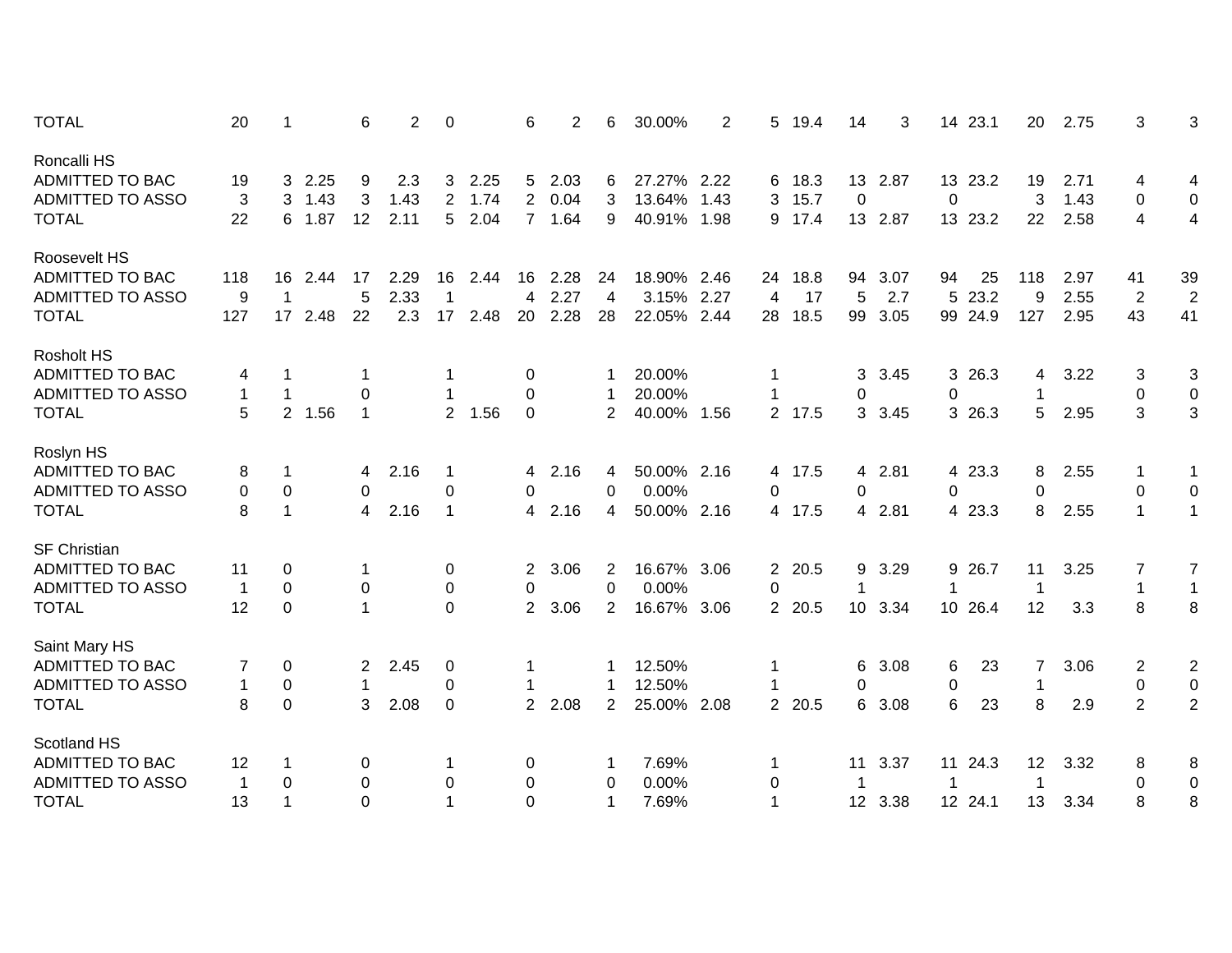| Selby HS<br>ADMITTED TO BAC |                |                  |        |                |      |                |      |                       |        |                |                 |      |                |      |                |         |             | 6 23.3  |                 | 2.98 |                |                          |
|-----------------------------|----------------|------------------|--------|----------------|------|----------------|------|-----------------------|--------|----------------|-----------------|------|----------------|------|----------------|---------|-------------|---------|-----------------|------|----------------|--------------------------|
| ADMITTED TO ASSO            | 7<br>0         | 0<br>$\mathbf 0$ |        | 0              |      | 0<br>0         |      | 0                     |        | $\Omega$       | 14.29%<br>0.00% |      | 1<br>0         |      | 6<br>$\Omega$  | 3.24    | 0           |         | 7<br>0          |      | 3<br>$\pmb{0}$ | 3<br>$\pmb{0}$           |
| <b>TOTAL</b>                | $\overline{7}$ | $\mathbf 0$      |        | $\overline{1}$ |      | $\mathbf 0$    |      | $\mathbf 1$           |        | $\mathbf 1$    | 14.29%          |      | $\mathbf{1}$   |      | 6              | 3.24    |             | 6 23.3  | $\overline{7}$  | 2.98 | 3              | $\sqrt{3}$               |
| Sioux Valley HS             |                |                  |        |                |      |                |      |                       |        |                |                 |      |                |      |                |         |             |         |                 |      |                |                          |
| ADMITTED TO BAC             | 14             | -1               |        | 6              | 2.4  | 0              |      | 6                     | 2.4    | 6              | 42.86%          | 2.4  | 6              | 18.7 |                | 8 2.89  |             | 8 23.9  | 14              | 2.77 | 3              | 3                        |
| <b>ADMITTED TO ASSO</b>     | 0              | 0                |        | 0              |      | 0              |      | 0                     |        | 0              | 0.00%           |      | 0              |      | 0              |         | 0           |         | 0               |      | $\pmb{0}$      | 0                        |
| <b>TOTAL</b>                | 14             | 1                |        | 6              | 2.4  | 0              |      | 6                     | 2.4    | 6              | 42.86%          | 2.4  | 6              | 18.7 |                | 8 2.89  |             | 8 23.9  | 14              | 2.77 | 3              | $\mathfrak{S}$           |
| Sisseton HS                 |                |                  |        |                |      |                |      |                       |        |                |                 |      |                |      |                |         |             |         |                 |      |                |                          |
| <b>ADMITTED TO BAC</b>      | 14             |                  | 2 0.98 | $\overline{2}$ | 1.32 | $\mathbf{2}$   | 0.98 |                       | 2 1.32 | 3              | 25.00%          | 1.31 | 3              | 20   | 9              | 2.89    |             | 9 22.7  | 12 <sup>2</sup> | 2.63 | 4              | 4                        |
| <b>ADMITTED TO ASSO</b>     | 0              | 0                |        | $\Omega$       |      | $\mathbf 0$    |      | $\Omega$              |        | $\Omega$       | 0.00%           |      | 0              |      | 0              |         | 0           |         | 0               |      | $\pmb{0}$      | $\mathbf 0$              |
| <b>TOTAL</b>                | 14             |                  | 2 0.98 | $\overline{2}$ | 1.32 | $\overline{2}$ | 0.98 | $\mathbf{2}^{\prime}$ | 1.32   | 3              | 25.00% 1.31     |      | 3              | 20   | 9              | 2.89    |             | 9 22.7  | 12              | 2.63 | 4              | $\overline{\mathcal{A}}$ |
| Spearfish HS                |                |                  |        |                |      |                |      |                       |        |                |                 |      |                |      |                |         |             |         |                 |      |                |                          |
| ADMITTED TO BAC             | 38             | 9                | 1.83   | 13             | 1.75 | 6              | 1.97 | 14                    | 1.68   | 16             | 40.00%          | 1.74 | 16             | 19.6 |                | 22 3.07 |             | 22 24.1 | 38              | 2.61 | 6              | 6                        |
| ADMITTED TO ASSO            | 2              | 0                |        | 0              |      | 0              |      | $\Omega$              |        | 0              | 0.00%           |      | 0              |      | $\overline{2}$ | 1.94    | 2           | 23      | 2               | 1.94 | 0              | 0                        |
| <b>TOTAL</b>                | 40             | 9                | 1.83   | 13             | 1.75 | 6              | 1.97 | 14                    | 1.68   | 16             | 40.00%          | 1.74 | 16             | 19.6 | 24             | 2.98    | 24          | 24      | 40              | 2.58 | 6              | 6                        |
| <b>St Thomas Moore</b>      |                |                  |        |                |      |                |      |                       |        |                |                 |      |                |      |                |         |             |         |                 |      |                |                          |
| <b>ADMITTED TO BAC</b>      | 22             | 1                |        | 3              | 2.8  | -1             |      | 3                     | 2.8    | 4              | 17.39%          | 2.8  | 4              | 20.3 | 18             | 2.79    |             | 18 24.8 | 22              | 2.79 | 4              | 4                        |
| <b>ADMITTED TO ASSO</b>     | $\overline{1}$ | $\overline{0}$   |        | $\mathbf 0$    |      | $\mathbf 0$    |      | 0                     |        | $\Omega$       | 0.00%           |      | 0              |      | -1             |         | $\mathbf 1$ |         | $\mathbf{1}$    |      | 0              | $\mathbf 0$              |
| <b>TOTAL</b>                | 23             | $\mathbf{1}$     |        | 3              | 2.8  | $\mathbf 1$    |      | 3                     | 2.8    | 4              | 17.39%          | 2.8  | 4              | 20.3 | 19             | 2.8     |             | 19 24.7 | 23              | 2.8  | 4              | $\overline{\mathcal{A}}$ |
| <b>Stanley County HS</b>    |                |                  |        |                |      |                |      |                       |        |                |                 |      |                |      |                |         |             |         |                 |      |                |                          |
| <b>ADMITTED TO BAC</b>      | 12             | 3                | 2.15   | 6              | 2.47 | 3              | 2.15 | 5                     | 2.15   | 6              | 46.15% 2.31     |      | 6              | 18.5 |                | 6 2.93  |             | 6 23.8  | 12              | 2.72 | 0              | 0                        |
| <b>ADMITTED TO ASSO</b>     | $\overline{1}$ | 0                |        | 1              |      | 0              |      | 1                     |        | -1             | 7.69%           |      | 1              |      | 0              |         | 0           |         | $\mathbf 1$     |      | $\pmb{0}$      | $\mathsf 0$              |
| <b>TOTAL</b>                | 13             | 3                | 2.15   | $\overline{7}$ | 2.67 | 3              | 2.15 | 6                     | 2.48   | $\overline{7}$ | 53.85% 2.58     |      | $\mathbf{7}$   | 18.7 |                | 6 2.93  |             | 6 23.8  | 13              | 2.79 | $\mathbf 0$    | $\mathbf 0$              |
| <b>Stevens HS</b>           |                |                  |        |                |      |                |      |                       |        |                |                 |      |                |      |                |         |             |         |                 |      |                |                          |
| ADMITTED TO BAC             | 115            | 10               | 2.28   | 12             | 2.46 | 8              | 2.55 | 12                    | 2.48   | 16             | 12.90%          | 2.48 | 16             | 19.4 | 98             | 2.88    |             | 98 24.2 | 114             | 2.84 | 35             | 32                       |
| <b>ADMITTED TO ASSO</b>     | 10             | 4                | 1.22   | 7              | 2.01 | 4              | 1.22 | $\overline{7}$        | 2.01   | 7              | 5.65%           | 2.01 | $\overline{7}$ | 19.3 | 3              | 2.3     |             | 3 20.3  | 10              | 2.12 | $\mathbf 0$    | $\overline{0}$           |
| <b>TOTAL</b>                | 125            | 14               | 2.08   | 19             | 2.31 | 12             | 2.23 | 19                    | 2.32   | 23             | 18.55%          | 2.35 | 23             | 19.4 | 101            | 2.87    | 101         | 24.1    | 124             | 2.8  | 35             | 32                       |
| <b>Stickney HS</b>          |                |                  |        |                |      |                |      |                       |        |                |                 |      |                |      |                |         |             |         |                 |      |                |                          |
| <b>ADMITTED TO BAC</b>      | 5              | 0                |        | 1              |      | 0              |      | 1                     |        | 1              | 16.67%          |      | $\mathbf{1}$   |      |                | 4 2.88  |             | 4 21.5  | 5               | 2.88 | $\mathbf 1$    | 1                        |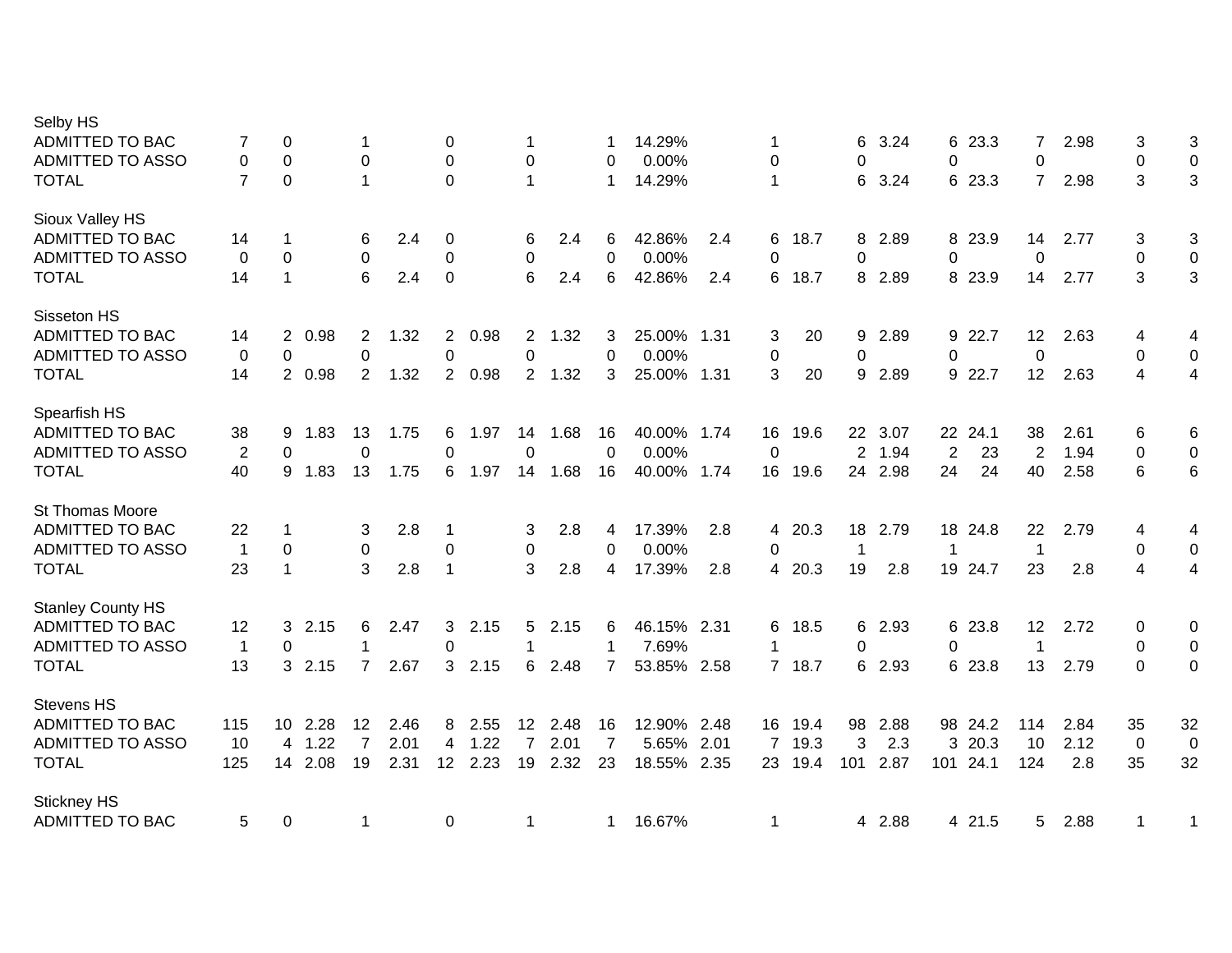| <b>ADMITTED TO ASSO</b>  | -1             | 0            |        | 0              |                | 0           |      | $\pmb{0}$       |      | 0              | 0.00%       |      | 0                     |        |             |         | 1              |         | 1              |      | -1             | -1             |
|--------------------------|----------------|--------------|--------|----------------|----------------|-------------|------|-----------------|------|----------------|-------------|------|-----------------------|--------|-------------|---------|----------------|---------|----------------|------|----------------|----------------|
| <b>TOTAL</b>             | 6              | 0            |        | $\mathbf 1$    |                | $\Omega$    |      | $\overline{1}$  |      | 1              | 16.67%      |      | 1                     |        | 5.          | 2.92    |                | 5 22.2  | 6              | 2.91 | 2              | $\overline{2}$ |
| Sturgis HS               |                |              |        |                |                |             |      |                 |      |                |             |      |                       |        |             |         |                |         |                |      |                |                |
| ADMITTED TO BAC          | 41             | 5.           | 2.11   | 8              | 2.41           | 4           | 2.1  |                 | 2.33 | 8              | 18.18% 2.42 |      | 8                     | 18.5   | 33          | 3.03    |                | 33 24.1 | 41             | 2.93 | 11             | 11             |
| <b>ADMITTED TO ASSO</b>  | 3              | 2            | 2.02   | 2              | 1.29           | 2           | 2.02 | 2               | 1.29 | 3              | 6.82%       | 2    | 3                     | 18.7   | $\mathbf 0$ |         | 0              |         | 3              | 2    | $\mathbf 0$    | $\mathbf 0$    |
| <b>TOTAL</b>             | 44             |              | 7 2.08 | 10             | 2.18           | 6           | 2.07 | 9               | 2.08 | 11             | 25.00% 2.29 |      | 11                    | 18.6   |             | 33 3.03 |                | 33 24.1 | 44             | 2.87 | 11             | 11             |
| Sully Buttes HS          |                |              |        |                |                |             |      |                 |      |                |             |      |                       |        |             |         |                |         |                |      |                |                |
| <b>ADMITTED TO BAC</b>   | 3              | 0            |        | 0              |                | 0           |      | 0               |      | 0              | 0.00%       |      | 0                     |        | 3           | 3.63    |                | 3 22.3  | 3              | 3.63 | -1             | 1              |
| <b>ADMITTED TO ASSO</b>  | 1              | $\pmb{0}$    |        | 1              |                | 0           |      | 1               |      |                | 25.00%      |      | 1                     |        | 0           |         | 0              |         | $\mathbf 1$    |      | $\pmb{0}$      | $\pmb{0}$      |
| <b>TOTAL</b>             | 4              | $\mathbf{0}$ |        | $\overline{1}$ |                | $\Omega$    |      | $\mathbf{1}$    |      | 1              | 25.00%      |      | 1                     |        | 3           | 3.63    |                | 3 22.3  | 4              | 3.6  | $\mathbf{1}$   | $\mathbf{1}$   |
| T F Riggs Senior HS      |                |              |        |                |                |             |      |                 |      |                |             |      |                       |        |             |         |                |         |                |      |                |                |
| <b>ADMITTED TO BAC</b>   | 73             | 4            | 2.6    | 8              | 1.71           | 4           | 2.6  | 10              | 1.6  | 12             | 15.58%      | 1.88 | 12 <sup>7</sup>       | 19.8   | 60          | 3.05    |                | 60 24.6 | 72             | 2.91 | 29             | 27             |
| <b>ADMITTED TO ASSO</b>  | 5              | $\mathbf{1}$ |        | $\overline{2}$ | 2.92           | 1           |      | $\overline{2}$  | 2.92 | $\overline{2}$ | 2.60%       | 2.92 | $\overline{c}$        | 19     | 3           | 2.96    |                | 3 22.7  | 5              | 2.94 | $\overline{1}$ | $\mathbf{1}$   |
| <b>TOTAL</b>             | 78             |              | 5 2.49 | 10             | $\overline{2}$ | 5           | 2.49 | 12 <sup>2</sup> | 1.87 | 14             | 18.18% 2.06 |      | 14                    | 19.6   | 63          | 3.05    |                | 63 24.5 | 77             | 2.91 | 30             | 28             |
| Tea Area HS              |                |              |        |                |                |             |      |                 |      |                |             |      |                       |        |             |         |                |         |                |      |                |                |
| <b>ADMITTED TO BAC</b>   | 4              | -1           |        | 2              | 1.33           | -1          |      | $\overline{2}$  | 1.33 | 2              | 50.00% 1.33 |      |                       | 2 17.5 |             | 2 2.93  |                | 2 2 3.5 | 4              | 2.25 | 0              | 0              |
| <b>ADMITTED TO ASSO</b>  | 0              | $\mathbf 0$  |        | 0              |                | 0           |      | 0               |      | 0              | 0.00%       |      | 0                     |        | 0           |         | 0              |         | 0              |      | $\pmb{0}$      | 0              |
| <b>TOTAL</b>             | 4              | $\mathbf{1}$ |        | $\overline{2}$ | 1.33           | $\mathbf 1$ |      | 2               | 1.33 | $\overline{2}$ | 50.00% 1.33 |      | $\overline{2}$        | 17.5   |             | 2 2.93  |                | 2 2 3.5 | $\overline{4}$ | 2.25 | $\mathbf 0$    | $\mathbf 0$    |
| <b>Timber Lake HS</b>    |                |              |        |                |                |             |      |                 |      |                |             |      |                       |        |             |         |                |         |                |      |                |                |
| <b>ADMITTED TO BAC</b>   | 3              | 0            |        | $\overline{2}$ | 2.67           | 0           |      | $\overline{2}$  | 2.67 | 2              | 66.67% 2.67 |      |                       | 2 19.5 | 1           |         | -1             |         | 3              | 2.66 | 0              | 0              |
| <b>ADMITTED TO ASSO</b>  | $\pmb{0}$      | 0            |        | 0              |                | 0           |      | 0               |      | 0              | 0.00%       |      | 0                     |        | 0           |         | 0              |         | 0              |      | $\pmb{0}$      | 0              |
| <b>TOTAL</b>             | 3              | $\mathbf 0$  |        | $\overline{2}$ | 2.67           | 0           |      | $\overline{2}$  | 2.67 | $\overline{2}$ | 66.67% 2.67 |      | $\mathbf{2}^{\prime}$ | 19.5   | $\mathbf 1$ |         | $\overline{1}$ |         | 3              | 2.66 | 0              | 0              |
| <b>Todd County HS</b>    |                |              |        |                |                |             |      |                 |      |                |             |      |                       |        |             |         |                |         |                |      |                |                |
| <b>ADMITTED TO BAC</b>   | 7              | 4            | 2.34   | 5              | 2.02           | 4           | 2.34 | 5               | 2.02 | 6              | 75.00% 2.37 |      | 6                     | 16.7   | 1           |         | -1             |         | 7              | 2.53 | 2              | 2              |
| <b>ADMITTED TO ASSO</b>  | $\mathbf{1}$   | $\mathbf{1}$ |        | 1              |                | 1           |      | $\Omega$        |      | -1             | 12.50%      |      | 1                     |        | 0           |         | 0              |         | 1              |      | 0              | $\pmb{0}$      |
| <b>TOTAL</b>             | 8              | 5            | 2.53   | 6              | 2.27           | 5           | 2.53 | 5               | 2.02 | $\overline{7}$ | 87.50% 2.49 |      | $7^{\circ}$           | 16.7   | 1           |         | -1             |         | 8              | 2.6  | 2              | $\overline{2}$ |
| <b>Tri-Valley Senior</b> |                |              |        |                |                |             |      |                 |      |                |             |      |                       |        |             |         |                |         |                |      |                |                |
| <b>ADMITTED TO BAC</b>   | 23             | 5            | 2.15   | 6              | 2.09           | 5           | 2.15 |                 | 2.18 | 8              | 33.33%      | 2.34 | 8                     | 19.5   | 14          | 2.96    |                | 14 24.6 | 22             | 2.77 | 5              | 5              |
| <b>ADMITTED TO ASSO</b>  | $\overline{2}$ | $\Omega$     |        | 2              | 2.73           | 0           |      | 2               | 2.73 | $\overline{2}$ | 8.33%       | 2.73 | 2                     | 19     | $\Omega$    |         | $\mathbf{0}$   |         | $\overline{2}$ | 2.73 | $\pmb{0}$      | 0              |
| <b>TOTAL</b>             | 25             | 5.           | 2.15   | 8              | 2.26           | 5           | 2.15 | 9               | 2.32 | 10             | 41.67%      | 2.42 | 10                    | 19.4   | 14          | 2.96    | 14             | 24.6    | 24             | 2.76 | 5              | 5              |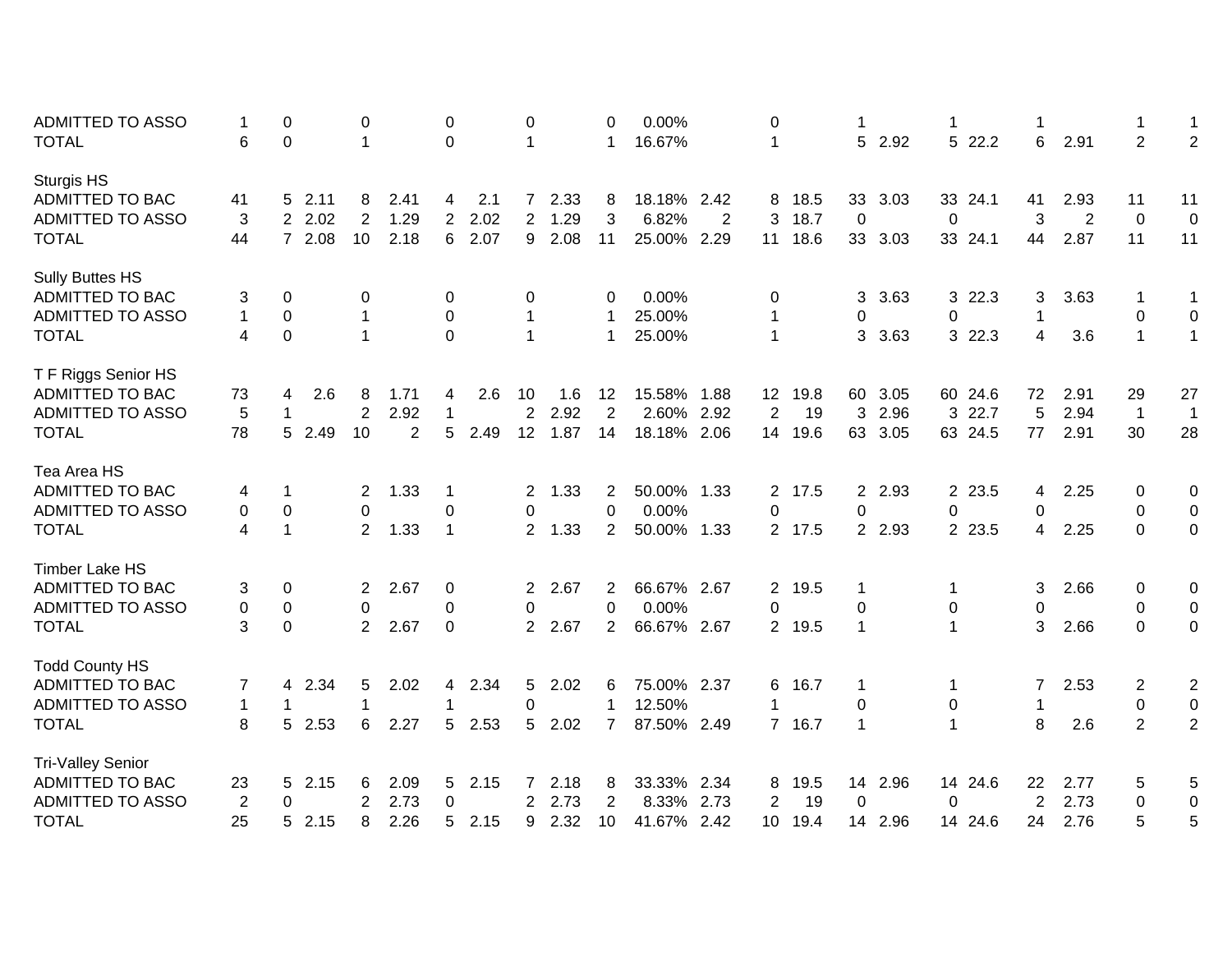| <b>Tripp-Delmont HS</b>    |             |                        |                |      |              |           |                |      |                |             |      |                |      |                 |        |                |         |             |      |                |                  |
|----------------------------|-------------|------------------------|----------------|------|--------------|-----------|----------------|------|----------------|-------------|------|----------------|------|-----------------|--------|----------------|---------|-------------|------|----------------|------------------|
| ADMITTED TO BAC            | 7           | 0                      | 0              |      | 0            |           | 0              |      | 0              | 0.00%       |      | 0              |      | $7^{\circ}$     | 3.67   |                | 7 27.6  | 7           | 3.67 | 5              | 5                |
| <b>ADMITTED TO ASSO</b>    | 1           | 0                      | $\pmb{0}$      |      | 0            |           | 1              |      | -1             | 12.50%      |      | 1              |      | $\Omega$        |        | $\Omega$       |         | 1           |      | 0              | $\mathbf 0$      |
| <b>TOTAL</b>               | 8           | $\mathbf 0$            | $\mathbf 0$    |      | $\mathbf 0$  |           |                |      | -1             | 12.50%      |      | 1              |      | $7^{\circ}$     | 3.67   |                | 7 27.6  | 8           | 3.53 | 5              | $\sqrt{5}$       |
| <b>Vermillion HS</b>       |             |                        |                |      |              |           |                |      |                |             |      |                |      |                 |        |                |         |             |      |                |                  |
| <b>ADMITTED TO BAC</b>     | 30          | 1                      | 3              | 2.83 | 2            | 2.79      | 3              | 2.83 | 4              | 13.79% 2.84 |      | 4              | 18.8 | 25              | 2.96   |                | 25 25.2 | 29          | 2.95 | 8              | 8                |
| <b>ADMITTED TO ASSO</b>    | $\mathbf 0$ | 0                      | 0              |      | 0            |           | $\Omega$       |      | $\Omega$       | 0.00%       |      | 0              |      | 0               |        | $\Omega$       |         | $\mathbf 0$ |      | $\mathbf 0$    | $\mathbf 0$      |
| <b>TOTAL</b>               | 30          | $\mathbf{1}$           | 3              | 2.83 | 2            | 2.79      | 3              | 2.83 | 4              | 13.79%      | 2.84 | 4              | 18.8 | 25              | 2.96   |                | 25 25.2 | 29          | 2.95 | 8              | 8                |
| Viborg HS                  |             |                        |                |      |              |           |                |      |                |             |      |                |      |                 |        |                |         |             |      |                |                  |
| <b>ADMITTED TO BAC</b>     | 8           | 1                      |                |      |              |           |                |      | -1             | 12.50%      |      | 1              |      | $7^{\circ}$     | 2.92   |                | 7 21.7  | 8           | 2.84 | 3              | 3                |
| <b>ADMITTED TO ASSO</b>    | 0           | 0                      | 0              |      | 0            |           | 0              |      | 0              | 0.00%       |      | 0              |      | $\Omega$        |        | 0              |         | 0           |      | $\mathbf 0$    | $\pmb{0}$        |
| <b>TOTAL</b>               | 8           | 1                      |                |      | 1            |           |                |      | -1             | 12.50%      |      | $\mathbf 1$    |      |                 | 7 2.92 |                | 7 21.7  | 8           | 2.84 | 3              | $\sqrt{3}$       |
| <b>Wagner Community HS</b> |             |                        |                |      |              |           |                |      |                |             |      |                |      |                 |        |                |         |             |      |                |                  |
| <b>ADMITTED TO BAC</b>     | 19          | 2.34<br>$\overline{2}$ | 6              | 2.73 | 2            | 2.34      | 6              | 2.73 | 6              | 31.58% 2.73 |      | 6              | 19.3 | 13              | 2.96   |                | 13 22.9 | 19          | 2.9  | $\overline{7}$ | $\overline{7}$   |
| <b>ADMITTED TO ASSO</b>    | 0           | 0                      | 0              |      | 0            |           | 0              |      | $\Omega$       | 0.00%       |      | 0              |      | 0               |        | $\overline{0}$ |         | $\mathbf 0$ |      | 0              | $\mathbf 0$      |
| <b>TOTAL</b>               | 19          | 2 2.34                 | 6              | 2.73 | $2^{\circ}$  | 2.34      | 6              | 2.73 | 6              | 31.58% 2.73 |      | 6              | 19.3 | 13 <sup>°</sup> | 2.96   |                | 13 22.9 | 19          | 2.9  | $\overline{7}$ | $\overline{7}$   |
| Wakonda HS                 |             |                        |                |      |              |           |                |      |                |             |      |                |      |                 |        |                |         |             |      |                |                  |
| <b>ADMITTED TO BAC</b>     | 6           |                        | 3              | 2.35 |              |           | 3              | 2.35 | 4              | 66.67%      | 2.3  | 4              | 20   | $\overline{2}$  | 2.95   |                | 2 25.5  | 6           | 2.62 | $\mathbf 1$    |                  |
| <b>ADMITTED TO ASSO</b>    | 0           | 0                      | 0              |      | 0            |           | 0              |      | 0              | 0.00%       |      | 0              |      | 0               |        | 0              |         | 0           |      | 0              | $\mathbf 0$      |
| <b>TOTAL</b>               | 6           | $\mathbf{1}$           | 3              | 2.35 | $\mathbf{1}$ |           | 3              | 2.35 | 4              | 66.67%      | 2.3  | 4              | 20   |                 | 2 2.95 |                | 2 25.5  | 6           | 2.62 | $\mathbf{1}$   | $\mathbf{1}$     |
| Wall High Schoool          |             |                        |                |      |              |           |                |      |                |             |      |                |      |                 |        |                |         |             |      |                |                  |
| ADMITTED TO BAC            | 13          | 1.83<br>3              | 6              | 2.65 | 3            | 1.6       | 5              | 2.68 | 6              | 37.50%      | 2.39 | 6              | 19.5 | $7^{\circ}$     | 3.03   |                | 7 23.4  | 13          | 2.79 | 4              | 4                |
| <b>ADMITTED TO ASSO</b>    | 3           | 1                      |                |      | 1            |           | 1              |      |                | 6.25%       |      | 1              |      |                 | 2 2.75 | $\overline{2}$ | 22      | 3           | 2.54 | $\mathbf 1$    | $\mathbf{1}$     |
| <b>TOTAL</b>               | 16          | 1.83<br>$\overline{4}$ | $\overline{7}$ | 2.56 | 4            | .65<br>-1 | 6              | 2.56 | $\overline{7}$ | 43.75%      | 2.32 | $\overline{7}$ | 19.1 | 9               | 2.97   |                | 9 23.1  | 16          | 2.75 | 5              | 5                |
| <b>Warner HS</b>           |             |                        |                |      |              |           |                |      |                |             |      |                |      |                 |        |                |         |             |      |                |                  |
| <b>ADMITTED TO BAC</b>     | 7           | 0                      | $\mathbf{2}$   | 2.02 | 0            |           | $\overline{2}$ | 2.02 | 2              | 25.00%      | 2.02 | $\overline{c}$ | 22   | 5               | 2.48   |                | 5 25.6  | 7           | 2.37 | 3              | 3                |
| <b>ADMITTED TO ASSO</b>    | 1           | 1                      | -1             |      | 1            |           | 1              |      | 1              | 12.50%      |      | 1              |      | 0               |        | 0              |         | 1           |      | 0              | $\boldsymbol{0}$ |
| <b>TOTAL</b>               | 8           | 1                      | 3              | 1.86 |              |           | 3              | 1.86 | 3              | 37.50%      | 1.86 | 3              | 19.7 | 5               | 2.48   |                | 5 25.6  | 8           | 2.33 | 3              | 3                |
|                            |             |                        |                |      |              |           |                |      |                |             |      |                |      |                 |        |                |         |             |      |                |                  |

Washington SR HS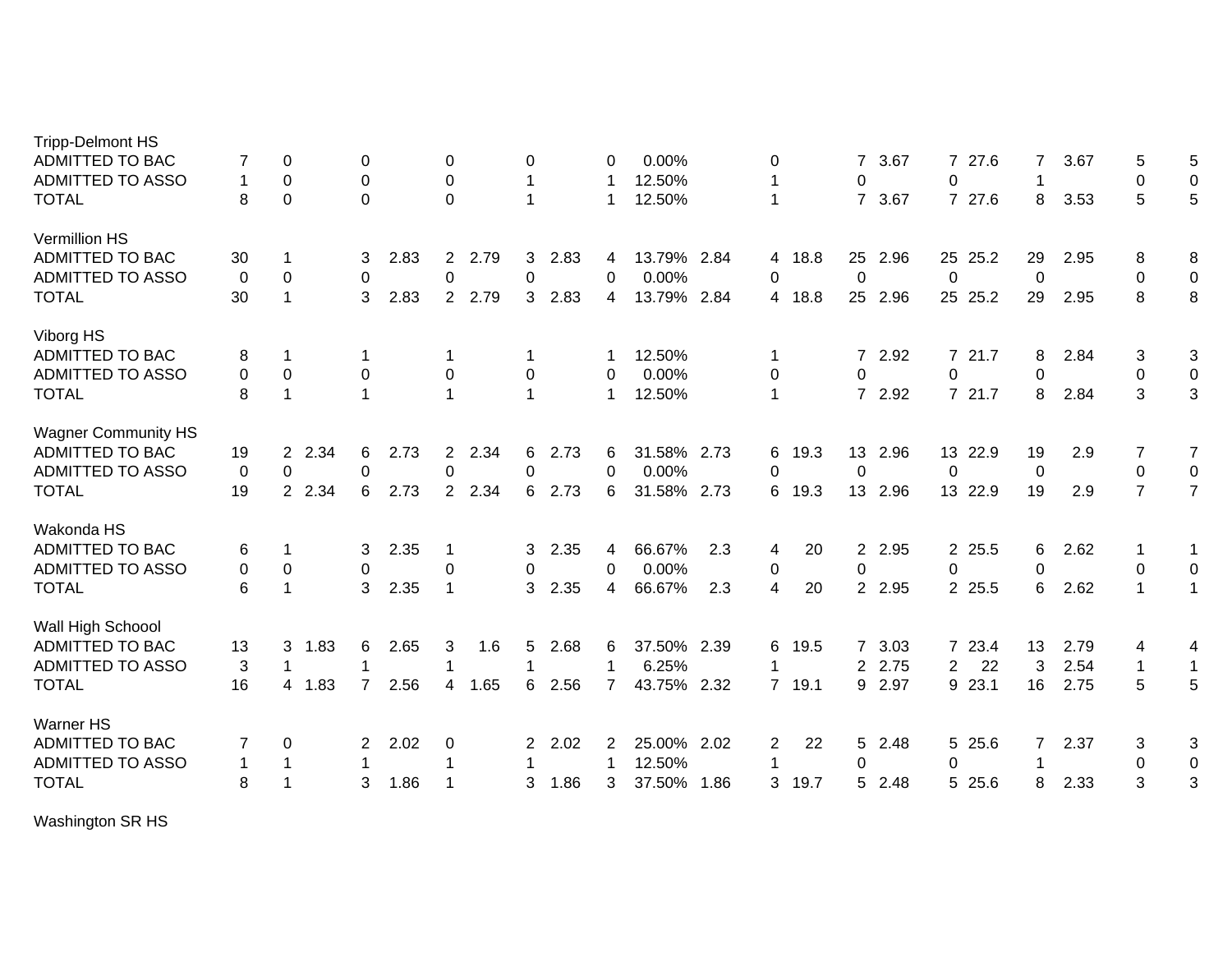| <b>ADMITTED TO BAC</b>     | 105            | 17                    | 2.33    | 30                    | 2.57 | 17             | 2.33   | 32             | 2.58 | 39             | 36.45%      | 2.53 | 39             | 18.5 | 66          | 2.91    | 65             | 24.3    | 105            | 2.79 | 27             | 27               |
|----------------------------|----------------|-----------------------|---------|-----------------------|------|----------------|--------|----------------|------|----------------|-------------|------|----------------|------|-------------|---------|----------------|---------|----------------|------|----------------|------------------|
| <b>ADMITTED TO ASSO</b>    | $\overline{2}$ | -1                    |         | 1                     |      |                |        |                |      | $\overline{2}$ | 1.87%       | 2.52 | $\overline{2}$ | 18.5 | 0           |         | $\mathbf 0$    |         | $\overline{c}$ | 2.52 | $\overline{0}$ | 0                |
| <b>TOTAL</b>               | 107            |                       | 18 2.36 | 31                    | 2.55 | 18             | 2.36   | 33             | 2.56 | 41             | 38.32%      | 2.53 | 41             | 18.5 |             | 66 2.91 |                | 65 24.3 | 107            | 2.79 | 27             | 27               |
| <b>Watertown Senior HS</b> |                |                       |         |                       |      |                |        |                |      |                |             |      |                |      |             |         |                |         |                |      |                |                  |
| <b>ADMITTED TO BAC</b>     | 81             | 13                    | 2.13    | 20                    | 2.3  | 13             | 2.13   | 19             | 2.26 | 23             | 27.71% 2.26 |      | 23             | 18.2 |             | 58 3.03 |                | 57 24.3 | 81             | 2.87 | 26             | 24               |
| <b>ADMITTED TO ASSO</b>    | $\overline{2}$ | $\mathbf{2}^{\prime}$ | 0.97    | 2                     | 0.97 | $\overline{2}$ | 0.97   | $\overline{2}$ | 0.97 | $\overline{2}$ | 2.41%       | 0.97 | $\overline{2}$ | 17   | 0           |         | $\mathbf 0$    |         | $\overline{c}$ | 0.97 | $\mathbf 0$    | $\mathbf 0$      |
| <b>TOTAL</b>               | 83             |                       | 15 2.01 | 22                    | 2.21 | 15             | 2.01   | 21             | 2.16 | 25             | 30.12% 2.18 |      | 25             | 18.1 |             | 58 3.03 |                | 57 24.3 | 83             | 2.84 | 26             | 24               |
| Waubay HS                  |                |                       |         |                       |      |                |        |                |      |                |             |      |                |      |             |         |                |         |                |      |                |                  |
| <b>ADMITTED TO BAC</b>     | 4              | 0                     |         | 0                     |      | 0              |        | 0              |      | 0              | 0.00%       |      | 0              |      |             | 4 3.06  |                | 4 23.8  | 4              | 3.06 | 3              | $\overline{c}$   |
| <b>ADMITTED TO ASSO</b>    | 0              | 0                     |         | 0                     |      | 0              |        | 0              |      | 0              | 0.00%       |      | 0              |      | 0           |         | 0              |         | 0              |      | $\mathbf 0$    | $\mathbf 0$      |
| <b>TOTAL</b>               | 4              | $\mathbf 0$           |         | $\mathbf 0$           |      | $\Omega$       |        | $\Omega$       |      | $\Omega$       | 0.00%       |      | $\Omega$       |      |             | 4 3.06  |                | 4 23.8  | 4              | 3.06 | 3              | $\overline{2}$   |
| <b>Waverly HS</b>          |                |                       |         |                       |      |                |        |                |      |                |             |      |                |      |             |         |                |         |                |      |                |                  |
| <b>ADMITTED TO BAC</b>     | 4              | $\mathbf{2}^{\prime}$ | 1.76    | $\mathbf{2}^{\prime}$ | 1.76 | $2^{\circ}$    | 1.76   | $\mathbf{2}^-$ | 1.76 | 2              | 40.00% 1.76 |      | 2              | 17   | $2^{\circ}$ | 1.85    |                | 2 24.5  | 4              | 1.81 | $\mathbf 0$    | $\mathbf 0$      |
| <b>ADMITTED TO ASSO</b>    | 1              | $\Omega$              |         | $\Omega$              |      | 0              |        | 0              |      | $\Omega$       | 0.00%       |      | 0              |      | 1           |         |                |         | 1              |      | $\Omega$       | $\mathbf 0$      |
| <b>TOTAL</b>               | 5              |                       | 2 1.76  | $\overline{2}$        | 1.76 |                | 2 1.76 | $2^{\circ}$    | 1.76 | 2              | 40.00% 1.76 |      | 2              | 17   |             | 32.11   |                | 3 24.7  | 5              | 2.01 | $\Omega$       | $\mathbf 0$      |
| <b>Webster HS</b>          |                |                       |         |                       |      |                |        |                |      |                |             |      |                |      |             |         |                |         |                |      |                |                  |
| ADMITTED TO BAC            | 15             | 1                     |         | $\mathbf{2}^{\prime}$ | 1.36 |                |        | 2              | 1.36 | 3              | 17.65%      | 2.01 | 3              | 19.3 |             | 12 3.46 |                | 12 25.1 | 15             | 3.22 | 3              | 3                |
| <b>ADMITTED TO ASSO</b>    | 2              | $\overline{2}$        | 1.97    | $\overline{2}$        | 1.97 | $\overline{2}$ | 1.97   | 2              | 1.97 | 2              | 11.76%      | 1.97 | 2              | 16   | $\Omega$    |         | $\Omega$       |         | 2              | 1.97 | $\mathbf 0$    | $\mathbf 0$      |
| <b>TOTAL</b>               | 17             | 3                     | 2.5     | 4                     | 1.61 | 3              | 2.5    | $\overline{4}$ | 1.61 | 5              | 29.41%      | 2    | 5              | 18   |             | 12 3.46 |                | 12 25.1 | 17             | 3.14 | 3              | $\mathbf{3}$     |
| <b>Wessington SPGS HS</b>  |                |                       |         |                       |      |                |        |                |      |                |             |      |                |      |             |         |                |         |                |      |                |                  |
| <b>ADMITTED TO BAC</b>     | 6              | 1                     |         | 3                     | 2.66 | -1             |        | 3              | 2.66 | 4              | 57.14%      | 2.6  | 4              | 19.8 |             | 2 3.17  | $\overline{2}$ | 23      | 6              | 2.82 | 2              | $\overline{2}$   |
| <b>ADMITTED TO ASSO</b>    | $\mathbf{1}$   | 0                     |         | $\mathbf{1}$          |      | $\mathbf 0$    |        | 1              |      | -1             | 14.29%      |      | 1              |      | 0           |         | $\mathbf 0$    |         | $\mathbf{1}$   |      | $\mathbf 0$    | $\boldsymbol{0}$ |
| <b>TOTAL</b>               | $\overline{7}$ | $\mathbf{1}$          |         | 4                     | 2.7  | $\mathbf{1}$   |        | 4              | 2.7  | 5              | 71.43%      | 2.64 | 5              | 19.8 |             | 2 3.17  | $\overline{2}$ | 23      | $\overline{7}$ | 2.82 | $\overline{2}$ | $\overline{2}$   |
| <b>West Central HS</b>     |                |                       |         |                       |      |                |        |                |      |                |             |      |                |      |             |         |                |         |                |      |                |                  |
| <b>ADMITTED TO BAC</b>     | 13             | 3                     | 1.44    | 1                     |      | 3              | 1.44   |                |      | 4              | 28.57%      | 1.55 | 4              | 19.3 | 9           | 3.32    |                | 9 23.7  | 13             | 2.93 | 3              | $\sqrt{3}$       |
| ADMITTED TO ASSO           | $\mathbf{1}$   | $\mathbf 1$           |         | 1                     |      | -1             |        |                |      | -1             | 7.14%       |      | 1              |      | 0           |         | 0              |         | 1              |      | $\mathbf 0$    | $\overline{0}$   |
| <b>TOTAL</b>               | 14             | $\overline{4}$        | 1.24    | $\overline{2}$        | 1.21 | 4              | 1.24   | $\overline{2}$ | 1.21 | 5              | 35.71%      | 1.37 | 5              | 19   | 9           | 3.32    |                | 9 23.7  | 14             | 2.83 | 3              | 3                |
| <b>Willow Lake HS</b>      |                |                       |         |                       |      |                |        |                |      |                |             |      |                |      |             |         |                |         |                |      |                |                  |
| <b>ADMITTED TO BAC</b>     | 5              | 1                     |         | 1                     |      | -1             |        | 1              |      | 2              | 40.00%      | 1.71 | 2              | 20   | 3           | 3.2     | 3              | 23      | 5              | 2.76 | 1              | 1                |
| <b>ADMITTED TO ASSO</b>    | 0              | $\Omega$              |         | $\mathbf 0$           |      | $\Omega$       |        | $\Omega$       |      | $\Omega$       | 0.00%       |      | $\Omega$       |      | 0           |         | $\Omega$       |         | 0              |      | $\Omega$       | 0                |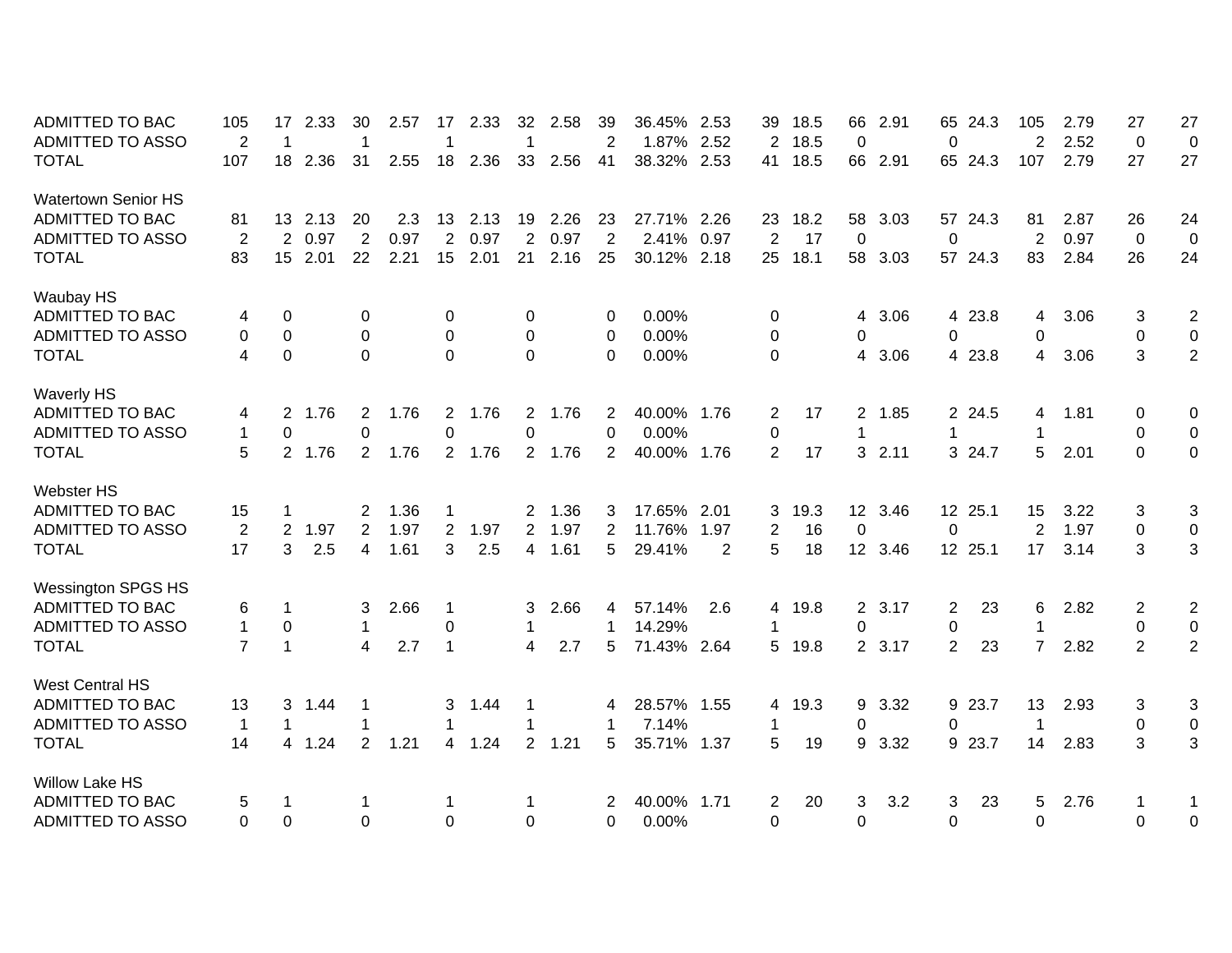| <b>TOTAL</b>            | 5    |     |      |     |      | 1           |      |          |      | $\mathbf{2}^{\prime}$ | 40.00%   | 1.71 | 2              | 20   | 3                | 3.2    | 3              | 23      | 5    | 2.76 | 1   |     |
|-------------------------|------|-----|------|-----|------|-------------|------|----------|------|-----------------------|----------|------|----------------|------|------------------|--------|----------------|---------|------|------|-----|-----|
| Wilmot HS               |      |     |      |     |      |             |      |          |      |                       |          |      |                |      |                  |        |                |         |      |      |     |     |
| ADMITTED TO BAC         | 5    | 0   |      |     |      | 0           |      |          |      |                       | 16.67%   |      |                |      |                  | 4 3.24 | 4              | 26      | 5    | 3.12 | 3   | 3   |
| ADMITTED TO ASSO        |      | 0   |      | 0   |      | 0           |      | 0        |      | 0                     | $0.00\%$ |      | 0              |      |                  |        |                |         |      |      | 0   | 0   |
| <b>TOTAL</b>            | 6    | 0   |      |     |      | $\mathbf 0$ |      |          |      |                       | 16.67%   |      |                |      | 5.               | 3.06   | 5              | 25      | 6    | 2.98 | 3   | 3   |
| Winner HS               |      |     |      |     |      |             |      |          |      |                       |          |      |                |      |                  |        |                |         |      |      |     |     |
| ADMITTED TO BAC         | 19   | 3   | 2.13 | 6   | 2.2  | 3           | 2.13 | 6        | 2.16 |                       | 36.84%   | 2.12 | $\mathbf{7}$   | 18.9 | 12 <sup>7</sup>  | 3.19   |                | 12 26.6 | 19   | 2.85 | 6   | 6   |
| <b>ADMITTED TO ASSO</b> | 0    | 0   |      | 0   |      | 0           |      | $\Omega$ |      | 0                     | 0.00%    |      | 0              |      | 0                |        | 0              |         | 0    |      | 0   | 0   |
| <b>TOTAL</b>            | 19   | 3   | 2.13 | 6   | 2.2  | 3           | 2.13 | 6        | 2.16 |                       | 36.84%   | 2.12 | $\overline{7}$ | 18.9 | 12 <sup>12</sup> | 3.19   |                | 12 26.6 | 19   | 2.85 | 6   | 6   |
| <b>Wolsey HS</b>        |      |     |      |     |      |             |      |          |      |                       |          |      |                |      |                  |        |                |         |      |      |     |     |
| <b>ADMITTED TO BAC</b>  |      |     |      |     |      |             |      |          |      |                       | 12.50%   |      |                |      | 6                | 3.22   |                | 6 23.2  | 7    | 3.14 | 3   | 3   |
| ADMITTED TO ASSO        |      | 0   |      | 0   |      | 0           |      | 0        |      | 0                     | 0.00%    |      | 0              |      |                  |        |                |         |      |      | 0   | 0   |
| <b>TOTAL</b>            | 8    |     |      |     |      | 1           |      |          |      |                       | 12.50%   |      |                |      | $7^{\circ}$      | 3.31   | $\overline{7}$ | 23.9    | 8    | 3.23 | 3   | 3   |
| <b>Yankton HS</b>       |      |     |      |     |      |             |      |          |      |                       |          |      |                |      |                  |        |                |         |      |      |     |     |
| <b>ADMITTED TO BAC</b>  | 65   | 6   | 2.43 | 16  | 2.35 | 6           | 2.43 | 16       | 2.35 | 17                    | 26.98%   | 2.41 | 17             | 18.6 | 46               | 3.2    | 46             | 24.9    | 63   | 3.04 | 18  | 18  |
| <b>ADMITTED TO ASSO</b> | 0    | 0   |      | 0   |      | 0           |      | 0        |      | 0                     | 0.00%    |      | 0              |      | 0                |        | 0              |         | 0    |      | 0   | - 0 |
| <b>TOTAL</b>            | 65   | 6   | 2.43 | 16  | 2.35 | 6           | 2.43 | 16       | 2.35 | 17                    | 26.98%   | 2.41 | 17             | 18.6 | 46               | 3.2    | 46             | 24.9    | 63   | 3.04 | 18  | 18  |
| SOUTH DAKOTA HS         |      |     |      |     |      |             |      |          |      |                       |          |      |                |      |                  |        |                |         |      |      |     |     |
| <b>ADMITTED TO BAC</b>  | 2512 | 334 | 2.24 | 588 | 2.35 | 316         | 2.25 | 581      | 2.34 | 707                   | 26.62%   | 2.36 | 707            | 18.9 | 1775             | 2.99   | 1771           | 24.2    | 2482 | 2.85 | 705 | 680 |
| <b>ADMITTED TO ASSO</b> | 178  | 62  | 1.89 | 98  | 1.99 | 55          | 1.94 | 98       | 2.04 | 111                   | 4.18%    | 2.09 | 110            | 17.9 | 63               | 2.77   | 63             | 22.6    | 174  | 2.4  | 18  | 16  |
| <b>TOTAL</b>            | 2690 | 396 | 2.19 | 686 | 2.3  | -371        | 2.21 | 679      |      | 2.3 818               | 30.80%   | 2.32 | 817            | 18.8 | 1838             | 2.98   | 1834           | 24.2    | 2656 | 2.82 | 723 | 696 |

## NOTE:

1. THE REPORT INCLUDES 2005 SOUTH DAKOTA HIGH SCHOOL GRADUATES WHO ENTERED REGENTAL INSTITUTIONS FALL 2005 AND ENROLLED AT LEAST 12 HOURS.

2. TO PROTECT THE PRIVACY OF INDIVIDUAL STUDENTS IT IS NECESSARY TO REMOVE INDIVIDUAL HIGH SCHOOL INFORMATION FROM THE REPORT AT SCHOOLS WITH LOW NUMBERS OF STUDENTS ENROLLED. THOSE HIGH SCHOOLS ARE: ANDES CENTRAL HIGH SCHOOL, BELIEVERS FELLOWSHIP ACADEMY, DEADWOOD HIGH SCHOOL, DUPREE HIGH SCHOOL, FREEMAN ACADEMY, HENRY HIGH SCHOOL, ISABEL HIGH SCHOOL, J VALLEY CHRIST HIGH SCHOOL, KIMBALL HIGH SCHOOL, MARTY INDIAN SCHOOL, MCINTOSH HIGH SCHOOL, MITCHELL CHRISTIAN SCHOOL, PINE RIDGE HIGH SCHOOL, POLLOCK HIGH SCHOOL, RUTLAND HIGH SCHOOL, SAINT FRANCES INDIAN SCHOOL, SOUTH DAKOTA SCH FOR DEAF, SOUTH SHORE HIGH SCHOOL, SUMMIT HIGH SCHOOL, SUNSHINE